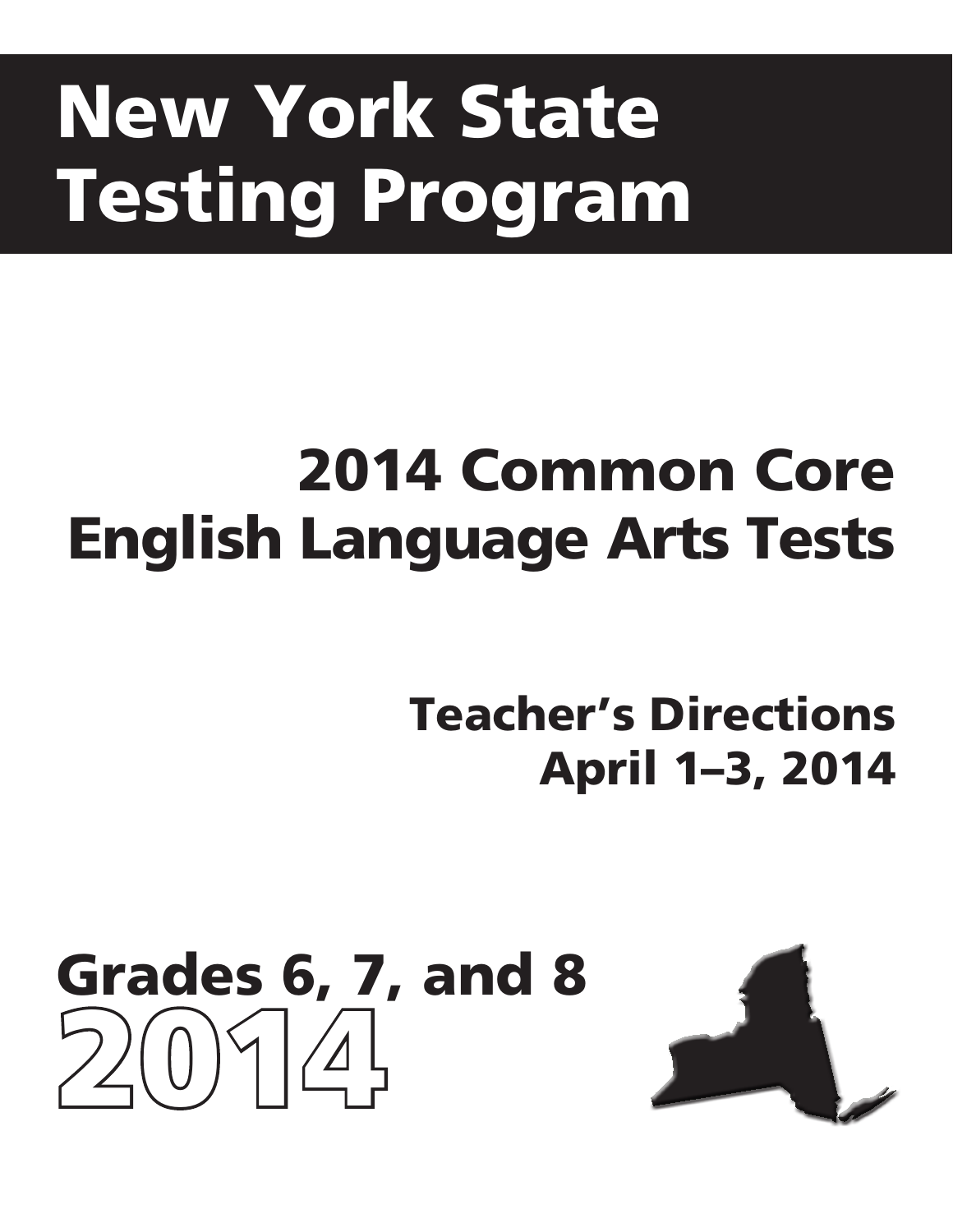#### **THE UNIVERSITY OF THE STATE OF NEW YORK Regents of The University**

| MERRYL H. TISCH, Chancellor, B.A., M.A., Ed.D.     | New York            |
|----------------------------------------------------|---------------------|
| ANTHONY S. BOTTAR, Vice Chancellor, B.A., J.D.     | Syracuse            |
| ROBERT M. BENNETT, Chancellor Emeritus, B.A., M.S. | Tonawanda           |
| JAMES C. DAWSON, A.A., B.A., M.S., Ph.D.           | Plattsburgh         |
| GERALDINE D. CHAPEY, B.A., M.A., Ed.D.             | <b>Belle Harbor</b> |
| HARRY PHILLIPS, III, B.A., M.S.F.S.                | Hartsdale           |
| JAMES R. TALLON, JR., B.A., M.A.                   | Binghamton          |
| ROGER B. TILLES, B.A., J.D.                        | Woodbury            |
| CHARLES R. BENDIT, B.A.                            | Manhattan           |
| BETTY A. ROSA, B.A., M.S. in Ed., M.Ed., Ed.D.     | <b>Bronx</b>        |
| LESTER W. YOUNG, JR., B.S., M.S., Ed.D.            | Brooklyn            |
| CHRISTINE D. CEA, B.A., M.A., Ph.D.                | Staten Island       |
| WADE S. NORWOOD, B.A.                              | Rochester           |
| JAMES O. JACKSON, B.S., M.A., Ph.D.                | Albany              |
| KATHLEEN M. CASHIN, B.S., M.S., Ed.D.              | <b>Brooklyn</b>     |
| JAMES E. COTTRELL, B.S., M.D.                      | <b>Brooklyn</b>     |
| T. ANDREW BROWN, B.A., J.D.                        | Rochester           |

## **President of The University and Commissioner of Education**

Dr. John B. King, Jr.

**Deputy Commissioner of Education, P–12** Ken Slentz

**Deputy Commissioner, Office of Curriculum, Assessment and Educational Technology** Ken Wagner

#### A**ssistant Commissioner, Office of Assessment, Standards and Curriculum** Candace H. Shyer

**Director of State Assessment** STEVEN E. KATZ

The State Education Department does not discriminate on the basis of age, color, religion, creed, disability, marital status, veteran status, national origin, race, gender, genetic predisposition or carrier status, or sexual orientation in its educational programs, services and activities. Portions of this publication can be made available in a variety of formats, including braille, large print, or audio tape, upon request. Inquiries concerning this policy of nondiscrimination should be directed to the Department's Office for Diversity, Ethics, and Access, Room 530, Education Building, Albany, New York 12234.

Developed and published under contract with the New York State Education Department by Pearson. Copyright © 2014 by the New York State Education Department. Permission is hereby granted for school administrators and educators to reproduce these materials, located online at http://www.p12.nysed.gov/assessment, in the quantities necessary for their school's use, but not for sale, provided copyright notices are retained as they appear in these publications. This permission does not apply to distribution of these materials, electronically or by other means, other than for school use.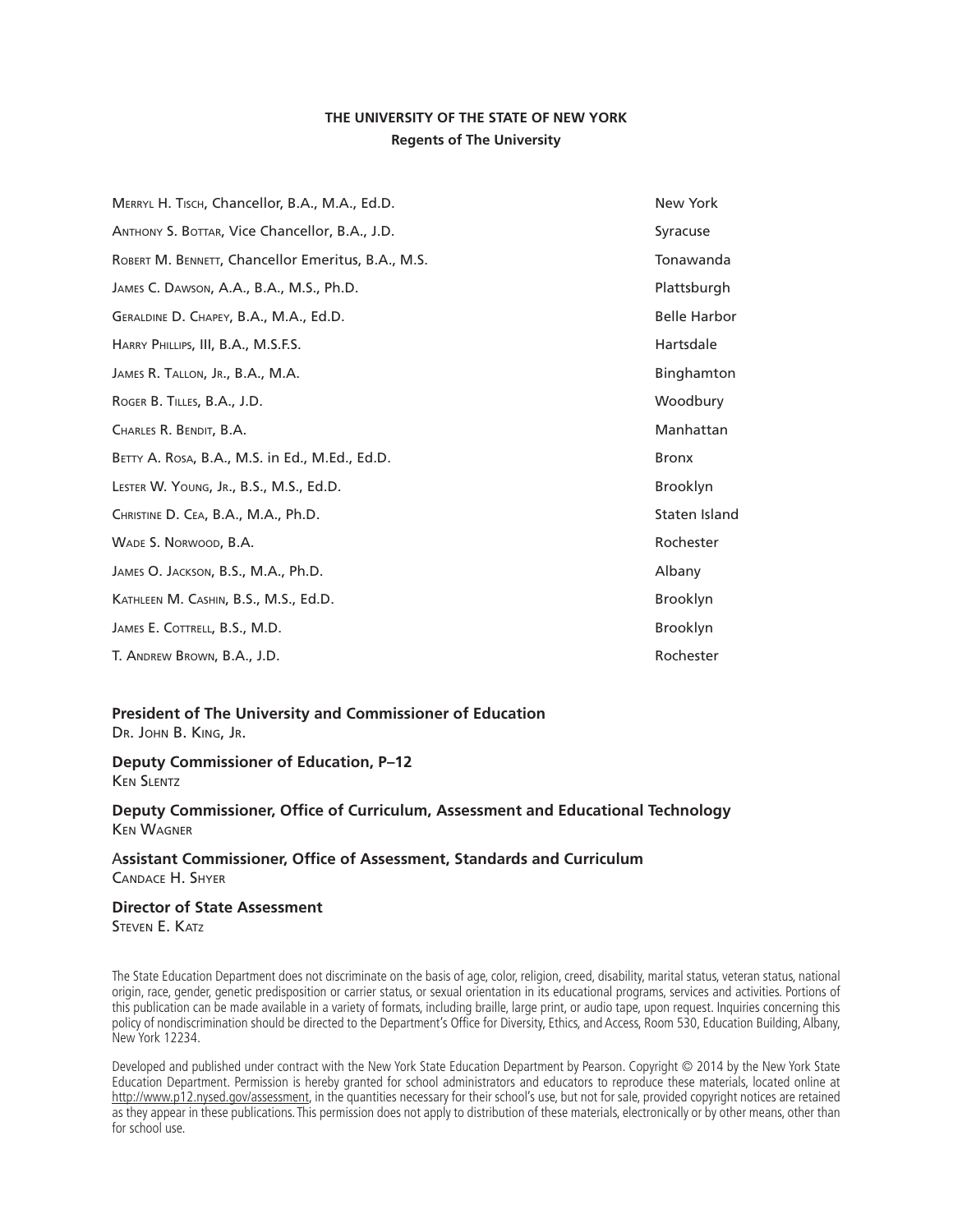# **Table of Contents**

| <b>STEP ONE:</b>                                                  |  |
|-------------------------------------------------------------------|--|
|                                                                   |  |
|                                                                   |  |
|                                                                   |  |
|                                                                   |  |
|                                                                   |  |
|                                                                   |  |
|                                                                   |  |
|                                                                   |  |
|                                                                   |  |
| <b>STEP TWO:</b>                                                  |  |
|                                                                   |  |
|                                                                   |  |
|                                                                   |  |
| More Information on Testing Accommodations for Students with IEPS |  |
|                                                                   |  |
|                                                                   |  |
| <b>STEP THREE:</b>                                                |  |
|                                                                   |  |
| <b>STEP FOUR:</b>                                                 |  |
|                                                                   |  |
|                                                                   |  |
| <b>STEP FIVE:</b>                                                 |  |
|                                                                   |  |
|                                                                   |  |
| <b>STEP SIX:</b>                                                  |  |
| <b>Administer the 2014 Grade 6 Common Core</b>                    |  |
|                                                                   |  |
|                                                                   |  |
|                                                                   |  |
|                                                                   |  |
| <b>Administer the 2014 Grade 7 Common Core</b>                    |  |
|                                                                   |  |
|                                                                   |  |
|                                                                   |  |
|                                                                   |  |
| <b>Administer the 2014 Grade 8 Common Core</b>                    |  |
|                                                                   |  |
|                                                                   |  |
|                                                                   |  |
|                                                                   |  |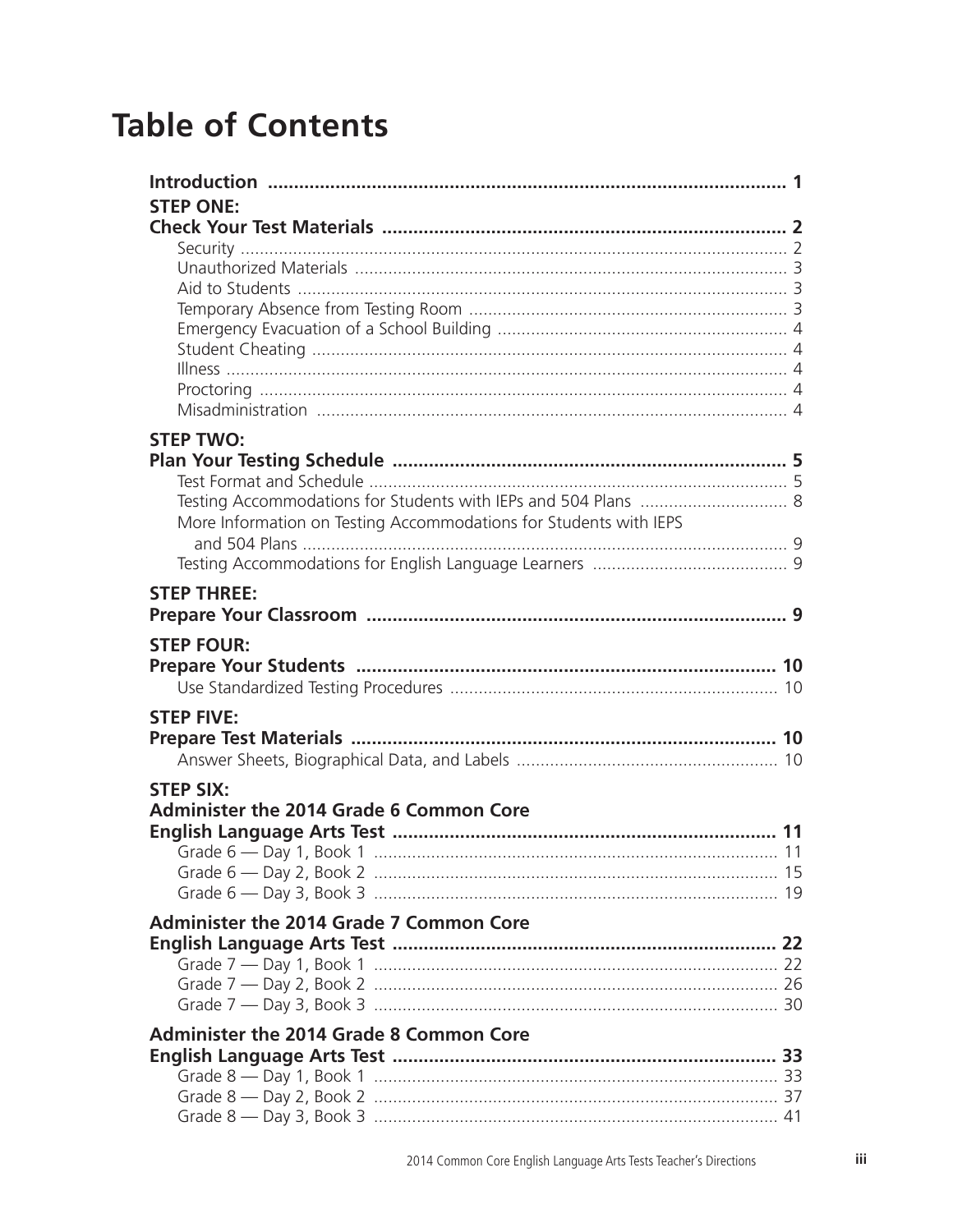It is important to read all of Steps 1–5 and the pertinent grade level information in Step 6 prior to administering the test.

Test books must be kept secure. You are not to discuss the test, show it to anyone, make any notes pertaining to the test content, or photocopy the materials, as the security of the test could be breached. However, school personnel may make photocopies of this *Teacher's Directions* if additional copies are needed.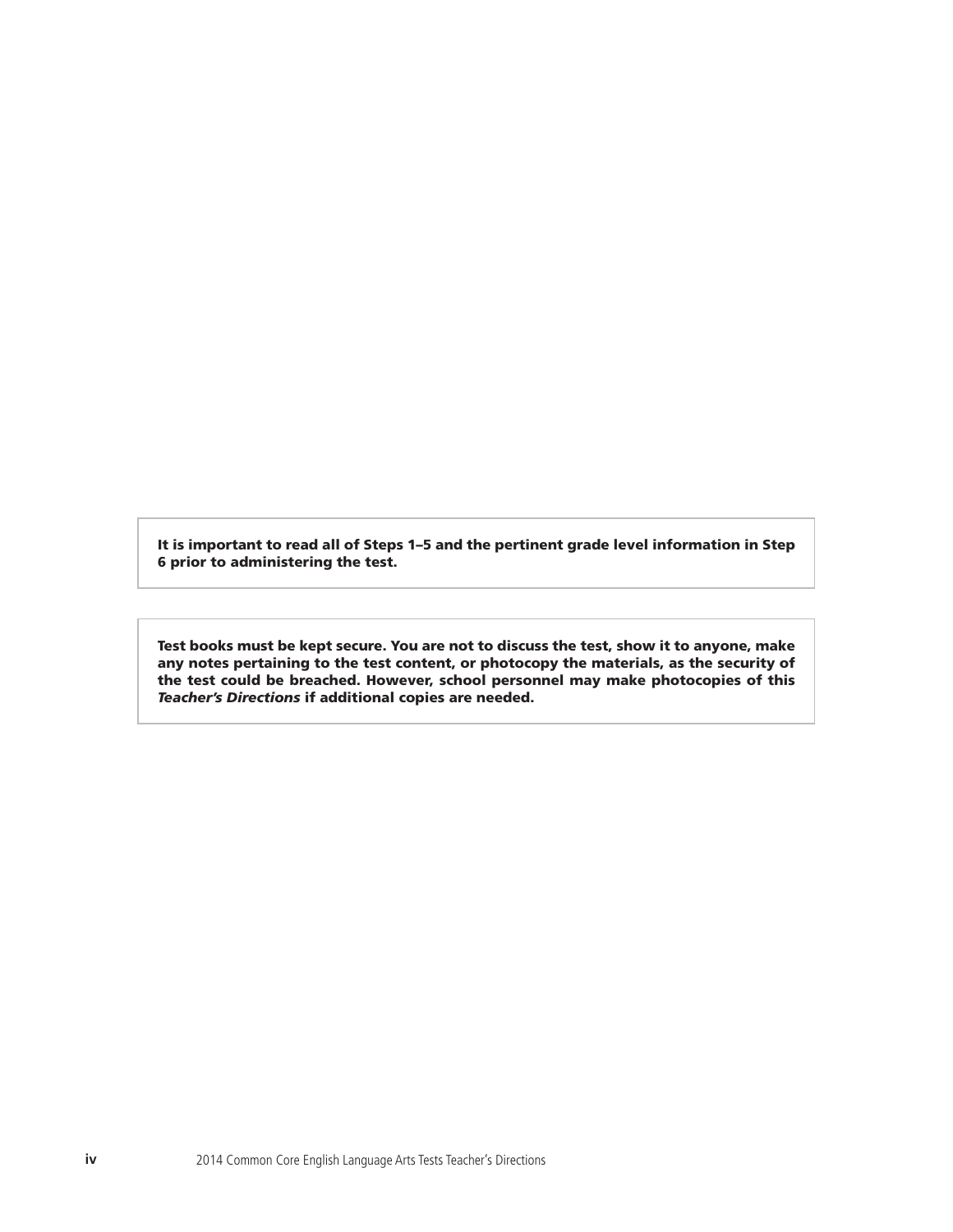# **Introduction**

The New York State Education Department (NYSED) has a partnership with Pearson for the development of the 2014 Grades 3–8 Common Core English Language Arts Tests. Teachers from across the State work with NYSED in a variety of activities to ensure the validity and reliability of the New York State Testing Program (NYSTP).

The 2014 Grades 6–8 Common Core English Language Arts Tests are administered in three sessions on three consecutive days. Students are asked to demonstrate their understanding of reading passages and writing prompts.

For all three grades, the tests consist of multiple-choice and short- (2-credit) and extended- (4-credit) response questions.

Each multiple-choice question is followed by four choices, one of which is the correct answer. Students record their responses on a separate answer sheet. The short- and extended-response questions require students to write (rather than select) appropriate responses. Students write their answers to these questions directly in their test books.

By following the guidelines in this document, you help ensure that the test is valid and equitable for all students. A series of instructions helps you organize the materials and the testing schedule.

| <b>IMPORTANT DATES</b> |                 |  |  |
|------------------------|-----------------|--|--|
| <b>Testing Dates</b>   | April 1-3, 2014 |  |  |
| Make-up Dates          | April 4-8, 2014 |  |  |

No one, *under any circumstances,* including the student, may alter the student's responses on the test once the student has handed in his or her test materials. Teachers and administrators who engage in inappropriate conduct with respect to administering and scoring State assessments may be subject to disciplinary actions in accordance with Sections 3020 and 3020-a of Education Law or to action against their certification pursuant to Part 83 of the Regulations of the Commissioner of Education.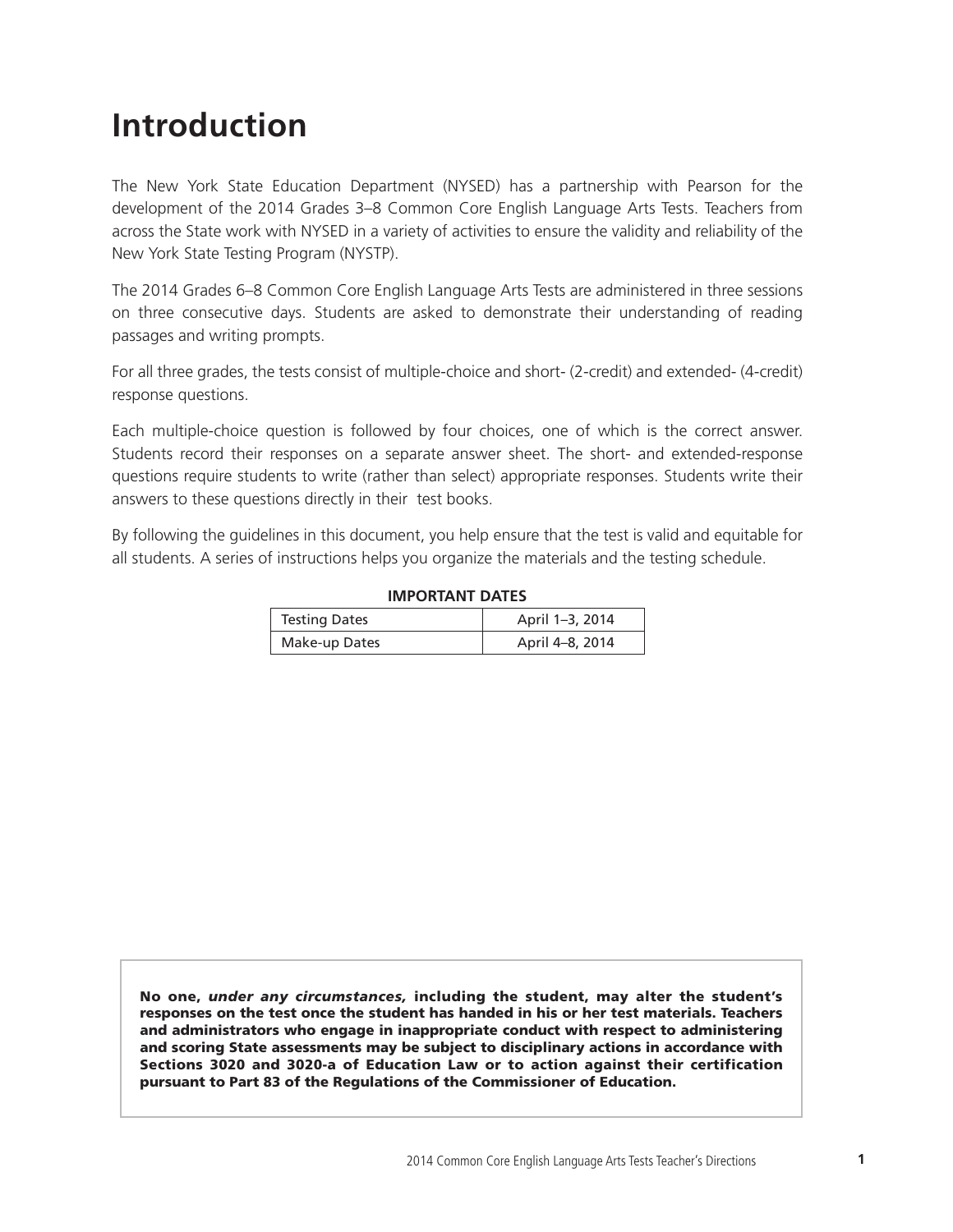# **STEP ONE Check Your Test Materials**

To administer these tests, you will need the materials listed below. If any materials are missing, notify your school principal.

# **For the teacher**

- *Teacher's Directions*
- Book 1
- Book 2
- Book 3
- Extra Answer Sheet 1 and Answer Sheet 2
- Student identification labels for test books (received from a Regional Information Center or Large-City Scanning Center)
- Identification labels and instructions for completing biographical data for new students
- "Do Not Disturb" sign (not provided)
- Extra No. 2 pencils with erasers (not provided)

### **For each student**

- Precoded Answer Sheet 1 and Answer Sheet 2 or generic Answer Sheet 1 and Answer Sheet 2 requiring the completion of the demographic section
- Book 1
- Book 2
- Book 3
- No. 2 pencil with eraser (not provided)

## **Security**

The NYSTP includes secure materials. School personnel responsible for testing must ensure that all test materials are secured at all times. The test books may **not** be photocopied or duplicated. Unused test books may **not** be used for instructional or staff development purposes. No section of the tests may be discussed with the students before it has been administered. You may, however, describe the format of the tests and the testing schedule to the students.

- On each day of the administration, you should receive the test books that correspond to the session being administered that day.
- Contact your principal or the principal's designee if you do not have a sufficient number of test books or answer sheets.
- When not in use, the test books must be kept in a safe or vault in the school building or at an approved alternate storage site to prevent unauthorized access. Storing the test books in this manner ensures that the security of the test is not breached.
- See your principal or school administrator for instructions regarding the processing of all used and unused test materials.
- At no time may the contents of the test books be reviewed, discussed, or shared through any electronic means.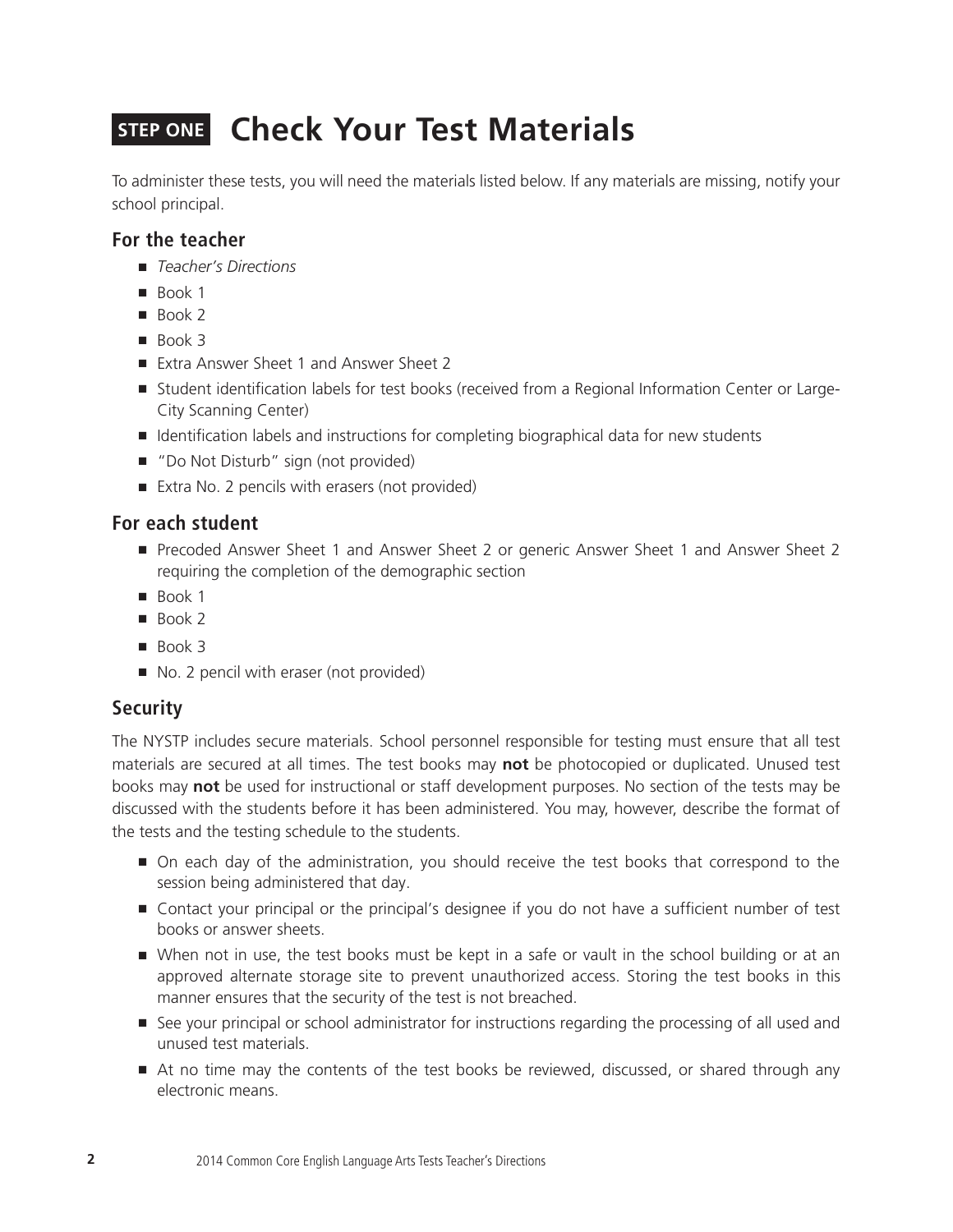# **Unauthorized Materials**

Students should be under close supervision at all times during the administration of the tests and may not use any unauthorized notes, printed materials, scrap paper, tools, or electronic devices that might give them an unfair advantage on the tests. When students enter the testing room, proctors must ensure that students do not bring any unauthorized materials such as those listed above.

**All students are prohibited from bringing cell phones and certain other electronic devices into a classroom or other location where a State test is being administered. Test proctors and school officials shall retain the right to collect and hold any prohibited electronic devices prior to the start of the test administration.**

Any student observed with any prohibited device while taking a State test must be directed to turn it over to the proctor or monitor immediately. To allow for all possible outcomes of procedural due process, the student should be allowed to complete the test. The incident must be reported promptly to the school principal. If the student had a prohibited device in his or her possession during the test administration, the student's test must be invalidated. No score may be calculated for that student.

The incident must be promptly reported by the principal, in writing, to the Office of State Assessment (OSA) by fax at 518-474-1989 or by e-mail to emscassessinfo@mail.nysed.gov, as is the case for all student-related testing irregularities, misadministrations, or other violations of State testing policy and procedures.

Some students with disabilities may use certain recording/playback devices only if this accommodation is specifically required as a provision of the student's Individualized Education Programs (IEPs) or Section 504 Accommodation Plans (504 Plans). In addition, a student may be allowed to retain an otherwise prohibited device in his or her possession if there is documentation on file at the school from a medical practitioner that the student requires such a device during testing. Without this documentation, the general policy on communications devices as provided above is in effect, and the school may not allow the student to retain any such equipment while testing.

# **Aid to Students**

No one, under any circumstances, may interpret or explain test questions to students, nor may anyone review or comment to the student about the correctness or sufficiency of the student's response while the test is in progress. In response to inquiries by students concerning the meaning or interpretation of test questions, proctors should advise students to use their own best judgment. Teachers may give students assistance only in the mechanics of taking the test, such as understanding that their multiple-choice responses must only be recorded on the answer sheet and their constructed responses must be recorded in the test book.

## **Temporary Absence from Testing Room**

No student may be permitted to leave and then return to the testing room during any session of the test unless the student is accompanied by a proctor for the duration of his or her absence from the testing room.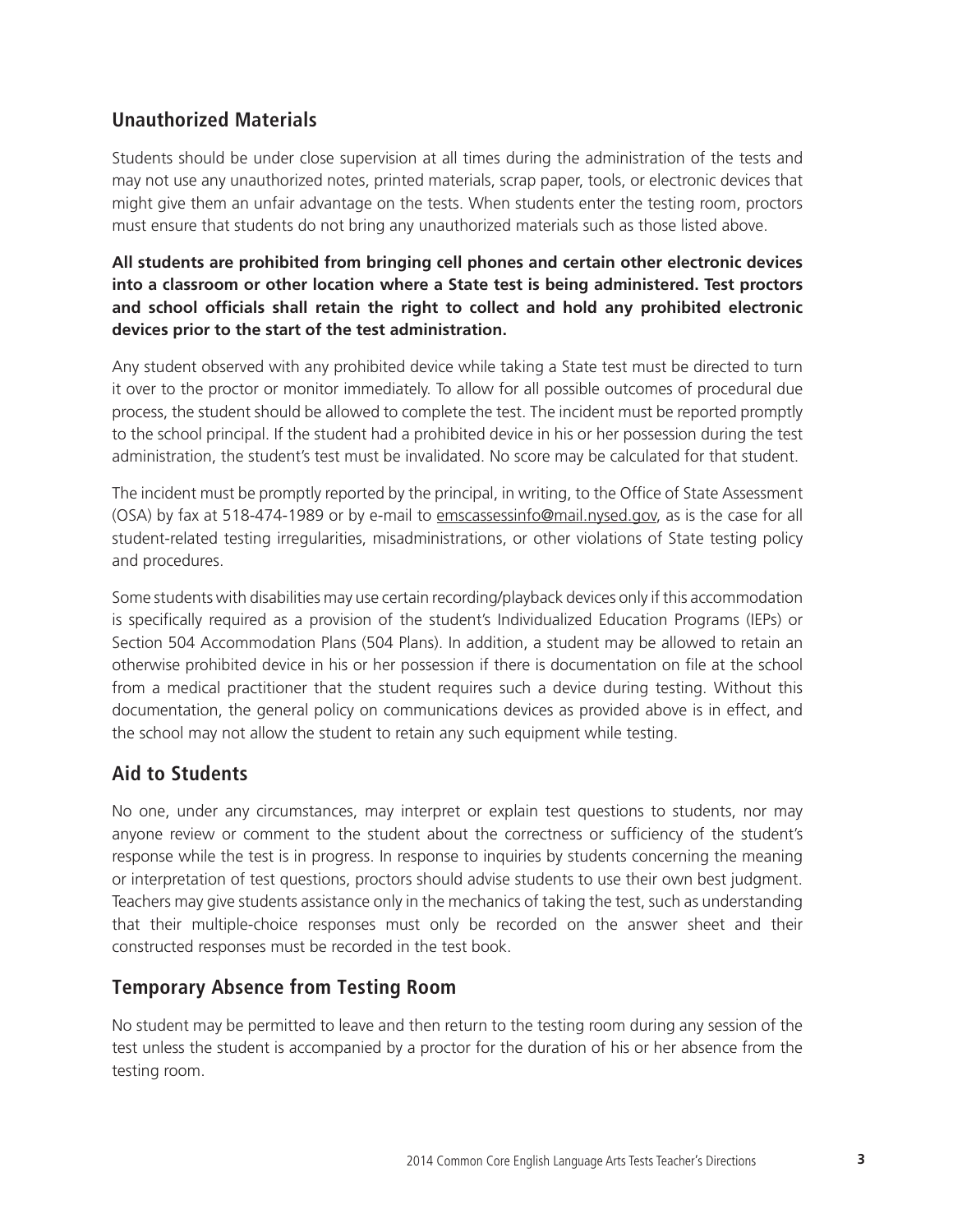# **Emergency Evacuation of a School Building**

Evacuation of a school building during a test may be required because of an emergency such as a fire alarm or bomb threat. In any situation in which the safety of the students is endangered, the principal has full authority to interrupt the test immediately. If it is possible, the students should be kept under supervision during the emergency. Then, if work can be resumed, the time for the test should be extended so that the students will have the allotted time for the test. Following the test, a written report of the circumstances should be sent by mail or fax to OSA. (See the section "Reporting Irregularities and/or Misadministrations" in the *School Administrator's Manual*.)

# **Student Cheating**

Do not permit students to obtain information from or give information to other students in any way during the test. If you suspect that such an attempt has occurred, warn the students that any further attempts will result in the termination of their test. If necessary, move the students to another location. If these steps fail to end attempts to obtain or give information, notify the principal immediately and terminate the students' tests. At the conclusion of the test, all suspected cheating must be reported to the principal.

# **Illness**

If a student becomes ill during a session of the test, the student should be excused until the student is well enough to continue. The principal should estimate the time that the student had remaining to complete that session of the test. When the student is well enough to complete the test (and as long as the testing or make-up period has not ended), the student may be given the remaining time for that session. Other unadministered sessions of the test should also be administered according to these directions as long as the testing or make-up period has not ended. When the students are taking a partially completed session of the test, the students must be closely supervised so that they do not go back to previously completed questions on the test.

# **Proctoring**

Proctors must circulate periodically around the room during the administration of each session of the tests to ensure that students are recording their responses to test questions in the proper manner and in the proper place. While circulating around the room, proctors should make sure that students are recording their responses to the multiple-choice questions on their answer sheets and their constructed responses in their test books. The latter does not apply to students whose IEPs or 504 Plans allow scribes to transfer answers from the test book to an answer sheet. Students are not to record their multiplechoice responses in their test books. Proctors should also point out to students if they have left one or more answers blank or have darkened more than one circle for the same multiple-choice question. However, proctors may not comment to the student on the correctness or sufficiency of any answer.

# **Misadministration**

Notify your principal immediately if any session of the test is administered improperly. Examples of misadministration include the following: permitting students to have unauthorized testing accommodations or tools (for example, spell-checking devices) and engaging in other types of nonstandard test administration (for example, cheating).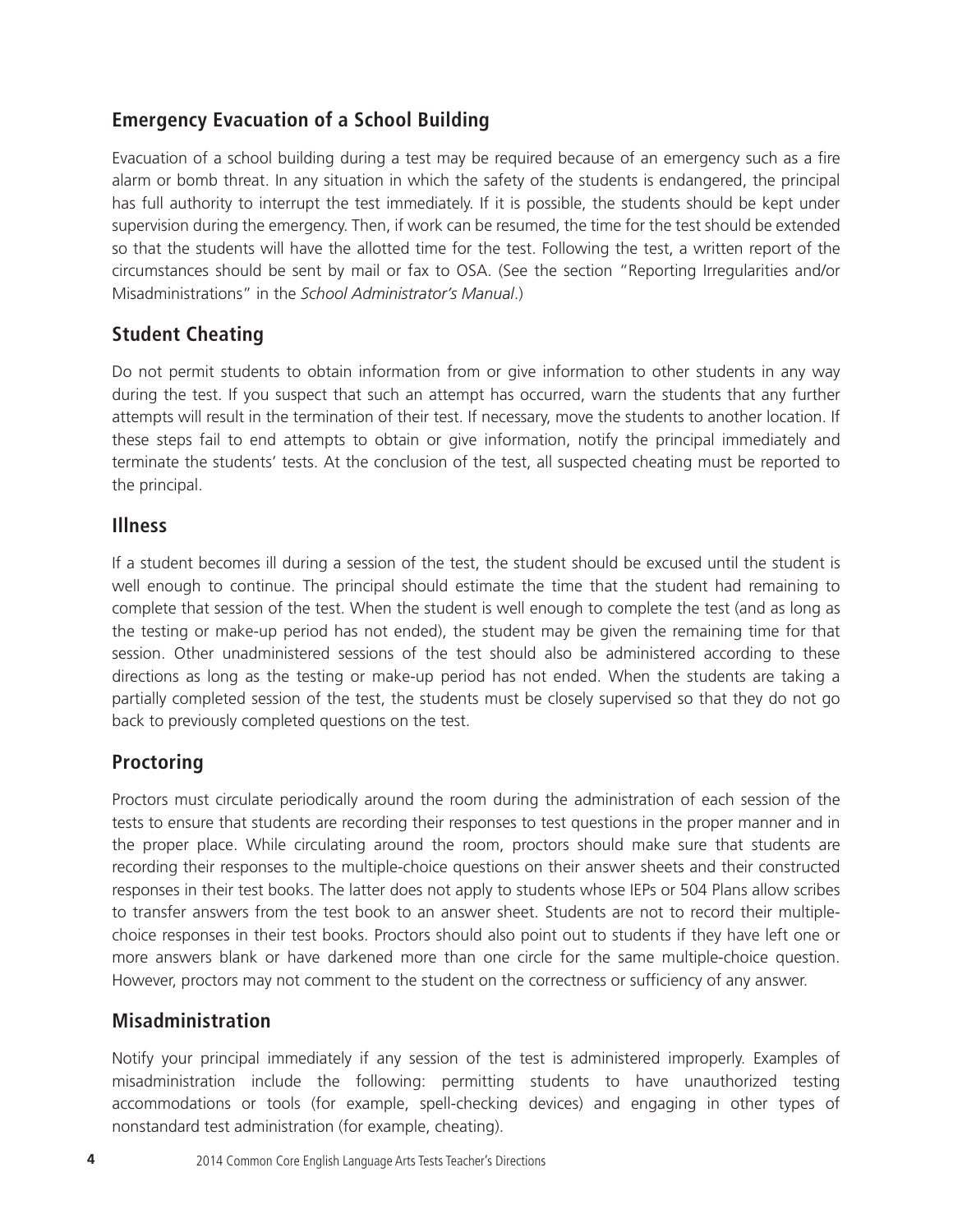# **STEP TWO Plan Your Testing Schedule**

- The test books must be administered in order, on consecutive days. See Page 1 for testing and make-up dates.
- Schedule testing to allow sufficient time for instructions and preparations. See Page 7 for time requirements.
- **Read the** *Teacher's Directions* **in its entirety prior to administering the test.**
- Review Step 6, "Administer the Test," before administering each session of the test. Refer to the "Table of Contents" to locate the appropriate test directions for your grade and test book.
- For each test session that requires an answer sheet, each student must have either an answer sheet precoded with student information or a generic answer sheet, which will require the circles to be darkened in the demographic section. For Grades 6, 7, and 8, two separate answer sheets are required—Answer Sheet 1 for Book 1 and Answer Sheet 2 for Book 2. If a precoded answer sheet is missing for any student, allow sufficient time before test administration to darken the circles in the demographic section on a generic answer sheet.
- Read directions at a moderate, steady pace.
- Adhere to testing time limits.
- Call time if all students complete the test early.
- Avoid testing just after students have had strenuous physical activity.

## **Test Format and Schedule**

The 2014 Grades 6–8 Common Core English Language Arts Tests each consist of three books: Book 1, Book 2, and Book 3, administered on three consecutive school days. Book 1 contains multiple-choice questions; Book 2 contains multiple-choice questions, short-response questions, and an extended-response question; Book 3 contains short-response questions and an extendedresponse question.

In Spring 2012, in order to have the data obtained from field test questions better reflect students' level of effort, New York State began embedding multiple-choice questions for field testing within the operational tests. For 2014, the embedded questions will occur in Book 1 for Grades 6, 7, and 8. This means that field test questions will be interspersed with operational test questions in these books. Whether a question is a field test question or an operational test question will not be apparent to the student. The field test questions will not count towards the student's final score, but will be used to collect valuable information on how well the questions perform and for possible inclusion on future operational tests.

Each multiple-choice question is followed by four choices, one of which is the correct answer. Students will answer the multiple-choice questions by darkening the circles on their answer sheets. Students will write their answers to the short- and extended-response questions directly in their test books.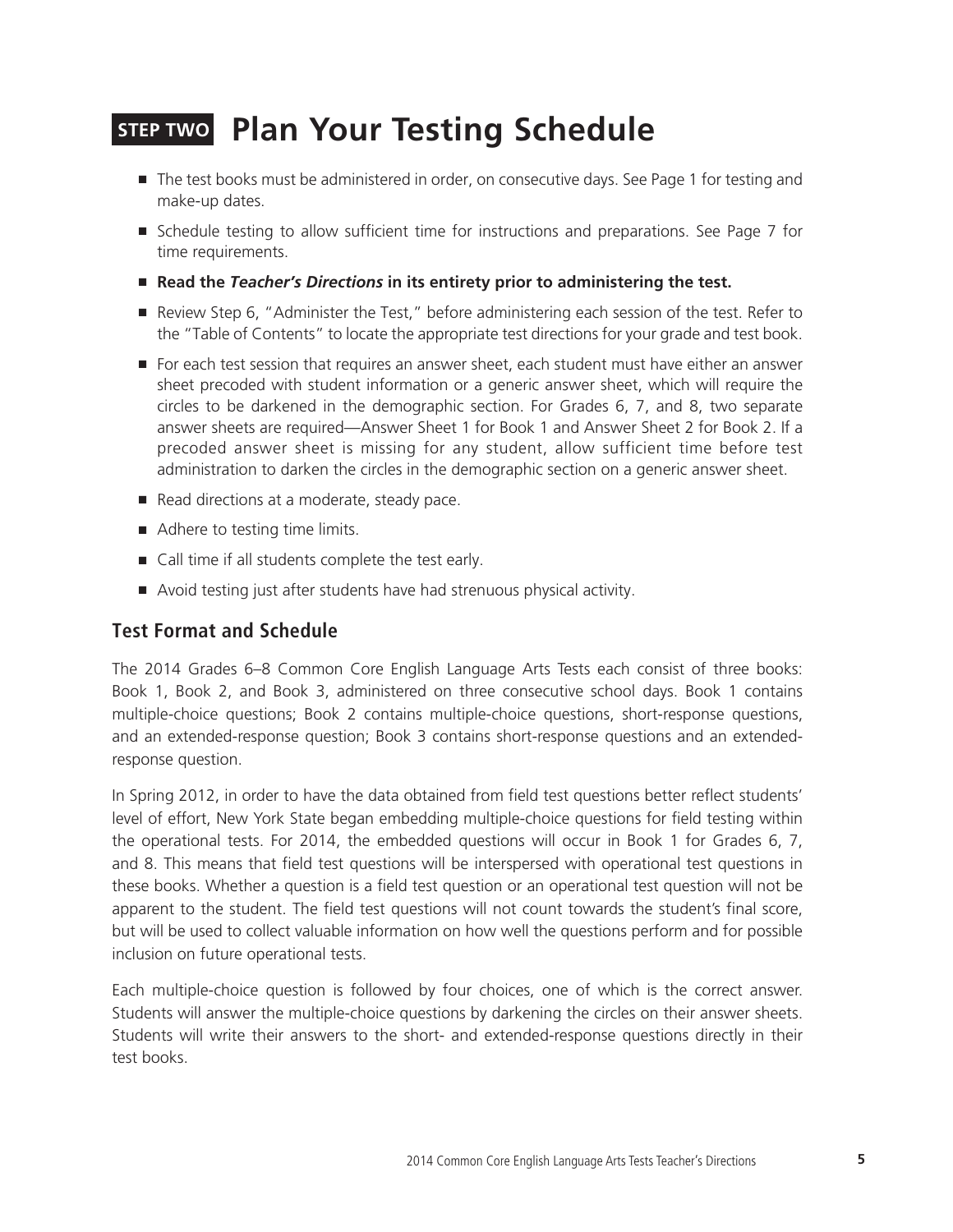Schools must schedule the allotted time listed in the table on the following page for each test session on each day. If all students finish a session before the allotted time, the administration of that session may be ended early. Students who have not completed a test book within the designated time should not be given additional time to finish.

Students who finish their test before the allocated time expires should be encouraged to go back and check their work. Once the student checks his or her work, or chooses not to, test materials may be collected by the proctor. After a student's test materials are collected, that student may be permitted to read silently. This privilege is granted at the discretion of each school. No talking and no other schoolwork is permitted. If **all** students complete the test earlier than the allotted time, you may end the session.

The following charts provide information about the format of the tests, where and how students record their answers, and the testing time for each session of the test. Schools must adhere to the testing times shown.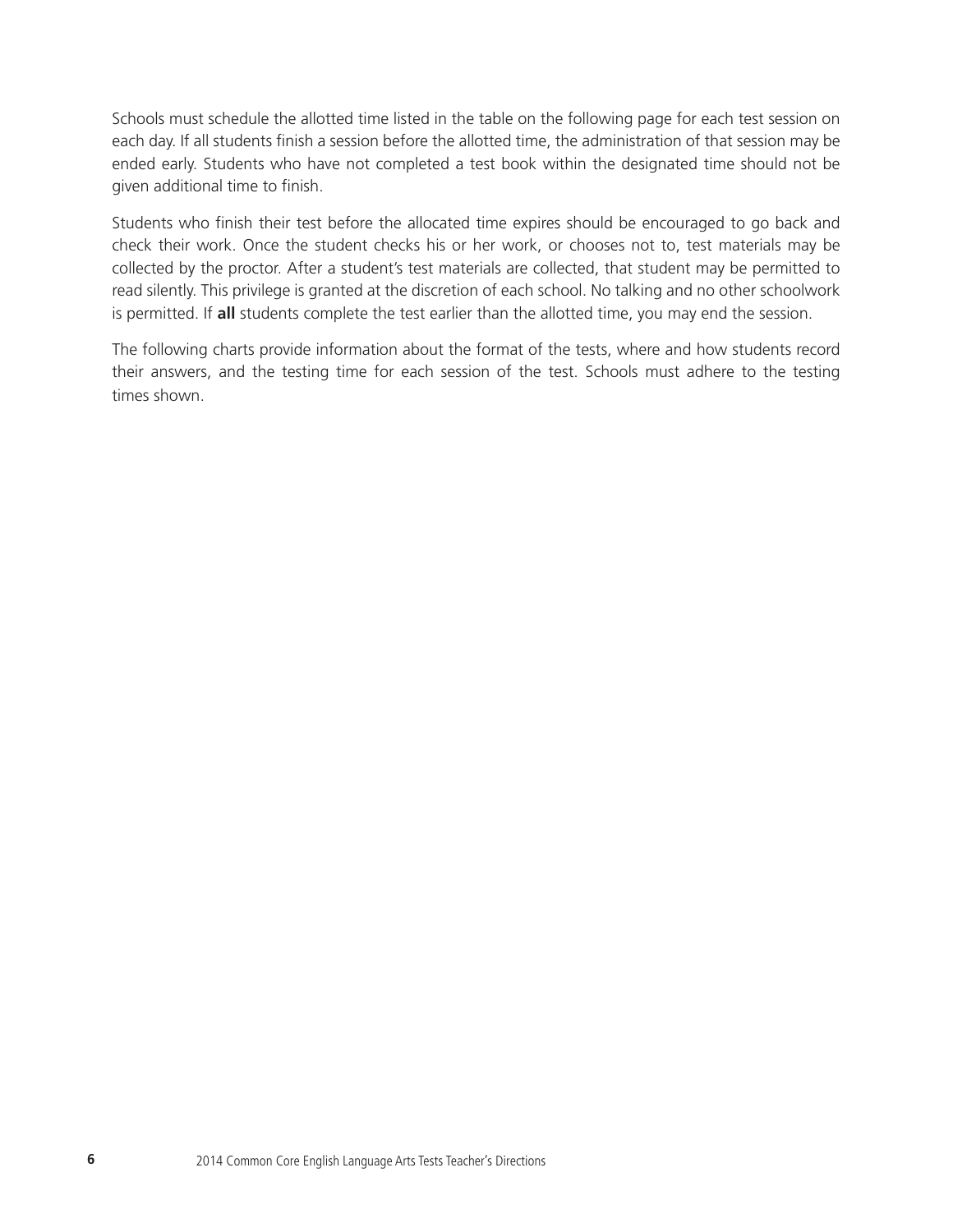# **2014 Grade 6 Common Core English Language Arts Test**

| Day 1, Book 1 | Reading: 42 multiple-choice questions (Students darken the<br>circles on Answer Sheet 1.)                                                                                                                                                                                 | Allot 90 minutes, plus an<br>additional 10 minutes of<br>preparation time. |
|---------------|---------------------------------------------------------------------------------------------------------------------------------------------------------------------------------------------------------------------------------------------------------------------------|----------------------------------------------------------------------------|
| Day 2, Book 2 | ■ Reading: 7 multiple-choice questions (Students darken the<br>circles on Answer Sheet 2.)<br>Reading and Writing: 3 short-response questions (Students<br>write answers directly in Book 2.) 1 extended-response<br>question (Students write answer directly in Book 2.) | Allot 90 minutes, plus an<br>additional 10 minutes of<br>preparation time. |
| Day 3, Book 3 | ■ Reading & Writing: 5 short-response questions (Students<br>write answers directly in Book 3.) 1 extended-response<br>question (Students write answer directly in Book 3.)                                                                                               | Allot 90 minutes, plus an<br>additional 10 minutes of<br>preparation time. |

# **2014 Grade 7 Common Core English Language Arts Test**

| Day 1, Book 1 | ■ Reading: 42 multiple-choice questions (Students darken the<br>circles on Answer Sheet 1.)                                                                                                                                                                               | Allot 90 minutes, plus an<br>additional 10 minutes of<br>preparation time. |
|---------------|---------------------------------------------------------------------------------------------------------------------------------------------------------------------------------------------------------------------------------------------------------------------------|----------------------------------------------------------------------------|
| Day 2, Book 2 | ■ Reading: 7 multiple-choice questions (Students darken the<br>circles on Answer Sheet 2.)<br>Reading and Writing: 3 short-response questions (Students<br>write answers directly in Book 2.) 1 extended-response<br>question (Students write answer directly in Book 2.) | Allot 90 minutes, plus an<br>additional 10 minutes of<br>preparation time. |
| Day 3, Book 3 | Reading & Writing: 5 short-response questions (Students<br>write answers directly in Book 3.) 1 extended-response<br>question (Students write answer directly in Book 3.)                                                                                                 | Allot 90 minutes, plus an<br>additional 10 minutes of<br>preparation time. |

# **2014 Grade 8 Common Core English Language Arts Test**

| Day 1, Book 1 | Reading: 42 multiple-choice questions (Students darken the<br>circles on Answer Sheet 1.)                                                                                                                                                                               | Allot 90 minutes, plus an<br>additional 10 minutes of<br>preparation time. |
|---------------|-------------------------------------------------------------------------------------------------------------------------------------------------------------------------------------------------------------------------------------------------------------------------|----------------------------------------------------------------------------|
| Day 2, Book 2 | Reading: 7 multiple-choice questions (Students darken the<br>circles on Answer Sheet 2.)<br>Reading and Writing: 3 short-response questions (Students<br>write answers directly in Book 2.) 1 extended-response<br>question (Students write answer directly in Book 2.) | Allot 90 minutes, plus an<br>additional 10 minutes of<br>preparation time. |
| Day 3, Book 3 | ■ Reading & Writing: 5 short-response questions (Students<br>write answers directly in Book 3.) 1 extended-response<br>question (Students write answer directly in Book 3.)                                                                                             | Allot 90 minutes, plus an<br>additional 10 minutes of<br>preparation time. |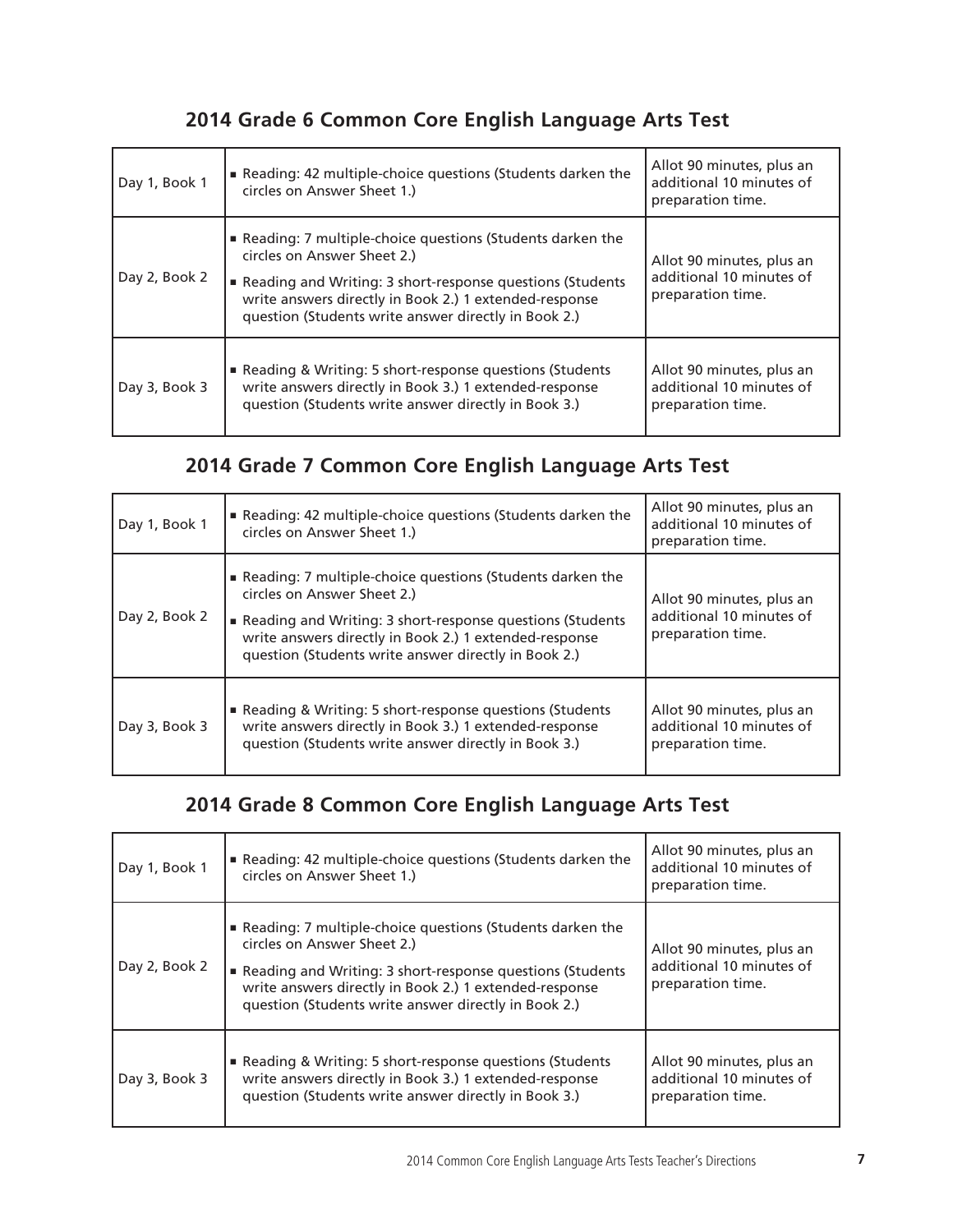# **Testing Accommodations for Students with IEPs and 504 Plans**

In general, students with disabilities must be provided with the testing accommodations specified in their IEPs or 504 Plans when taking these tests. However, testing accommodations that change the constructs, or what a test is measuring, are not permitted on elementary- and intermediate-level State tests. In administering the 2014 Grades 3–8 Common Core English Language Arts Tests to students with disabilities and to English language learners, schools should follow the guidelines on testing accommodations provided in the *School Administrator's Manual*.

#### Teacher Reading to Student

For the 2014 Grades 3–8 Common Core English Language Arts Tests, only test directions that are to be read aloud to all students may be read aloud. Because the test measures a student's reading skills (decoding and comprehension), **no other components of these test books may be read aloud.**

#### Use of Spell-Checking and/or Grammar-Checking Devices

Because the test measures writing skills, students are not allowed to use spell-checking and/or grammarchecking devices during any session of the 2014 Grades 3–8 Common Core English Language Arts Tests.

#### Scoring Student Writing

Students may **not** have requirements for use of complete sentences, including correct spelling, grammar, capitalization, and punctuation waived for **any** constructed-response question on the 2014 Grades 3–8 Common Core English Language Arts Tests.

#### Use of Scribes or Tape Recorders

The use of scribes and tape recorders are allowable accommodations for the 2014 Grades 3–8 Common Core English Language Arts Tests. However, the Department encourages the use of a word processor (with thesaurus, spell-checking, and grammar-checking applications disabled) in place of a scribe or tape recorder. Most students have some experience with computers, and word processing allows the student more control over his or her environment, fosters independence, and is less labor intensive than using a scribe.

When taking the 2014 Grades 3–8 Common Core English Language Arts Tests, students using scribes or tape recorders must provide all information—including spelling of difficult words, grammar, capitalization, and punctuation—for the writing tasks on the tests.

#### Scribes must use the following procedures:

- The scribe must use lined paper and must write on every other line.
- The scribe must record word-for-word what the student dictates or records, leaving out punctuation and capitalization, and must circle all words that are difficult to spell.
- When the dictation/tape transcription is completed, the scribe must ask the student to spell aloud any difficult-to-spell words; then the scribe must write the student's spelling above the circled words.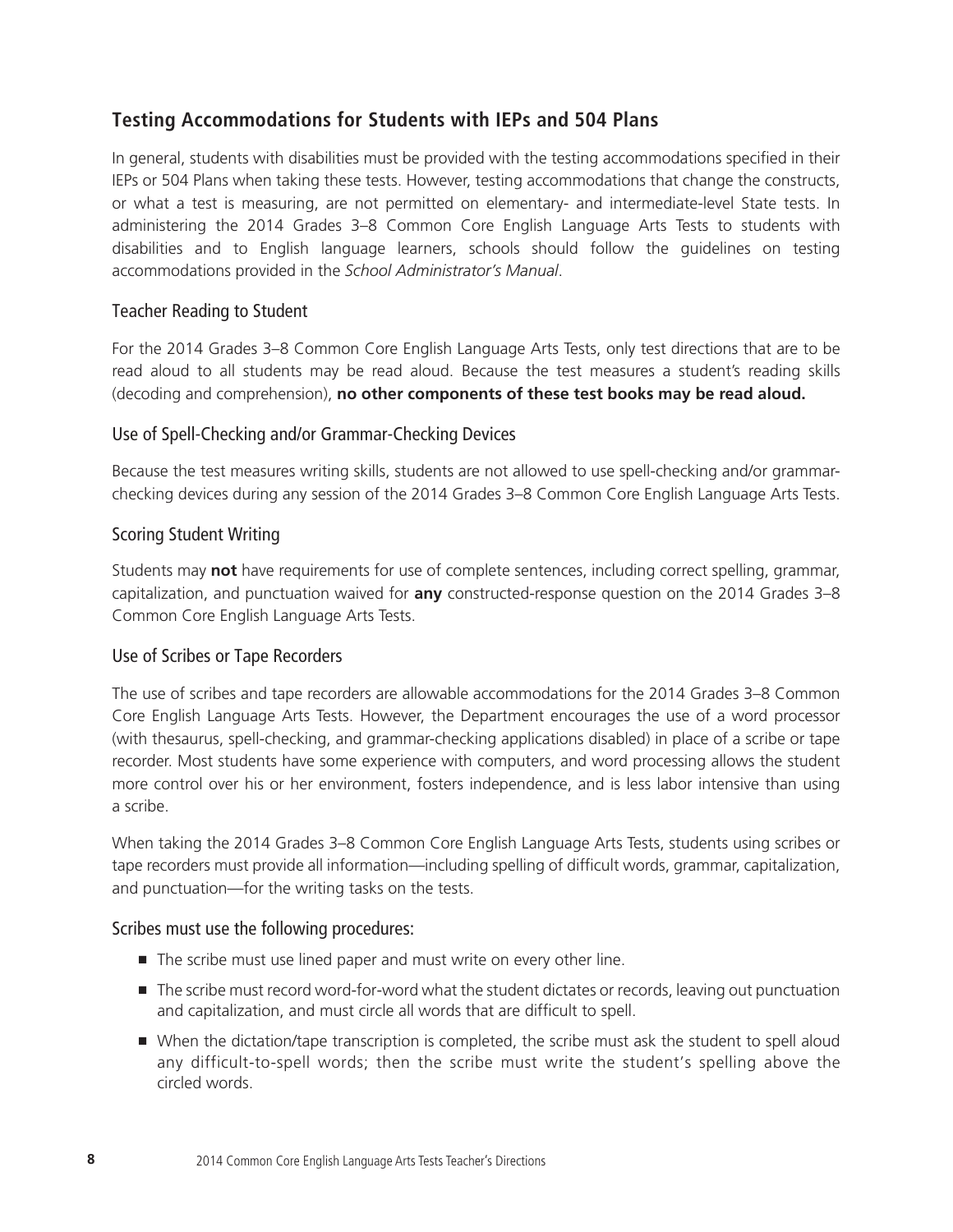- The scribe must show the student the written response and ask him or her to indicate the capitalization and punctuation to be used.
- The student must read the completed dictation/transcription and indicate on the skipped lines any further changes to be transcribed.
- The scribe must then transfer the student's completed response into the test book exactly as dictated or recorded and should attach the lined paper with the student's dictation to the back of the test book, preferably by stapling, to ensure against the student's response being lost.

## **More Information on Testing Accommodations for Students with IEPS and 504 Plans**

More detailed information on testing accommodations for students with disabilities can be found on the Department's web site at

http://www.p12.nysed.gov/specialed/publications/policy/testaccess/manual506.pdf.

# **Testing Accommodations for English Language Learners**

Information on accommodations for English language learners can be found in the *School Administrator's Manual*. Note that testing accommodations may be provided to former English language learners who were identified as English language proficient based on their scores on one of the two most recent administrations of the New York State English as a Second Language Achievement Test (NYSESLAT), either Spring 2012 or Spring 2013.

# **STEP THREE Prepare Your Classroom**

- Plan for the distribution and collection of materials.
- Provide a well lit, well ventilated, and quiet classroom.
- Plan seating arrangements. Allow enough space between students to prevent sharing of answers. To help prevent communication between students during testing, make sure that each student is clearly visible to the proctor at all times. Students must not be permitted to speak to one another while the test is being administered.
- Completely cover or remove from the walls all charts and blank or completed graphic organizers and all board work pertinent to English language arts.
- Eliminate distractions such as bells or telephones.
- Place a "Do Not Disturb" sign on the door of the testing room.
- Make sure students' desks and the shelves under desks are cleared of all extraneous materials.
- On the board, indicate starting and ending times for the test.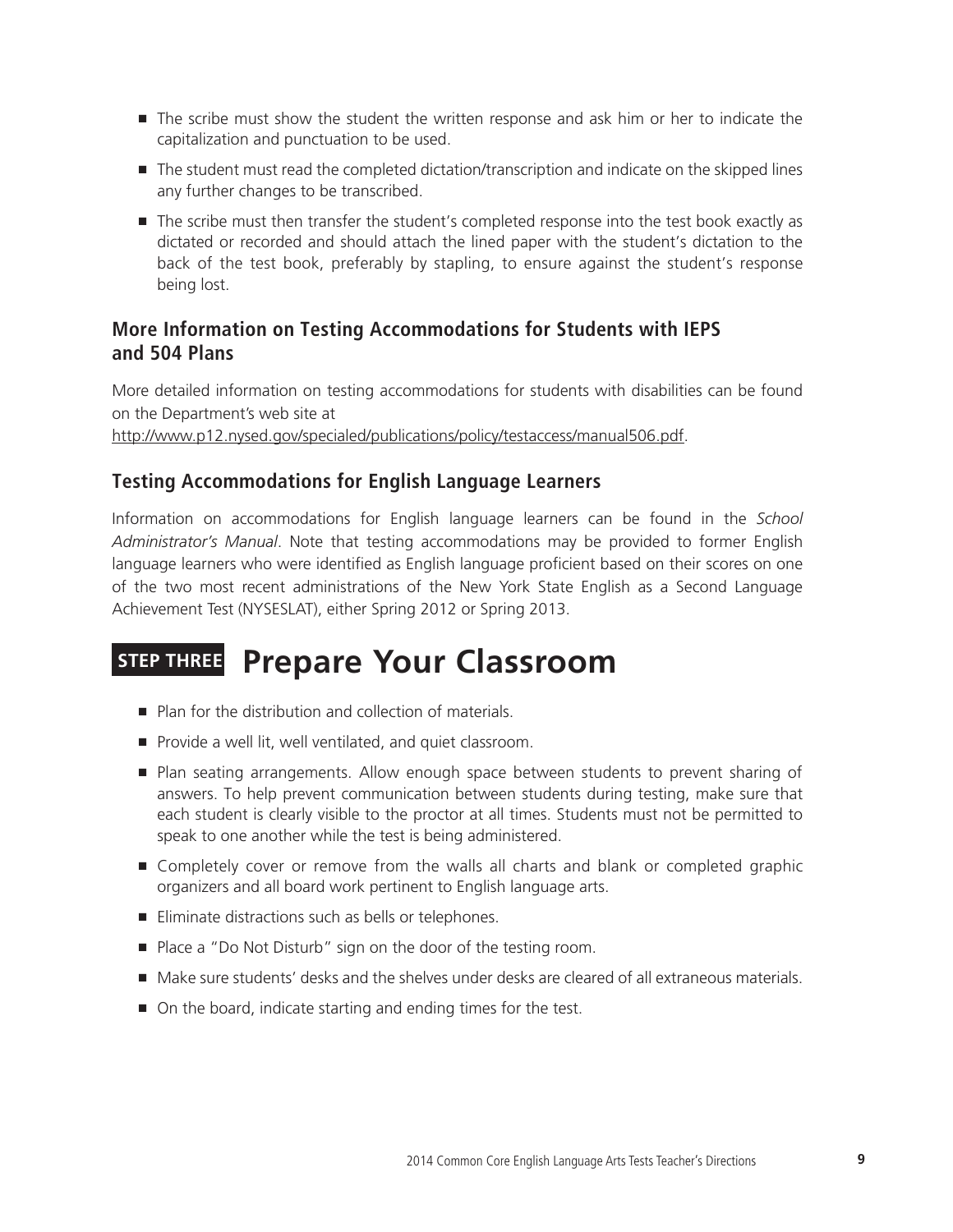# **STEP FOUR Prepare Your Students**

- Help students approach the testing in a relaxed, positive way.
- Explain that the purpose of taking these tests is to find out which concepts have been mastered and which need further development.
- Point out that some questions may be more difficult than others and that, for constructed-response questions, partial credit may be given. Encourage and motivate your students to put forth their best effort.
- Be sure students understand the directions, how to mark answers on their multiple-choice answer sheets, and where and how to record short- and extended-response answers in the test books. Assist them with test-taking procedures, but be careful not to inadvertently give hints or clues that indicate an answer or help eliminate answer choices. Do not assist students with any test questions.
- Encourage students to attempt all questions. Tell them to read each question carefully and make their best attempt at answering each one.

### **Use Standardized Testing Procedures**

This is a timed test that is to be administered under standard conditions. Follow the directions carefully. The same test administration procedures must be used with all students so that valid conclusions can be drawn from the test results. Ensure that students follow directions for where to mark their answers (e.g., for Book 1 and part of Book 2, multiple-choice answers are to be recorded on the student's answer sheets, **not** in the test books).

# **STEP FIVE Prepare Test Materials**

#### **Answer Sheets, Biographical Data, and Labels**

- For each student in your class, verify that you have the correct precoded answer sheets. You will have two answer sheets for each student. Answer Sheet 1 is to be used with Book 1. Answer Sheet 2 is to be used with Book 2.
- If there are no precoded answer sheets for any student, darken in the demographic section on the generic answer sheets for that student.
- Verify that you have the correct precoded labels for each student in your class. Prior to testing, affix the precoded labels to the back cover of each student's Book 2 and Book 3 on the day the book is administered. The affixing of the labels to the books may occur no earlier than the day each book will be administered.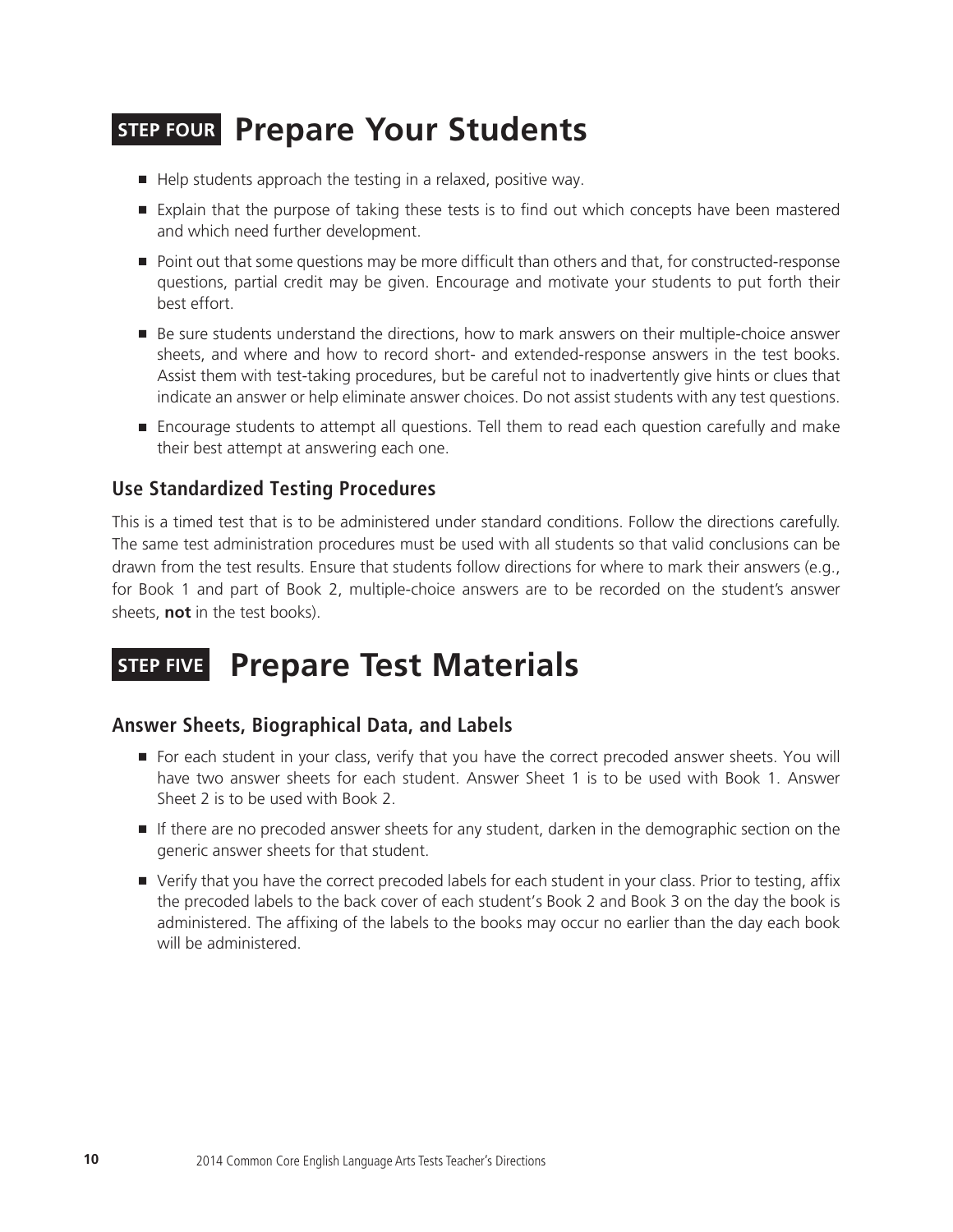# **STEP SIX Administer the 2014 Grade 6 Common Core English Language Arts Test**

*Please read these directions carefully before administering the test. When you administer the test, the directions you are to read aloud are preceded by* **SAY***. The italicized instructions to teachers should not be read aloud.*

## **Grade 6 — Day 1, Book 1**

*Make sure you have a copy of Book 1.* 

*At the beginning of the test administration, proctors must read the following statement to all students taking State tests:*

- **SAY You cannot have any communications device, including a cell phone, with you during this test or during any breaks (such as a restroom visit). Such devices include, but are not limited to:**
	- **Cell phones**
	- **Blackberry devices and other PDAs**
	- **iPods and MP3 players**
	- **iPads, tablets, and other eReaders**
	- Laptops, notebooks, or any other personal computing devices
	- **Cameras or other photographic equipment**
	- **Headphones, headsets, or in-ear headphones, such as earbuds**
	- Any other device capable of recording audio, photographic or video content, **or capable of viewing or playing back such content.**

**If you brought any of these items to the building today, and have not already stored it in your locker or turned it over to me or a school official, you must give it to me now. You may not keep your cell phone or any of these items with you, or near you, including in your pockets, backpack, desk, etc. Is there anyone who needs to give me any of these items now?**

#### **This is your last opportunity to do so before the test begins.**

#### *Repeat list of devices. Pick up devices from students and return them after testing.*

*Make sure each student has a No. 2 pencil. Students may not use pens. Students may be permitted to use highlighters when taking this test. You must, however, monitor student use of highlighters to ensure that they are not being used by students to record their responses to questions or in a way that obscures their responses to questions.*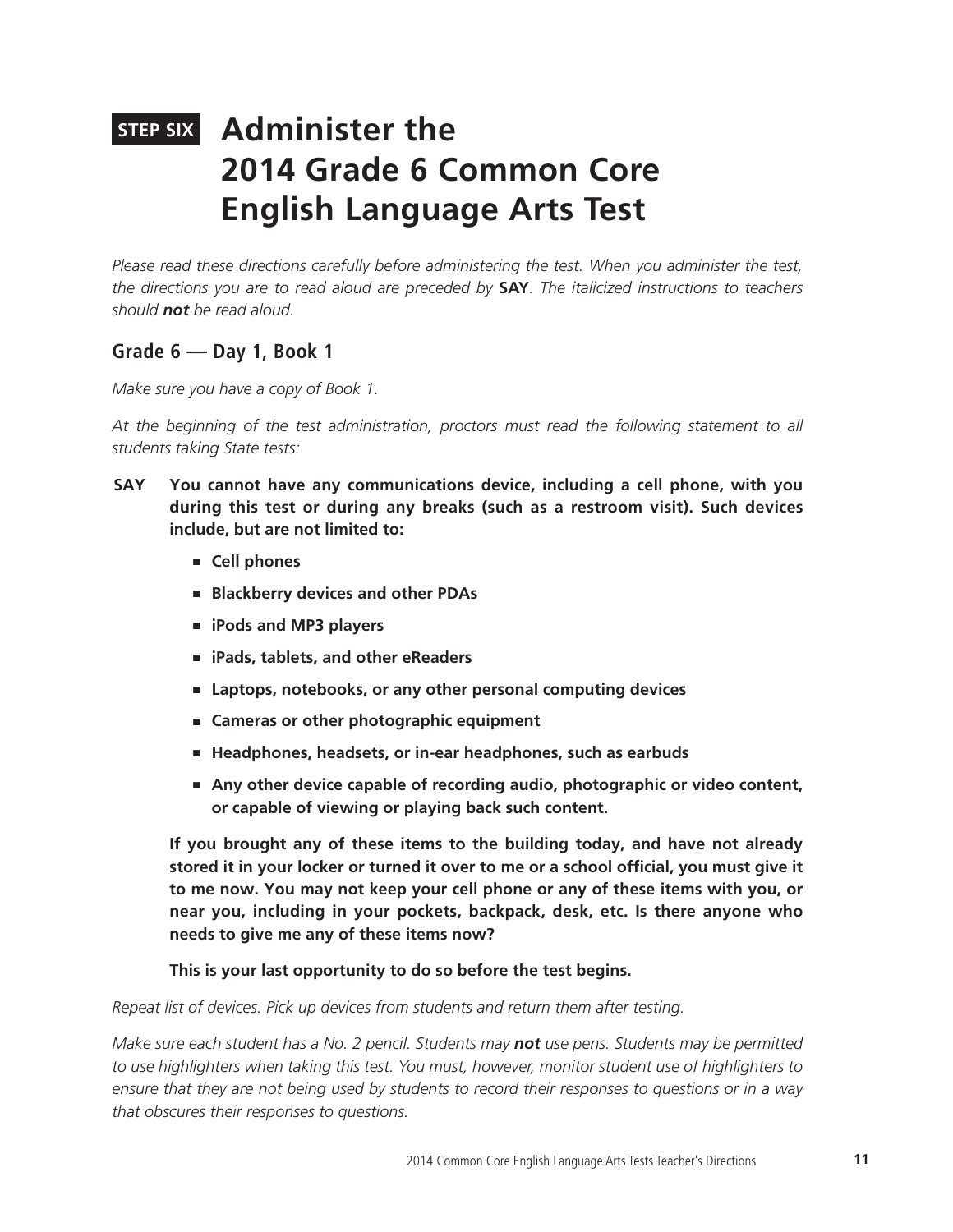*Students are not to be given scrap paper.*

*Students will be recording the answers to the multiple-choice questions in Book 1 on the front side of their Answer Sheet 1. Only the responses on the students' answer sheets will be scored.*

**SAY You will be taking the 2014 Grade 6 Common Core English Language Arts Test. There are three books for this test. Today, you will answer the questions in Book 1. You will answer the questions in Book 2 tomorrow and the questions in Book 3 the following day.**

**Today, you will read some passages and answer questions about what you have read. You must mark your answers on your answer sheet by darkening the circle for the letter that matches your answer for each question.**

*Distribute to each student an Answer Sheet 1. If answer sheets are precoded, make sure each student receives the correct answer sheet.*

**SAY This is the answer sheet you will use during today's test session. Look at your answer sheet and make sure you are on Page 1. The page number is indicated in the upper right-hand corner of the answer sheet.**

**When marking answers on your answer sheet, you must darken the circle for the letter that matches your answer for each question.**

**Be sure to use only a No. 2 pencil. You may not use a pen or highlighter on your answer sheet. When you darken the circles, make heavy black marks.**

**If you make a mistake, erase it completely.**

**Make no stray marks on the answer sheet.**

**Do not make any marks on the back of your answer sheet.**

**Are there any questions about how to darken the circles on your answer sheet?**

*Pause for questions. When you are confident that all students understand how to use the answer sheet, distribute a Book 1 to each student.* 

#### **SAY This is your Book 1. Do not open your test book until I tell you to do so.**

**Look at the cover of your test book. Make sure it says "2014 Common Core English Language Arts Test Book 1" followed by Form "A," "B," "C," or "D" and "Grade 6." If you do not have the correct book, please raise your hand and I will give you the correct one.** 

**Find the word "Name" at the bottom of the cover. Write your first and last name on the blank line.** 

*Check to make sure each student has written his or her name on the front cover of the test book.*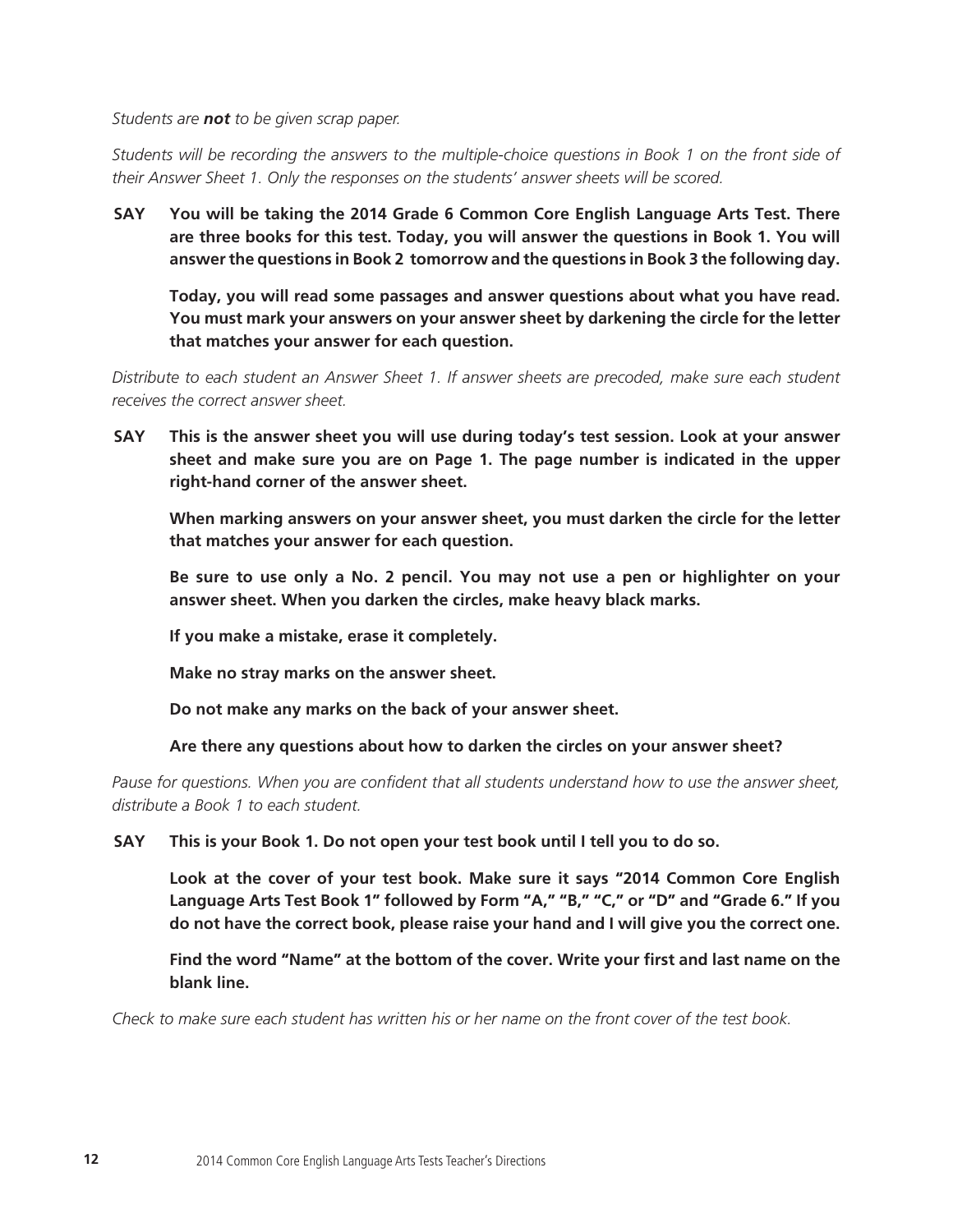**SAY All of your answers must be marked on your answer sheet. You may, however, make notes, underline, or highlight in your test book as you read.**

#### **Are there any questions?**

*Pause for questions. When you are confident that all students understand the directions,*

#### **SAY Now, open your test book and look at the page opposite Page 1.**

*Check that all students are looking at the correct page.*

**SAY Look at the shaded box. Please follow along while I read what is in the box. Your answer sheet has a section labeled "Book 1 Form" located above the area in which you will place your responses to the test questions. Find this area on your answer sheet now.**

Pause as students find the area on their answer sheet. When you are certain that all students have *located the correct area,*

**SAY Darken the circle to indicate the letter of the form you are using. Your test book will show you which form letter to fill in on your answer sheet. Please darken the circle on your answer sheet as shown below. Are there any questions?**

*Pause for questions, then circulate around the room and verify that each student has filled in the correct form.*

**SAY Now, look at Page 1 in your test book. Please read along silently as I read the Tips for Taking the Test aloud to you.**

*Read the Tips for Taking the Test aloud as the students follow along.*

- **SAY Here are some suggestions to help you do your best:**
	- **Be sure to read all the directions carefully.**
	- Most questions will make sense only when you read the whole passage. You **may read the passage more than once to answer a question. When a question includes a quotation from a passage, be sure to keep in mind what you learned from reading the whole passage. You may need to review both the quotation and the passage in order to answer the question correctly.**
	- **Read each question carefully and think about the answer before choosing your response.**
	- **Plan your time.**

#### **Are there any questions?**

Pause for questions. When you are confident that all students understand the Tips for Taking *the Test,*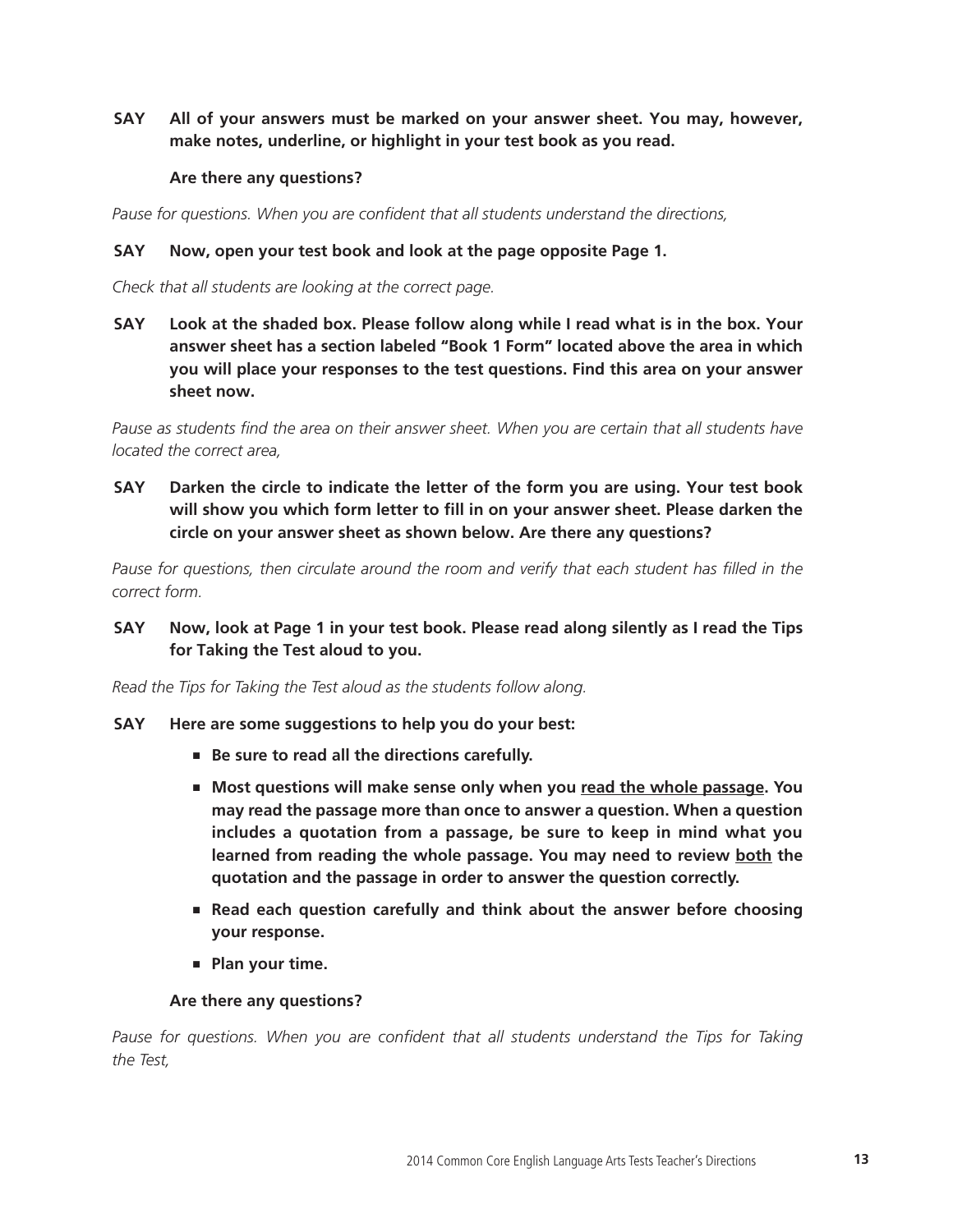**SAY You will have 90 minutes to complete today's session of the test. I will write the starting and ending times on the board. When you see the words GO ON at the bottom of a test book page, go on to the next page. When you come to the word STOP, you have reached the end of Book 1. You may go back and check your work.**

#### **Are there any questions?**

*Pause for questions. When you are confident that all students understand how to take the test,*

#### **SAY You must work independently, and you may not speak with each other while the test is being administered.**

#### **Now, please turn to Page 2 and begin.**

*Record the starting and ending times.* 

*Make sure that students are on the correct page and are darkening the circles on the answer sheet appropriately by making their marks heavy and dark with a No. 2 pencil.*

*Students who finish their test before the allocated time expires should be encouraged to go back and check their work. Once the student checks his or her work, or chooses not to, test materials may be collected by the proctor. After a student's test materials are collected, that student may be permitted to read silently. This privilege is granted at the discretion of each school. No talking and no other schoolwork is permitted. If all students complete the test earlier than the allotted time, you may end the session.*

After 80 minutes have passed, if all students have clearly completed the test, you may skip this next **SAY** *and end the session. If any students are still working on the test,*

#### **SAY You have 10 more minutes to complete this session of the test.**

*After 90 minutes have passed,*

**SAY This is the end of Session 1. Please place your answer sheet inside the front cover of your test book and close your test book. Now, I will collect the test books and answer sheets.**

*Collect all test books and answer sheets, making sure each student's answer sheet has been inserted into the test book. Follow security procedures established by your principal or school administrator for returning secure test materials.*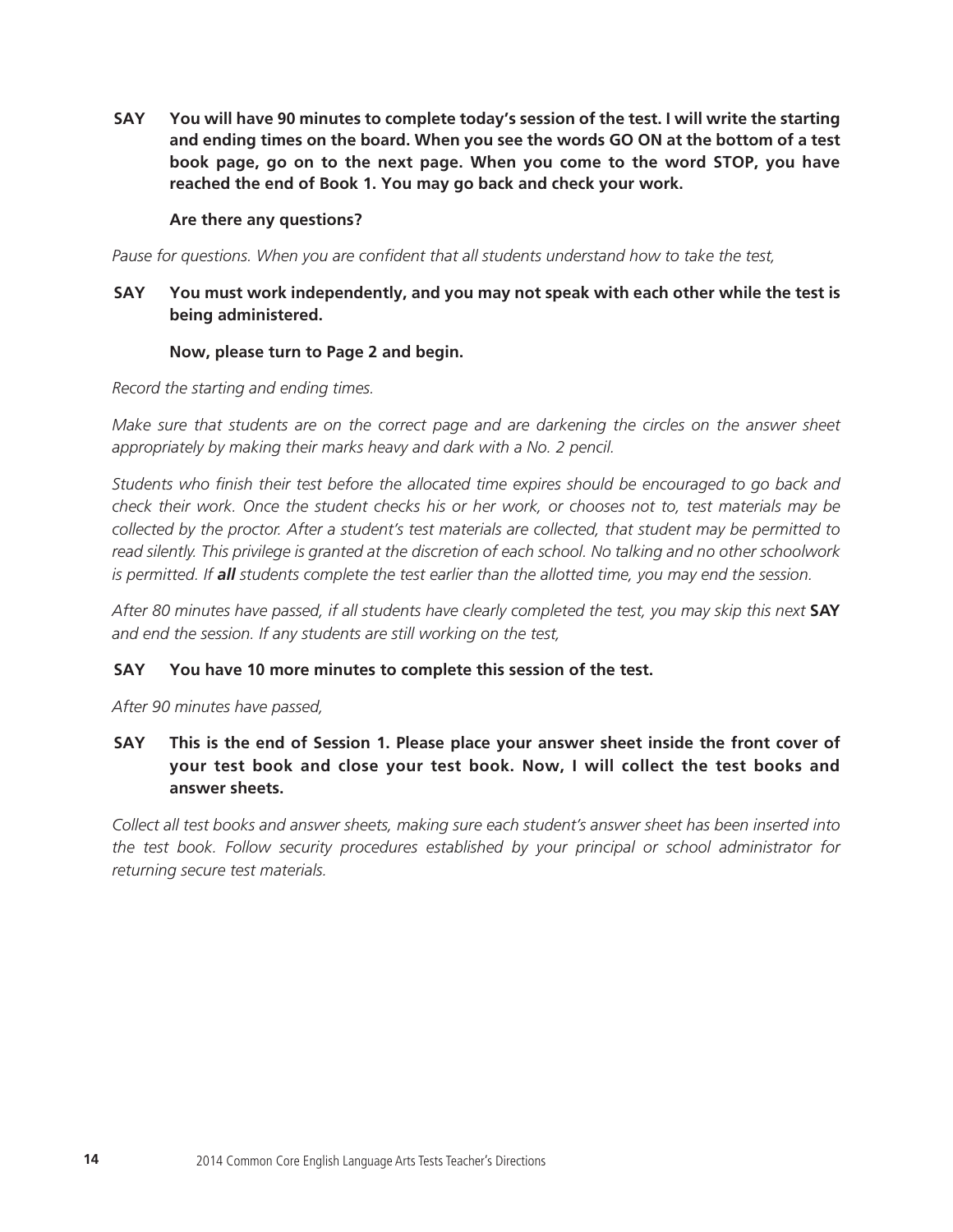# **Grade 6 — Day 2, Book 2**

*Make sure you have a copy of Book 2.* 

*Make sure each student has a No. 2 pencil. Students may not use pens.* 

*Students are not to be given scrap paper. Only the responses to multiple-choice questions marked on their Answer Sheet 2 and the answers to the constructed-response questions written in their test books will be scored.*

*At the beginning of the test administration, proctors must read the following statement to all students taking State tests:*

- **SAY You cannot have any communications device, including a cell phone, with you during this test or during any breaks (such as a restroom visit). Such devices include, but are not limited to:**
	- **Cell phones**
	- **Blackberry devices and other PDAs**
	- **iPods and MP3 players**
	- **iPads, tablets, and other eReaders**
	- Laptops, notebooks, or any other personal computing devices
	- **Cameras or other photographic equipment**
	- **Headphones, headsets, or in-ear headphones, such as earbuds**
	- Any other device capable of recording audio, photographic or video content, **or capable of viewing or playing back such content.**

**If you brought any of these items to the building today, and have not already stored it in your locker or turned it over to me or a school official, you must give it to me now. You may not keep your cell phone or any of these items with you, or near you, including in your pockets, backpack, desk, etc. Is there anyone who needs to give me any of these items now?**

**This is your last opportunity to do so before the test begins.**

*Repeat list of devices. Pick up devices from students and return them after testing.*

**SAY Today, you will be taking the 2014 Grade 6 Common Core English Language Arts Test, Session 2. You will record your responses to multiple-choice questions on your Answer Sheet 2 and the answers to the written-response questions in your test book.** 

*Distribute to each student an Answer Sheet 2. If answer sheets are precoded, make sure each student receives the correct answer sheet.*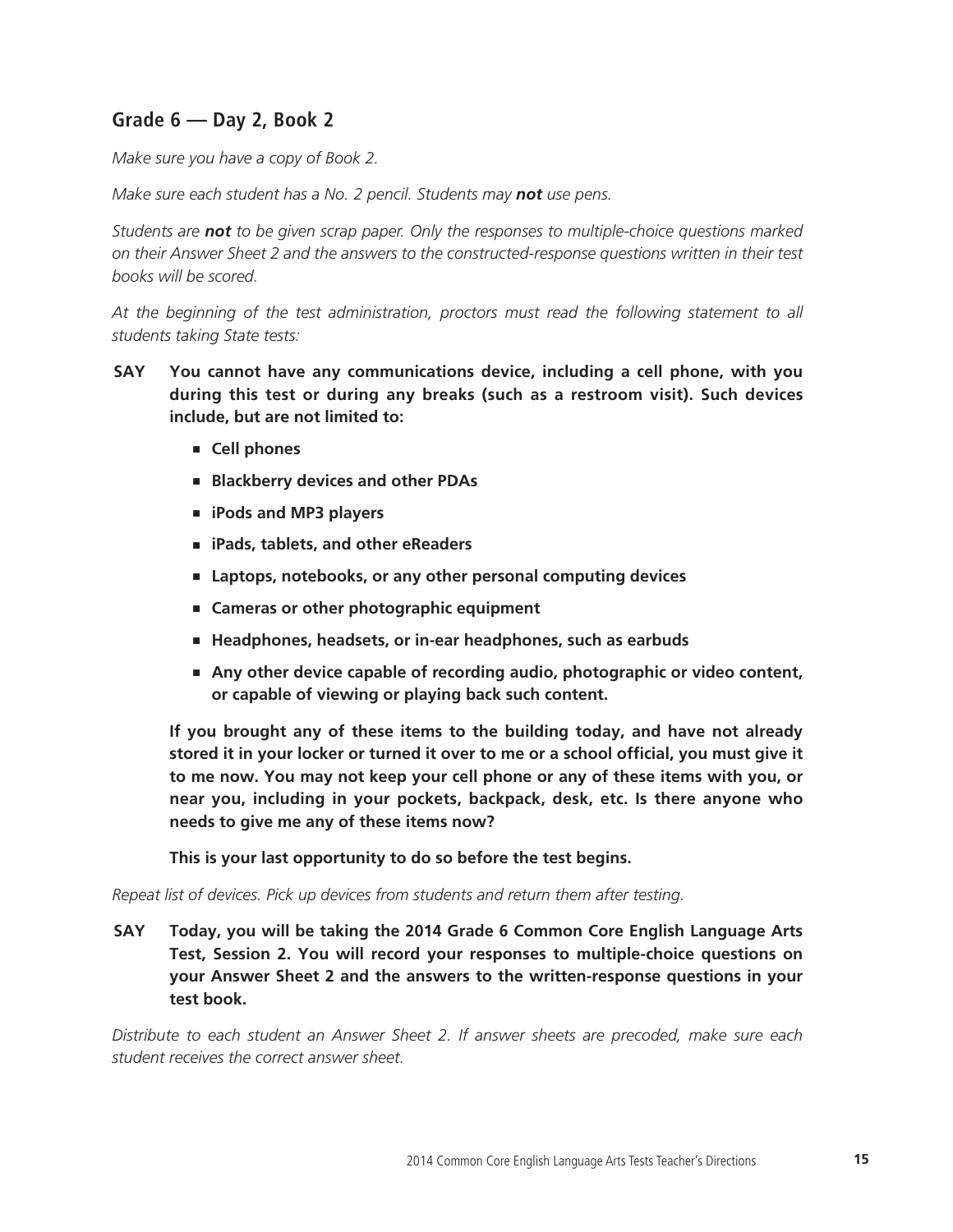**SAY This is the answer sheet you will use during today's test session. Look at your answer sheet and make sure you are on Page 3. The page number is indicated in the upper right-hand corner of the answer sheet. Use your answer sheet to record your answers to the multiple-choice questions in Book 2.** 

**When marking answers on your answer sheet, you must darken the circle for the letter that matches your answer for each question.**

**Be sure to use only a No. 2 pencil. You may not use a pen or highlighter on your answer sheet. When you darken the circles, make heavy black marks.**

**If you make a mistake, erase it completely.**

**Make no stray marks on the answer sheet.**

**Do not make any marks on the back of your answer sheet.**

**Are there any questions about how to darken the circles on your answer sheet?**

*Pause for questions. When you are confident that all students understand how to use the answer sheet,*

#### **SAY Now I am going to give each of you a Book 2.**

*Distribute to each student a Book 2. If earlier today the student identification labels were affixed to the back covers of the student test books, make sure each student receives the correct test book.*

#### **SAY This is your Book 2. Do not open your test book until I tell you to do so.**

**Look at the cover of your test book. Make sure it says "2014 Common Core English Language Arts Test Book 2" and "Grade 6." If you do not have the correct book, please raise your hand and I will give you the correct one.** 

**Find the word "Name" at the bottom of the cover. Write your first and last name on the blank line.**

*Check to make sure each student has written his or her name on the front cover of the test book.*

#### **SAY Now, open your Book 2 and look at Page 1.**

*Check that all students are looking at the correct page in Book 2.*

#### **SAY Please read along silently as I read the Tips for Taking the Test aloud to you.**

*Read the Tips for Taking the Test aloud as the students follow along.*

#### **SAY Here are some suggestions to help you do your best on the multiple-choice and writtenresponse questions in this test book:**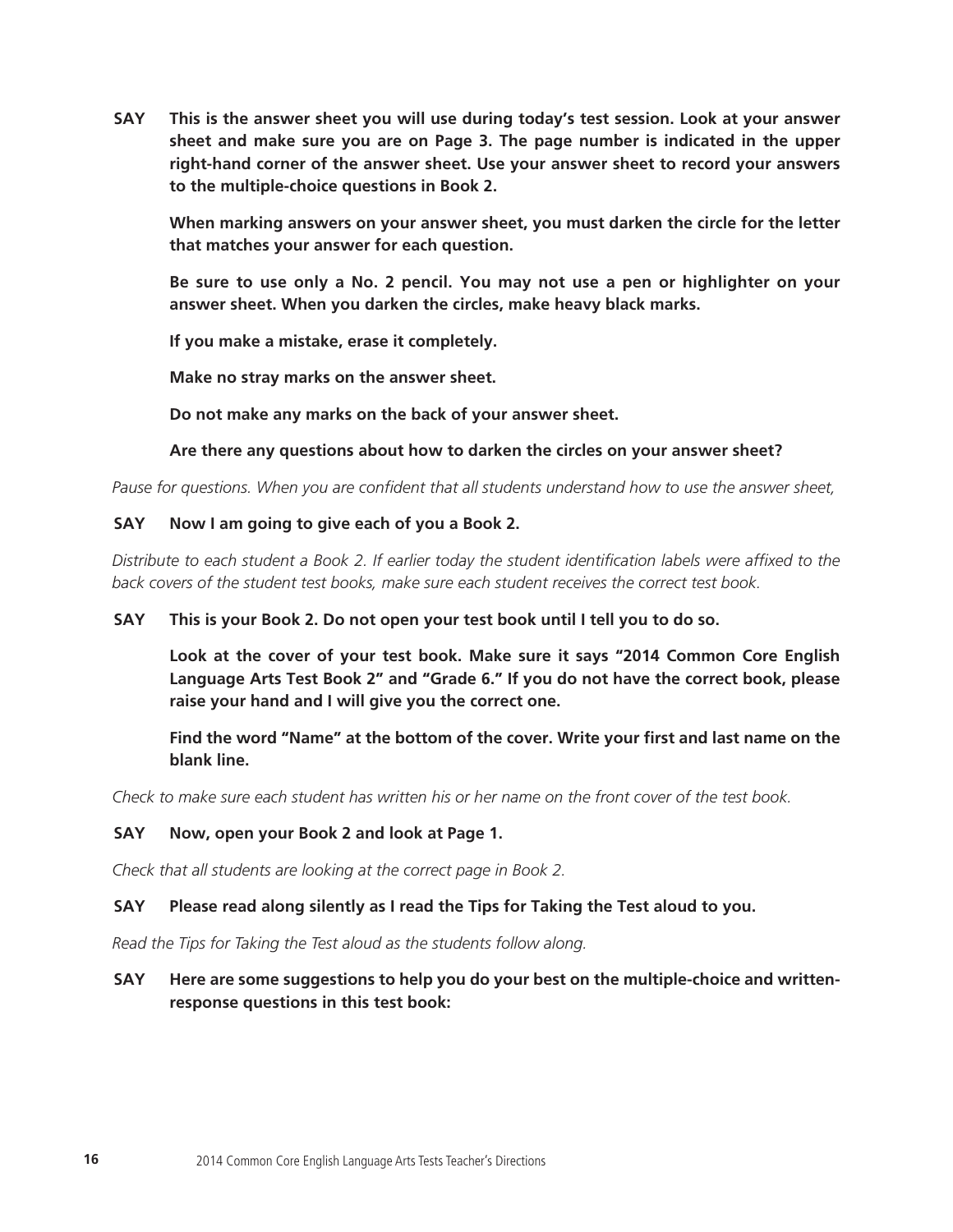- **Be sure to read all the directions carefully.**
- **Most questions will make sense only when you read the whole passage. You may read the passage more than once to answer a question. When a question includes a quotation from a passage, be sure to keep in mind what you learned from reading the whole passage. You may need to review both the quotation and the passage in order to answer the question correctly.**
- **Read each question carefully and think about the answer before choosing your answer or writing your response.**
- **For written-response questions, be sure to**
	- **clearly organize your writing and express what you have learned;**
	- accurately and completely answer the questions being asked;
	- support your responses with examples or details from the text; and
	- write in complete sentences using correct spelling, grammar, capitalization, **and punctuation.**
- **Plan your time.**

#### **Are there any questions?**

Pause for questions. When you are confident that all students understand the Tips for Taking *the Test,*

#### **SAY Use only a No. 2 pencil. You may not use a pen or highlighter to record your answers.**

**Write your answers clearly and legibly.**

**If you make a mistake, erase it completely or draw a line through it.**

#### **Are there any questions?**

*Pause for questions. When you are confident that all students understand the directions,*

**SAY For Book 2, you will be doing some reading and writing. Read the passages and answer the questions. You must mark your answers for the multiple-choice questions on your answer sheet by darkening the circle for the letter that matches your answer. For the written-response questions, you will be writing your answers directly in your Book 2. If you need more space to continue or complete an answer, you may use any available blank space in Book 2. Please make sure to clearly note and label the continuation of your answer. Also make sure that you are not using space that has been provided for another question. Remember to write complete and thorough answers and include details and examples from each passage.** 

**You will have 90 minutes to answer the questions in Book 2. I will write the starting and ending times on the board. When you see the words GO ON at the**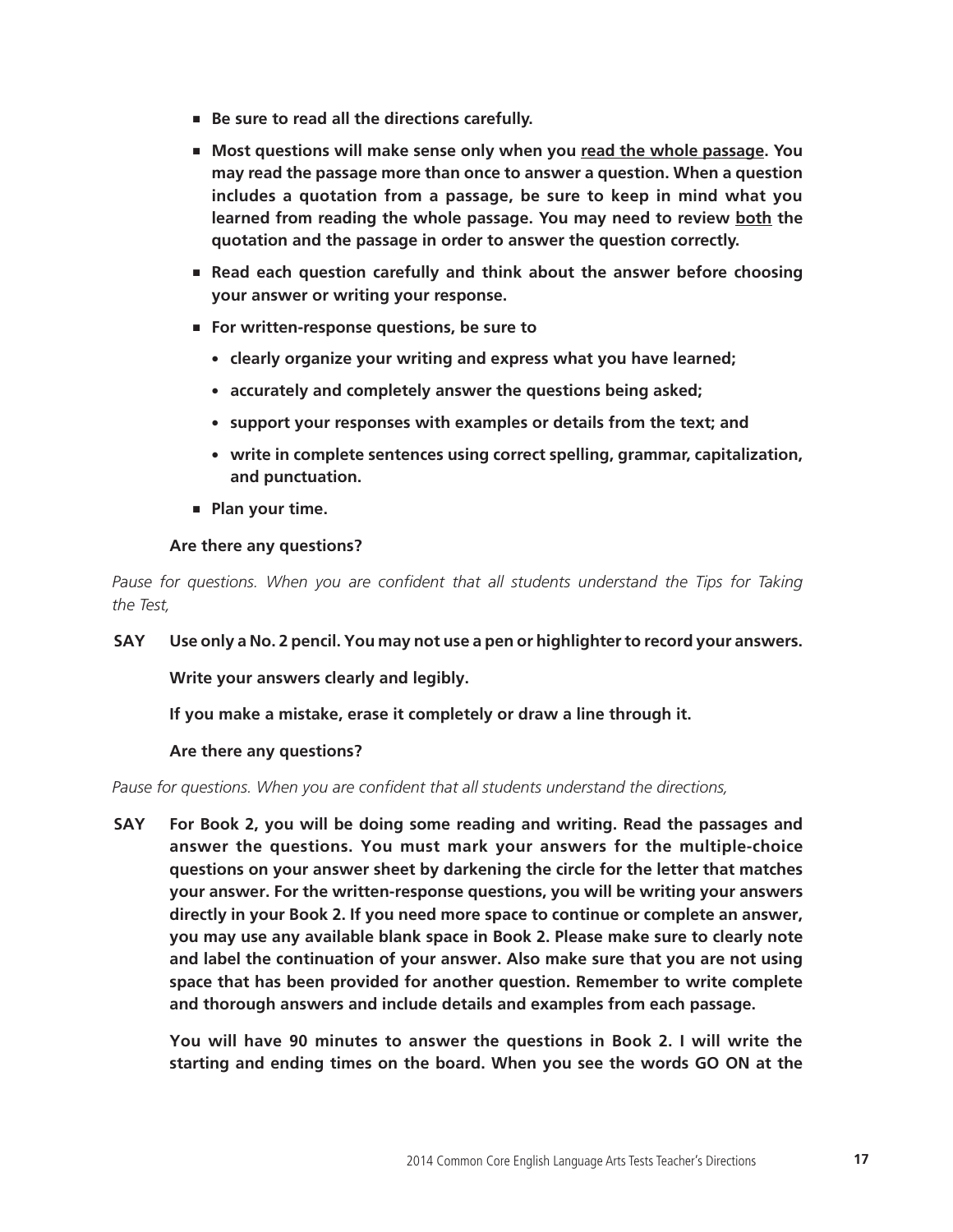**bottom of a test book page, go on to the next page. When you come to the word STOP at the end of Book 2, you have reached the end of today's test session. You may go back and check your work.**

#### **Are there any questions?**

*Pause for questions. When you are confident that all students understand how to take the test,*

**SAY You must work independently, and you may not speak with each other while the test is being administered.** 

#### **Now, please turn to Page 2 and begin.**

*Record the starting and ending times.*

*Make sure students are making their marks heavy and dark on their answer sheets for the multiplechoice questions and are recording their answers to the constructed-response questions in their test book.*

*Students who finish their test before the allocated time expires should be encouraged to go back and check their work. Once the student checks his or her work, or chooses not to, test materials may be collected by the proctor. After a student's test materials are collected, that student may be permitted to read silently. This privilege is granted at the discretion of each school. No talking and no other schoolwork is permitted. If all students complete the test earlier than the allotted time, you may end the session.*

After 80 minutes have passed, if all students have clearly completed the test, you may skip this next **SAY** *and end the session. If any students are still working on the test*,

#### **SAY You have 10 more minutes to complete this session of the test.**

*After 90 minutes have passed,*

#### **SAY This is the end of Session 2. Please place your answer sheet inside the front cover of your Book 2 and close your test book. Now, I will collect the test books and answer sheets.**

*Collect all test books and answer sheets, making sure each student's answer sheet has been inserted into the test book. Follow security procedures established by your principal or school administrator for returning secure test materials.*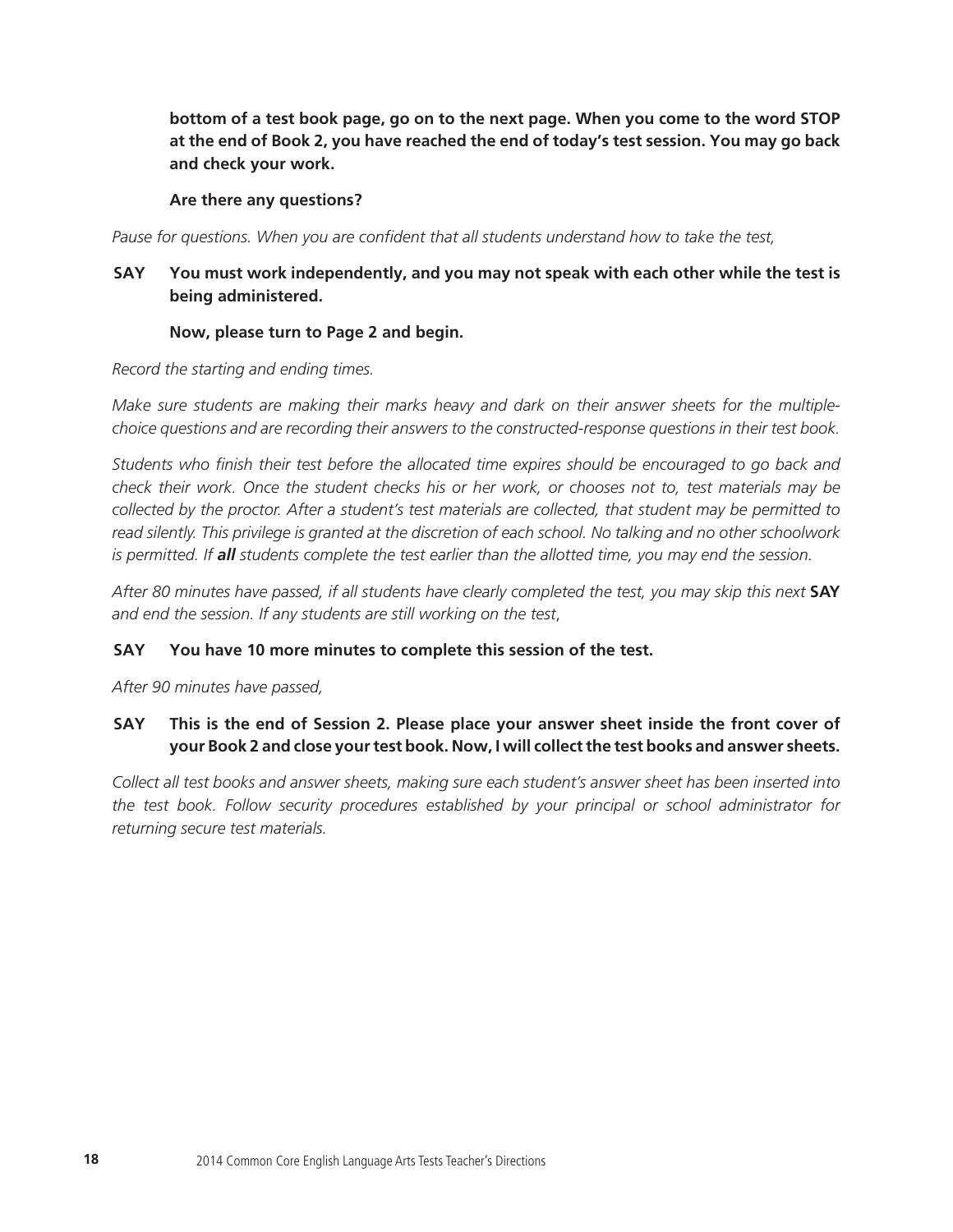# **Grade 6 — Day 3, Book 3**

*Make sure you have a copy of Book 3.* 

*Make sure each student has a No. 2 pencil. Students may not use pens.* 

*Do not distribute any answer sheets; students will write all answers directly in their test books.* 

*Students are not to be given scrap paper. Only the responses in their test books will be scored.*

*At the beginning of the test administration, proctors must read the following statement to all students taking State tests:*

- **SAY You cannot have any communications device, including a cell phone, with you during this test or during any breaks (such as a restroom visit). Such devices include, but are not limited to:**
	- **Cell phones**
	- **Blackberry devices and other PDAs**
	- **iPods and MP3 players**
	- **iPads, tablets, and other eReaders**
	- Laptops, notebooks, or any other personal computing devices
	- **Cameras or other photographic equipment**
	- **Headphones, headsets, or in-ear headphones, such as earbuds**
	- Any other device capable of recording audio, photographic or video content, **or capable of viewing or playing back such content.**

**If you brought any of these items to the building today, and have not already stored it in your locker or turned it over to me or a school official, you must give it to me now. You may not keep your cell phone or any of these items with you, or near you, including in your pockets, backpack, desk, etc. Is there anyone who needs to give me any of these items now?**

**This is your last opportunity to do so before the test begins.**

*Repeat list of devices. Pick up devices from students and return them after testing.*

**SAY Today, you will be taking the 2014 Grade 6 Common Core English Language Arts Test, Session 3. You will answer the questions in Book 3. You will be given 90 minutes to read the passages carefully and answer questions about what you have read. You must write your answers directly in your test book.** 

**Use only a No. 2 pencil. You may not use a pen.**

**Are there any questions?**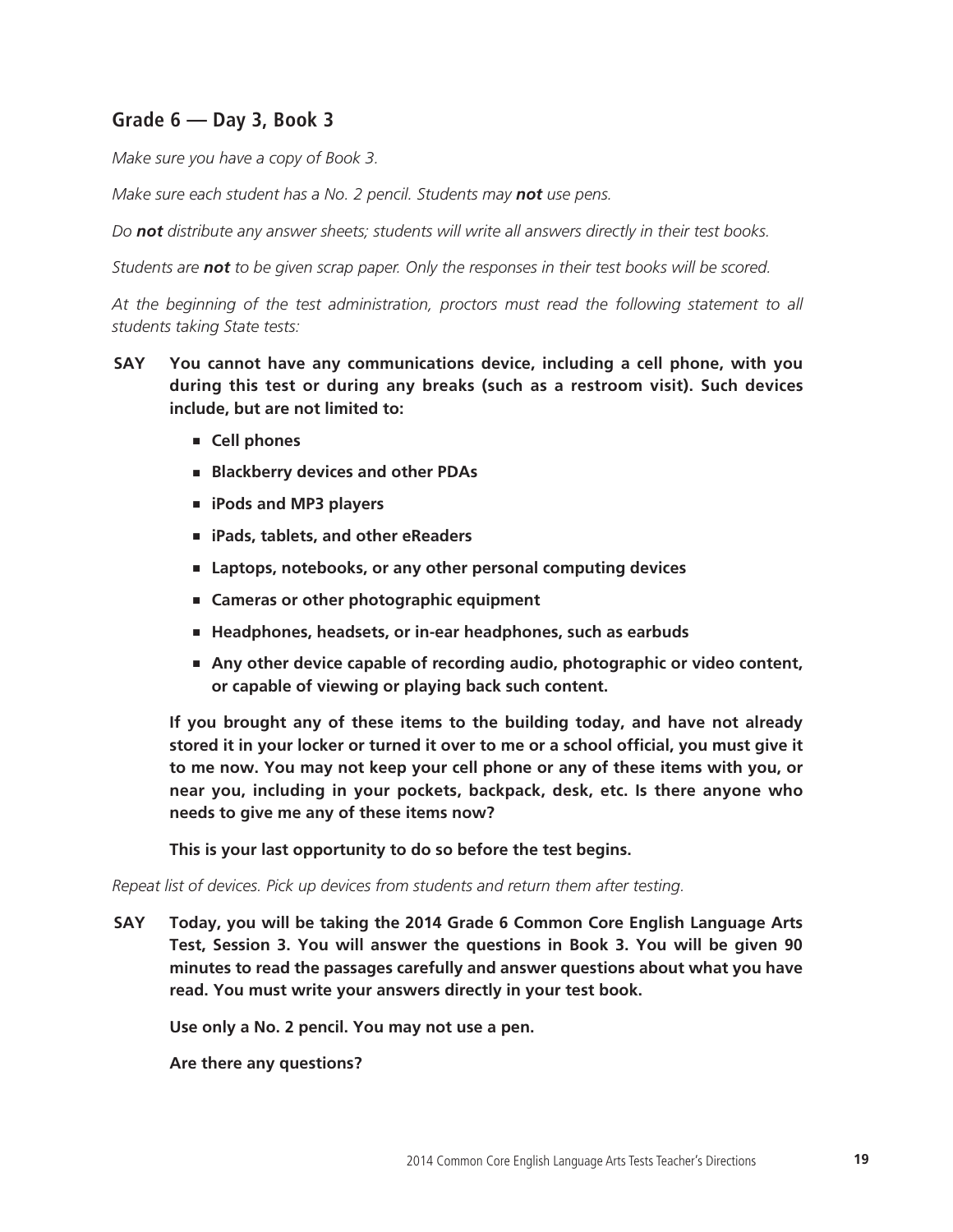*Pause for questions. When you are confident that all students understand the instructions, distribute to*  each student a Book 3. If earlier today the student identification labels were affixed to the back covers of *the student test books, make sure each student receives the correct test book.*

#### **SAY This is your Book 3. Do not open your test book until I tell you to do so.**

**Look at the cover of your test book. Make sure it says "2014 Common Core English Language Arts Test Book 3" and "Grade 6." If you do not have the correct book, please raise your hand and I will give you the correct one.** 

**Find the word "Name" at the bottom of the cover. Write your first and last name on the blank line.**

*Check to make sure each student has written his or her name on the front cover of the test book.* 

#### **SAY Now, open your Book 3 and look at Page 1. You will see Tips for Taking the Test.**

*Check that all students are looking at the correct page.* 

#### **SAY Please read along silently as I read the Tips for Taking the Test aloud to you.**

*Read the Tips for Taking the Test aloud as the students follow along.*

#### **SAY Here are some suggestions to help you do your best:**

- **Be sure to read all the directions carefully.**
- Most questions will make sense only when you read the whole passage. You may **read the passage more than once to answer a question. When a question includes a quotation from a passage, be sure to keep in mind what you learned from reading the whole passage. You may need to review both the quotation and the passage in order to answer the question correctly.**
- **Read each question carefully and think about the answer before writing your response.**
- **In writing your responses, be sure to**
	- **clearly organize your writing and express what you have learned;**
	- **accurately and completely answer the questions being asked;**
	- support your responses with examples or details from the text; and
	- write in complete sentences using correct spelling, grammar, capitalization, and **punctuation.**
- **Plan your time.**

#### **Are there any questions?**

*Pause for questions. When you are confident that all students understand the Tips for Taking the Test,*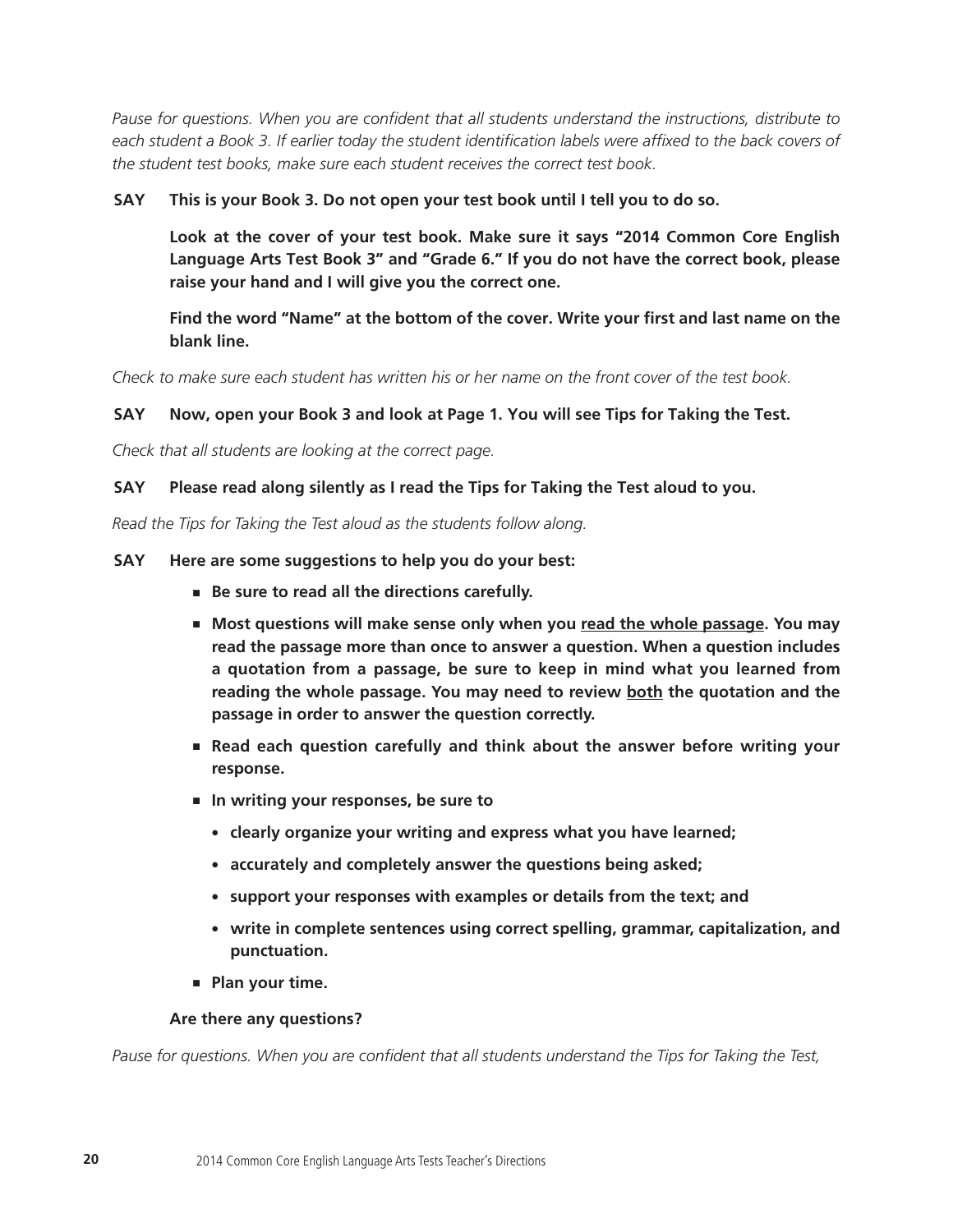**SAY Read the passages and answer the questions. All of your answers must be written in Book 3.** 

**If you need more space to continue or complete an answer, you may use any available blank space in Book 3. Please make sure to clearly note and label the continuation of your answer. Also make sure that you are not using space that has been provided for another question. Remember to write complete and thorough answers and include details and examples from each passage.**

**You will have 90 minutes to read the passages and answer the questions about what you have read. I will write the starting and ending times on the board. When you see the words GO ON at the bottom of a test book page, go on to the next page. When you come to the word STOP, you have reached the end of this test. You may go back and check your work.**

#### **Are there any questions?**

*Pause for questions. When you are confident that all students understand how to take the test,*

#### **SAY You must work independently, and you may not speak with each other while the test is being administered.**

#### **Now, please turn to Page 2 and begin.**

#### *Record the starting and ending times.*

*Students who finish their test before the allocated time expires should be encouraged to go back and check their work. Once the student checks his or her work, or chooses not to, test materials may be collected by the proctor. After a student's test materials are collected, that student may be permitted to read silently. This privilege is granted at the discretion of each school. No talking and no other schoolwork is permitted. If all students complete the test earlier than the allotted time, you may end the session.*

*After 80 minutes have passed, if all students have clearly completed the test, you may skip this next*  **SAY** *and end the session. If any students are still working on the test,*

#### **SAY You have 10 more minutes to complete the test.**

*After 90 minutes have passed,*

#### **SAY This is the end of Session 3. Please close your test book. Now, I will collect the test books.**

*Collect all test books. Follow security procedures established by your principal or school administrator for returning secure test materials.*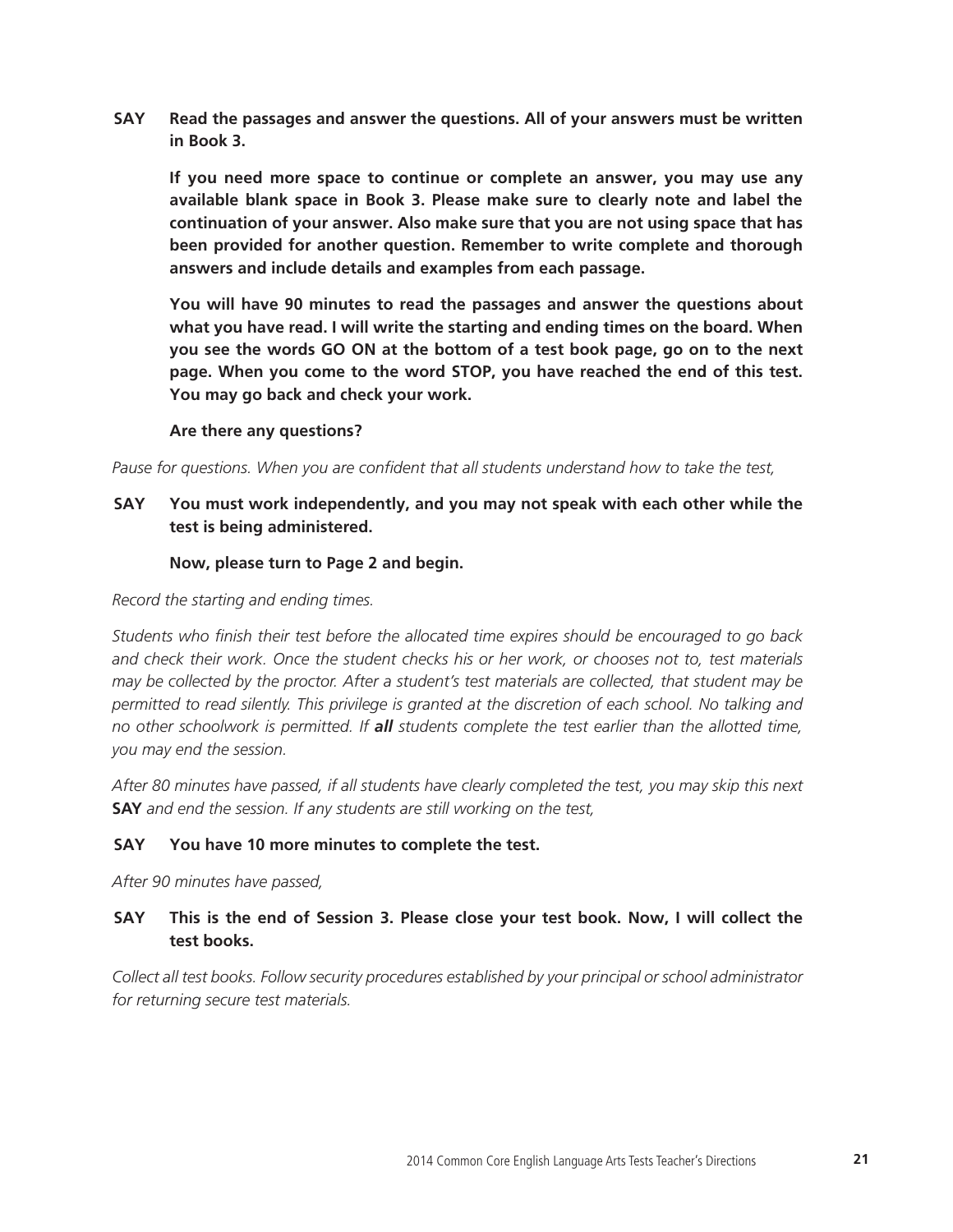# **STEP SIX Administer the 2014 Grade 7 Common Core English Language Arts Test**

Please read these directions carefully before administering the test. When you administer the test, the *directions you are to read aloud are preceded by* **SAY***. The italicized instructions to teachers should not be read aloud.*

# **Grade 7 — Day 1, Book 1**

*Make sure you have a copy of Book 1.* 

*At the beginning of the test administration, proctors must read the following statement to all students taking State tests:*

- **SAY You cannot have any communications device, including a cell phone, with you during this test or during any breaks (such as a restroom visit). Such devices include, but are not limited to:**
	- **Cell phones**
	- **Blackberry devices and other PDAs**
	- **iPods and MP3 players**
	- **iPads, tablets, and other eReaders**
	- Laptops, notebooks, or any other personal computing devices
	- **Cameras or other photographic equipment**
	- **Headphones, headsets, or in-ear headphones, such as earbuds**
	- Any other device capable of recording audio, photographic or video content, or **capable of viewing or playing back such content.**

**If you brought any of these items to the building today, and have not already stored it in your locker or turned it over to me or a school official, you must give it to me now. You may not keep your cell phone or any of these items with you, or near you, including in your pockets, backpack, desk, etc. Is there anyone who needs to give me any of these items now?**

#### **This is your last opportunity to do so before the test begins.**

#### *Repeat list of devices. Pick up devices from students and return them after testing.*

*Make sure each student has a No. 2 pencil. Students may not use pens. Students may be permitted to use highlighters when taking this test. You must, however, monitor student use of highlighters to ensure that they are not being used by students to record their responses to questions or in a way that obscures their responses to questions.*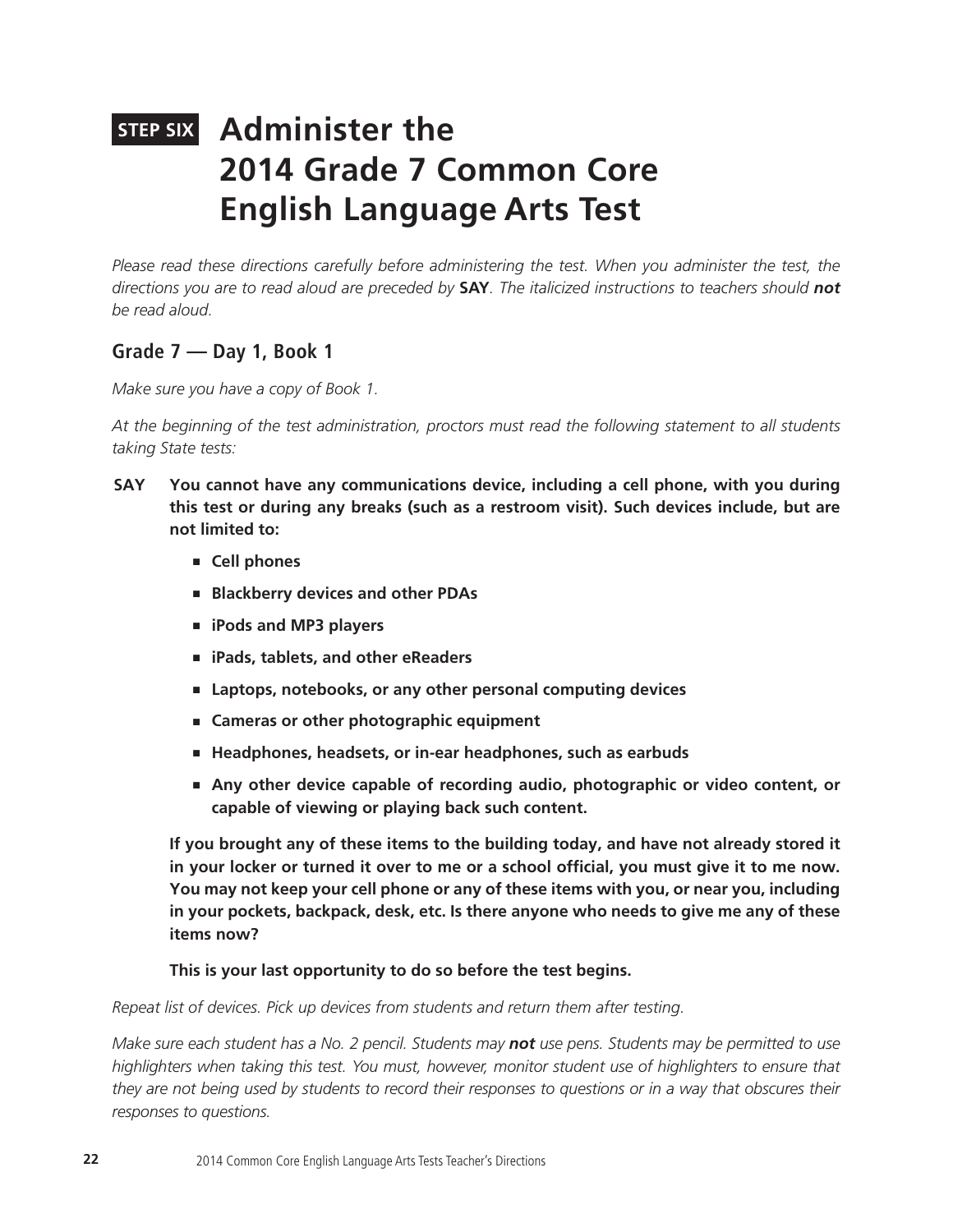*Students are not to be given scrap paper.* 

*Students will be recording the answers to the multiple-choice questions in Book 1 on the front side of their Answer Sheet 1. Only the responses on the students' answer sheets will be scored.*

**SAY You will be taking the 2014 Grade 7 Common Core English Language Arts Test. There are three books for this test. Today, you will answer the questions in Book 1. You will answer the questions in Book 2 tomorrow and the questions in Book 3 the following day.**

**Today, you will read some passages and answer questions about what you have read. You must mark your answers on your answer sheet by darkening the circle for the letter that matches your answer for each question.**

*Distribute to each student an Answer Sheet 1. If answer sheets are precoded, make sure each student receives the correct answer sheet.*

**SAY This is the answer sheet you will use during today's test session. Look at your answer sheet and make sure you are on Page 1. The page number is indicated in the upper right-hand corner of the answer sheet.**

**When marking answers on your answer sheet, you must darken the circle for the letter that matches your answer for each question.**

**Be sure to use only a No. 2 pencil. You may not use a pen or highlighter on your answer sheet. When you darken the circles, make heavy black marks.**

**If you make a mistake, erase it completely.**

**Make no stray marks on the answer sheet.**

**Do not make any marks on the back of your answer sheet.**

#### **Are there any questions about how to darken the circles on your answer sheet?**

*Pause for questions. When you are confident that all students understand how to use the answer sheet, distribute a Book 1 to each student.* 

**SAY This is your Book 1. Do not open your test book until I tell you to do so.**

**Look at the cover of your test book. Make sure it says "2014 Common Core English Language Arts Test Book 1" followed by Form "A," "B," "C," or "D" and "Grade 7." If you do not have the correct book, please raise your hand and I will give you the correct one.** 

**Find the word "Name" at the bottom of the cover. Write your first and last name on the blank line.**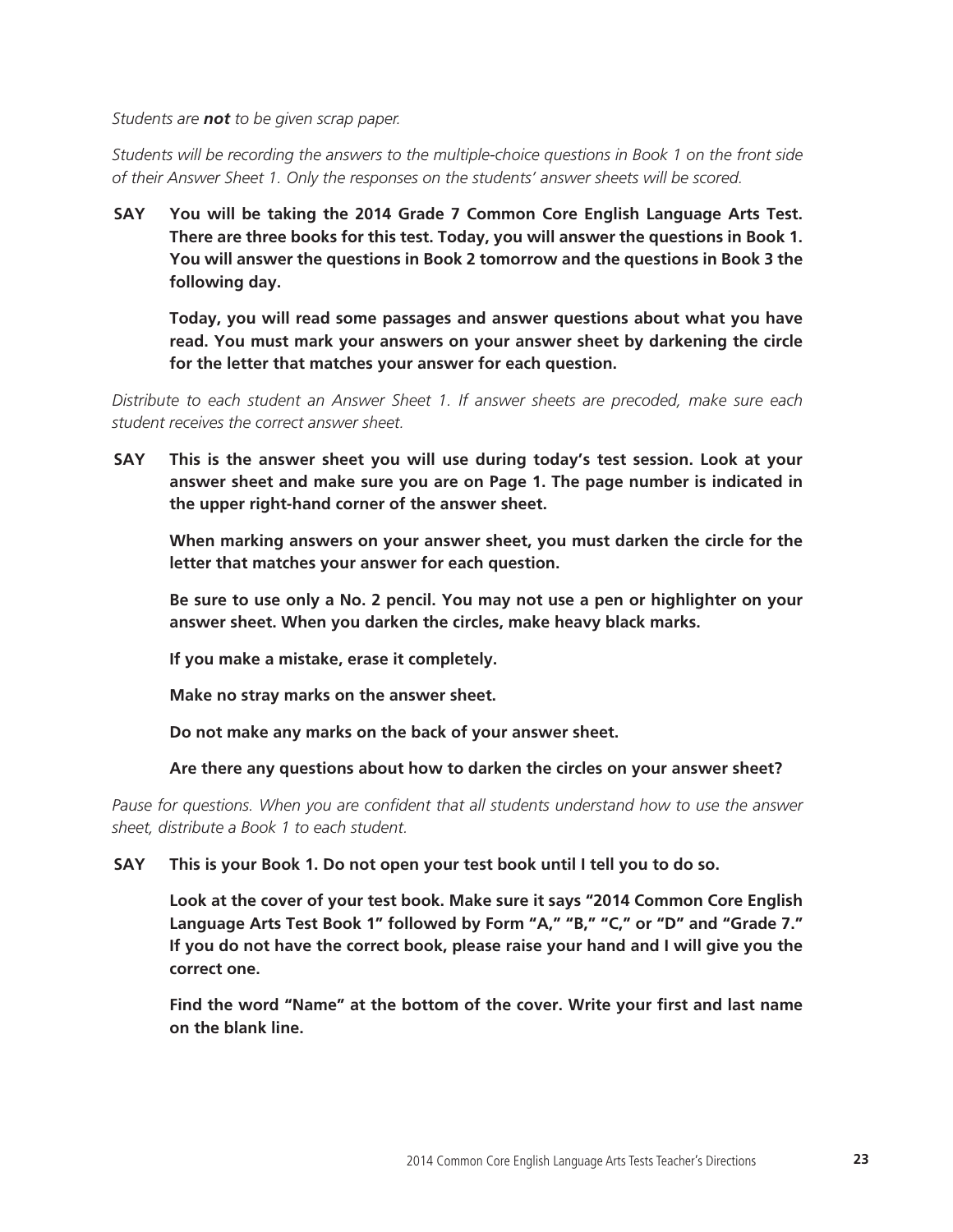*Check to make sure each student has written his or her name on the front cover of the test book.*

**SAY All of your answers must be marked on your answer sheet. You may, however, make notes, highlight, or underline in your test book as you read.** 

#### **Are there any questions?**

*Pause for questions. When you are confident that all students understand the directions,*

#### **SAY Now, open your test book and look at the page opposite Page 1.**

*Check that all students are looking at the correct page.*

**SAY Look at the shaded box. Please follow along while I read what is in the box. Your answer sheet has a section labeled "Book 1 Form" located above the area in which you will place your responses to the test questions. Find this area on your answer sheet now.**

Pause as students find the area on their answer sheet. When you are certain that all students have *located the correct area,*

**SAY Darken the circle to indicate the letter of the form you are using. Your test book will show you which form letter to fill in on your answer sheet. Please darken the circle on your answer sheet as shown below.** 

#### **Are there any questions?**

*Pause for questions, then circulate around the room and verify that each student has filled in the correct form.*

**SAY Now, look at Page 1 in your test book. Please read along silently as I read the Tips for Taking the Test aloud to you.**

*Read the Tips for Taking the Test aloud as the students follow along.*

- **SAY Here are some suggestions to help you do your best:**
	- **Be sure to read all the directions carefully.**
	- Most questions will make sense only when you read the whole passage. You may **read the passage more than once to answer a question. When a question includes a quotation from a passage, be sure to keep in mind what you learned from**  reading the whole passage. You may need to review both the quotation and the **passage in order to answer the question correctly.**
	- **Read each question carefully and think about the answer before choosing your response.**
	- **Plan your time.**

#### **Are there any questions?**

*Pause for questions. When you are confident that all students understand the Tips for Taking the Test,*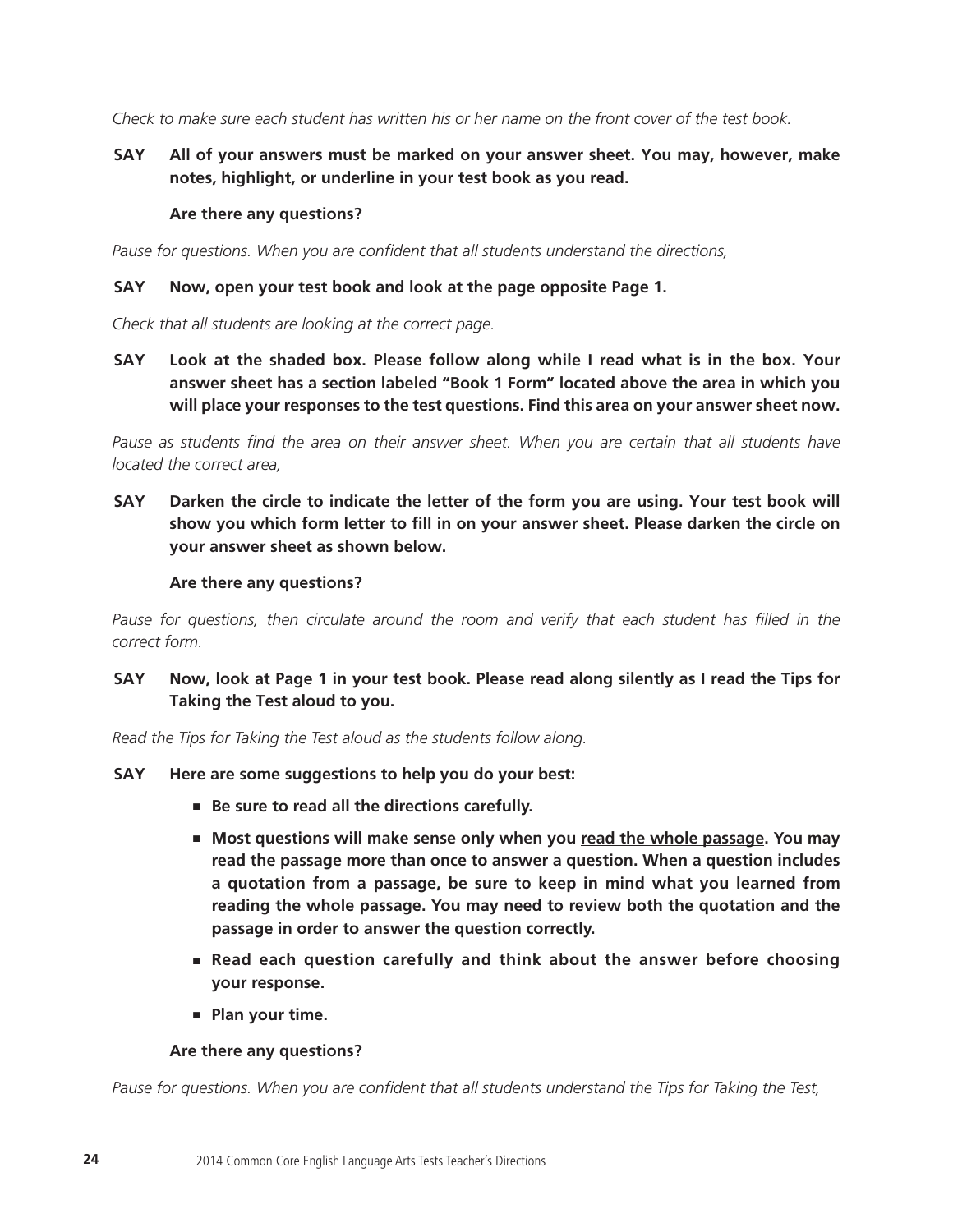**SAY You will have 90 minutes to complete today's session of the test. I will write the starting and ending times on the board. When you see the words GO ON at the bottom of a test book page, go on to the next page. When you come to the word STOP, you have reached the end of Book 1. You may go back and check your work.**

#### **Are there any questions?**

*Pause for questions. When you are confident that all students understand how to take the test,*

#### **SAY You must work independently, and you may not speak with each other while the test is being administered.**

#### **Now, please turn to Page 2 and begin.**

*Record the starting and ending times.*

*Make sure that students are on the correct page and are darkening the circles on the answer sheet appropriately by making their marks heavy and dark with a No. 2 pencil.*

*Students who finish their test before the allocated time expires should be encouraged to go back and check their work. Once the student checks his or her work, or chooses not to, test materials may be collected by the proctor. After a student's test materials are collected, that student may be permitted to read silently. This privilege is granted at the discretion of each school. No talking and no other schoolwork is permitted. If all students complete the test earlier than the allotted time, you may end the session.*

*After 80 minutes have passed, if all students have clearly completed the test, you may skip this next*  **SAY** *and end the session. If any students are still working on the test,*

#### **SAY You have 10 more minutes to complete this session of the test.**

*After 90 minutes have passed,*

**SAY This is the end of Session 1. Please place your answer sheet inside the front cover of your test book and close your test book. Now, I will collect the test books and answer sheets.**

*Collect all test books and answer sheets, making sure each student's answer sheet has been inserted into the test book. Follow security procedures established by your principal or school administrator for returning secure test materials.*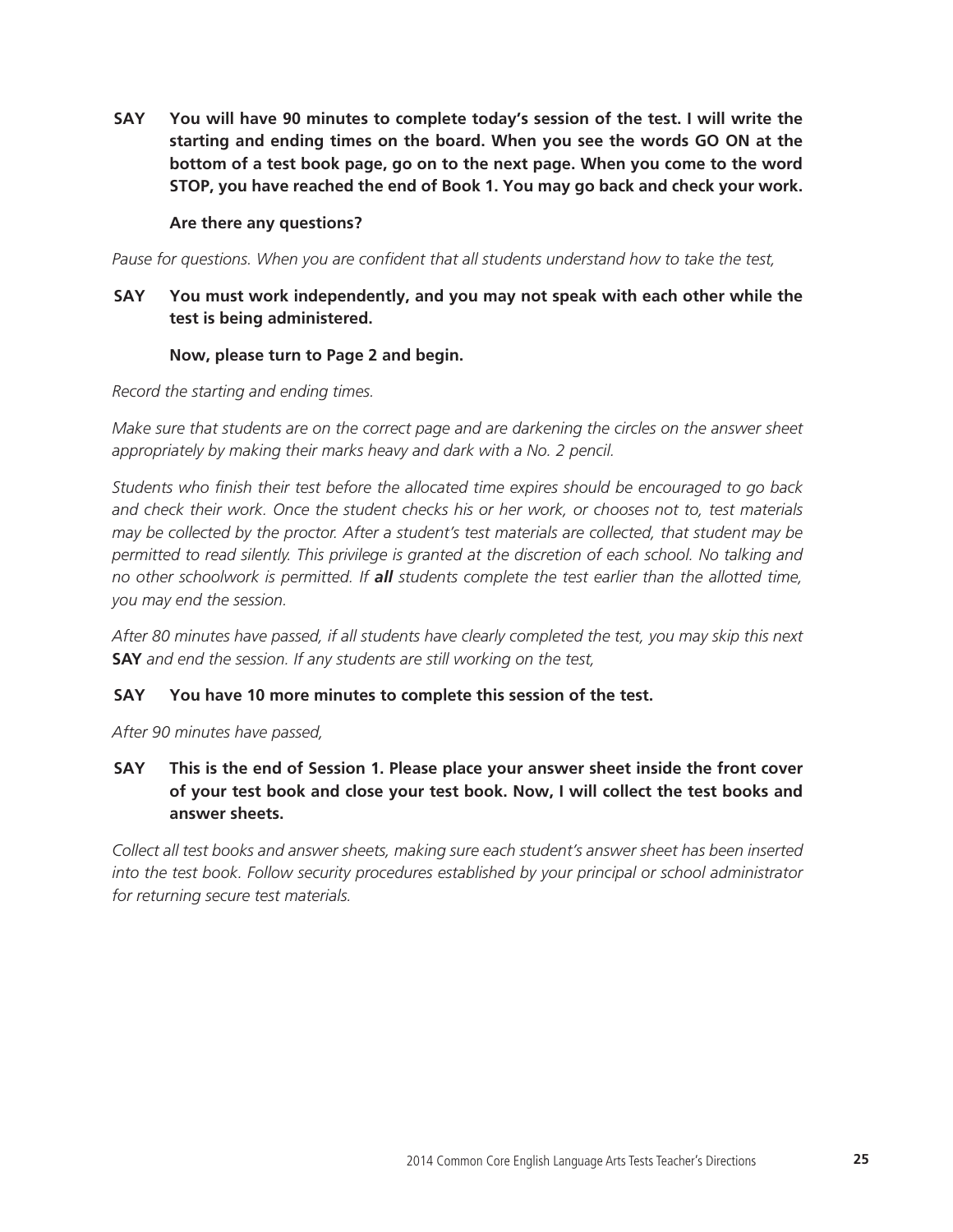# **Grade 7 — Day 2, Book 2**

*Make sure you have a copy of Book 2.* 

*Make sure each student has a No. 2 pencil. Students may not use pens.* 

*Students are not to be given scrap paper. Only the responses to multiple-choice questions marked on their Answer Sheet 2 and the answers to the constructed-response questions written in their test books will be scored.*

*At the beginning of the test administration, proctors must read the following statement to all students taking State tests:*

- **SAY You cannot have any communications device, including a cell phone, with you during this test or during any breaks (such as a restroom visit). Such devices include, but are not limited to:**
	- **Cell phones**
	- **Blackberry devices and other PDAs**
	- **iPods and MP3 players**
	- **iPads, tablets, and other eReaders**
	- Laptops, notebooks, or any other personal computing devices
	- **Cameras or other photographic equipment**
	- **Headphones, headsets, or in-ear headphones, such as earbuds**
	- Any other device capable of recording audio, photographic or video content, or **capable of viewing or playing back such content.**

**If you brought any of these items to the building today, and have not already stored it in your locker or turned it over to me or a school official, you must give it to me now. You may not keep your cell phone or any of these items with you, or near you, including in your pockets, backpack, desk, etc. Is there anyone who needs to give me any of these items now?**

**This is your last opportunity to do so before the test begins.**

*Repeat list of devices. Pick up devices from students and return them after testing.*

**SAY Today, you will be taking the 2014 Grade 7 Common Core English Language Arts Test, Session 2. You will record your responses to multiple-choice questions on your Answer Sheet 2 and the answers to the written-response questions in your test book.**

*Distribute to each student an Answer Sheet 2. If answer sheets are precoded, make sure each student receives the correct answer sheet.*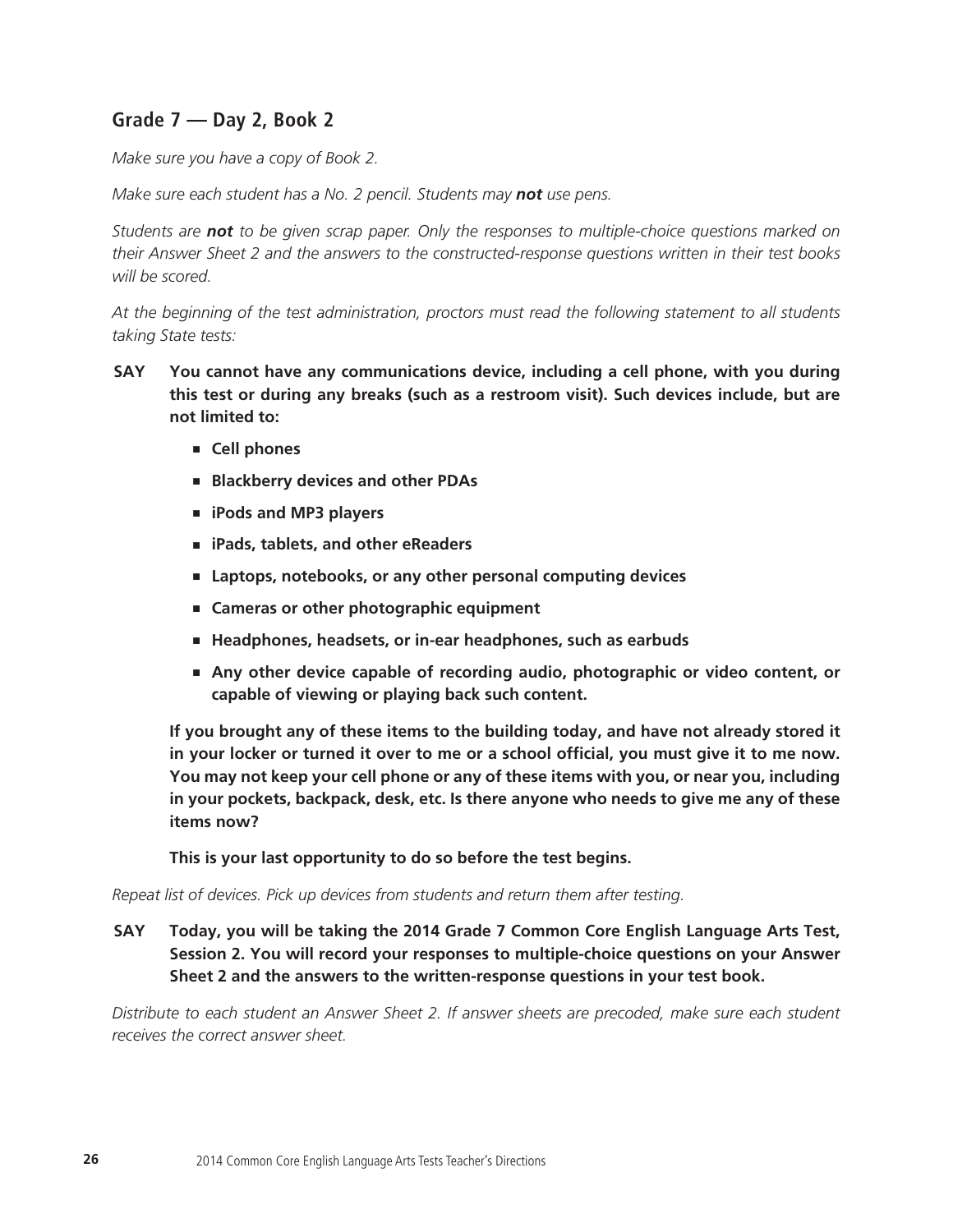**SAY This is the answer sheet you will use during today's test session. Look at your answer sheet and make sure you are on Page 3. The page number is indicated in the upper right-hand corner of the answer sheet. Use your answer sheet to record your answers to the multiple-choice questions in Book 2.** 

**When marking answers on your answer sheet, you must darken the circle for the letter that matches your answer for each question.**

**Be sure to use only a No. 2 pencil. You may not use a pen or highlighter on your answer sheet. When you darken the circles, make heavy black marks.**

**If you make a mistake, erase it completely.**

**Make no stray marks on the answer sheet.**

**Do not make any marks on the back of your answer sheet.**

**Are there any questions about how to darken the circles on your answer sheet?**

Pause for questions. When you are confident that all students understand how to use the *answer sheet,*

#### **SAY Now I am going to give each of you a Book 2.**

*Distribute to each student a Book 2. If earlier today the student identification labels were affixed to the back covers of the student test books, make sure each student receives the correct test book.* 

#### **SAY This is your Book 2. Do not open your test book until I tell you to do so.**

**Look at the cover of your test book. Make sure it says "2014 Common Core English Language Arts Test Book 2" and "Grade 7." If you do not have the correct book, please raise your hand and I will give you the correct one.** 

**Find the word "Name" at the bottom of the cover. Write your first and last name on the blank line.**

*Check to make sure each student has written his or her name on the front cover of the test book.* 

#### **SAY Now, open your Book 2 and look at Page 1.**

*Check that all students are looking at the correct page in Book 2.*

#### **SAY Please read along silently as I read the Tips for Taking the Test aloud to you.**

*Read the Tips for Taking the Test aloud as the students follow along.*

#### **SAY Here are some suggestions to help you do your best on the multiple-choice and written-response questions in this test book:**

■ **Be sure to read all the directions carefully.**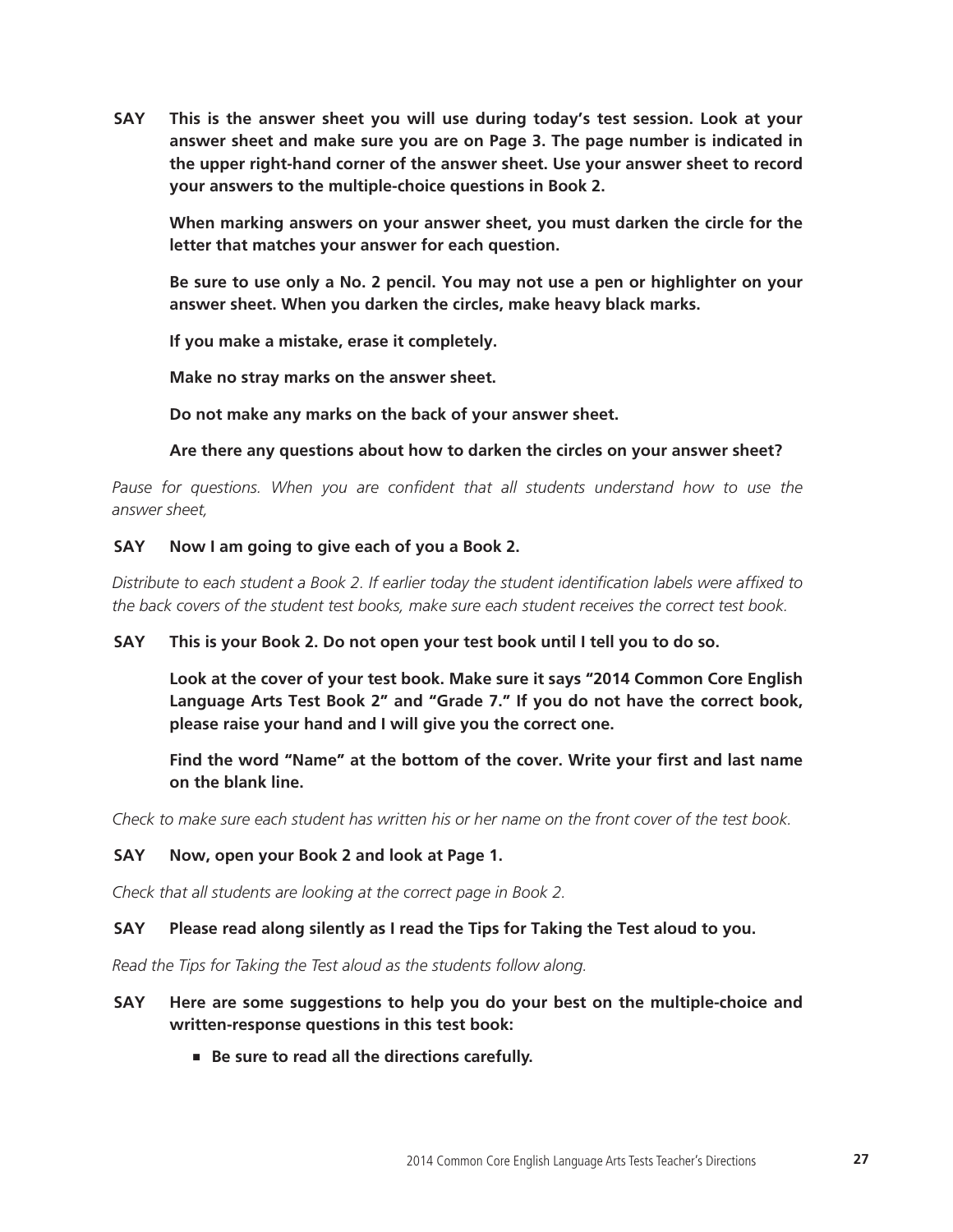- **Most questions will make sense only when you read the whole passage. You may read the passage more than once to answer a question. When a question includes a quotation from a passage, be sure to keep in mind what you learned from reading the whole passage. You may need to review both the quotation and the passage in order to answer the question correctly.**
- **Read each question carefully and think about the answer before choosing your answer or writing your response.**
- **For written-response questions, be sure to**
	- **clearly organize your writing and express what you have learned;**
	- **accurately and completely answer the questions being asked;**
	- support your responses with examples or details from the text; and
	- write in complete sentences using correct spelling, grammar, capitalization, **and punctuation.**
- **Plan your time.**

**Are there any questions?**

*Pause for questions. When you are confident that all students understand the Tips for Taking the Test,*

**SAY Use only a No. 2 pencil. You may not use a pen or highlighter to record your answers.**

**Write your answers clearly and legibly.**

**If you make a mistake, erase it completely or draw a line through it.**

**For Book 2, you will be doing some reading and writing. Read the passages and answer the questions. You must mark your answers for the multiple-choice questions on your answer sheet by darkening the circle for the letter that matches your answer. For the written-response questions you will be writing your answers directly in your Book 2. If you need more space to continue or complete an answer, you may use any available blank space in Book 2. Please make sure to clearly note and label the continuation of your answer. Also make sure that you are not using space that has been provided for another question. Remember to write complete and thorough answers and include details and examples from each passage. You may make notes, underline, or highlight in your test book as you read.**

**You will have 90 minutes to answer the questions in Book 2. I will write the starting and ending times on the board. When you see the words GO ON at the bottom of a test book page, go on to the next page. When you come to the word STOP at the end of Book 2, you have reached the end of today's test session. You may go back and check your work.** 

#### **Are there any questions?**

*Pause for questions. When you are confident that all students understand how to take the test,*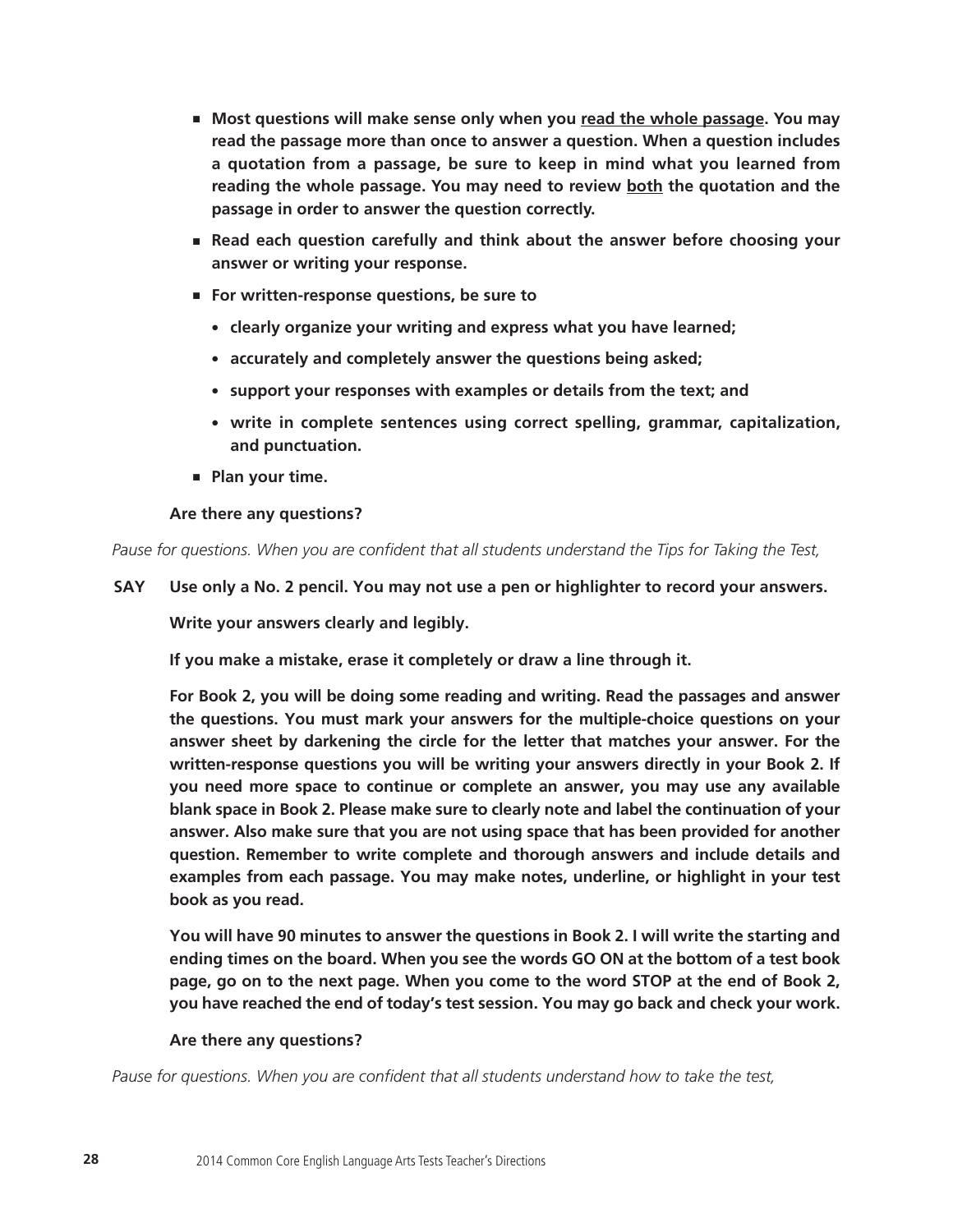#### **SAY You must work independently, and you may not speak with each other while the test is being administered.**

#### **Now, please turn to Page 2 and begin.**

*Record the starting and ending times.*

*Make sure students are making their marks heavy and dark on their answer sheets for the multiplechoice questions and are recording their answers to the constructed-response questions in their test book.*

*Students who finish their test before the allocated time expires should be encouraged to go back and check their work. Once the student checks his or her work, or chooses not to, test materials may be collected by the proctor. After a student's test materials are collected, that student may be permitted to read silently. This privilege is granted at the discretion of each school. No talking and no other schoolwork is permitted. If all students complete the test earlier than the allotted time, you may end the session.*

*After 80 minutes have passed, if all students have clearly completed the test, you may skip this next*  **SAY** *and end the session. If any students are still working on the test,*

#### **SAY You have 10 more minutes to complete this session of the test.**

*After 90 minutes have passed,*

**SAY This is the end of Session 2. Please place your answer sheet inside the front cover of your Book 2 and close your test book. Now, I will collect the test books and answer sheets.**

*Collect all test books and answer sheets, making sure each student's answer sheet has been inserted into the test book. Follow security procedures established by your principal or school administrator for returning secure test materials.*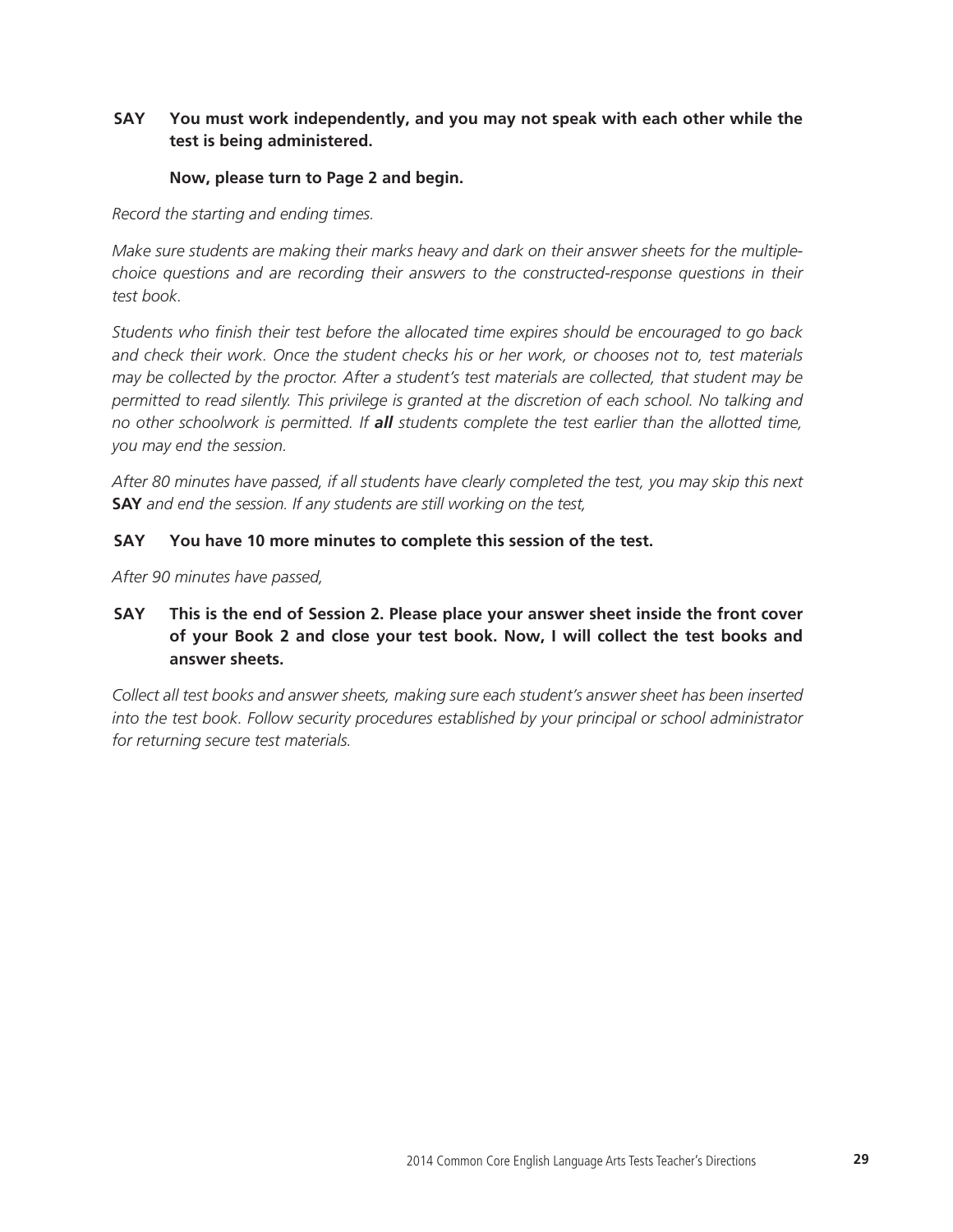# **Grade 7 — Day 3, Book 3**

*Make sure you have a copy of Book 3.* 

*Make sure each student has a No. 2 pencil. Students may not use pens.* 

*Do not distribute any answer sheets; students will write all answers directly in their test books.* 

*Students are not to be given scrap paper. Only the responses in their test books will be scored.*

*At the beginning of the test administration, proctors must read the following statement to all students taking State tests:*

- **SAY You cannot have any communications device, including a cell phone, with you during this test or during any breaks (such as a restroom visit). Such devices include, but are not limited to:**
	- **Cell phones**
	- **Blackberry devices and other PDAs**
	- **iPods and MP3 players**
	- **iPads, tablets, and other eReaders**
	- Laptops, notebooks, or any other personal computing devices
	- **Cameras or other photographic equipment**
	- **Headphones, headsets, or in-ear headphones, such as earbuds**
	- Any other device capable of recording audio, photographic or video content, or **capable of viewing or playing back such content.**

**If you brought any of these items to the building today, and have not already stored it in your locker or turned it over to me or a school official, you must give it to me now. You may not keep your cell phone or any of these items with you, or near you, including in your pockets, backpack, desk, etc. Is there anyone who needs to give me any of these items now?**

**This is your last opportunity to do so before the test begins.**

*Repeat list of devices. Pick up devices from students and return them after testing.*

**SAY Today, you will be taking the 2014 Grade 7 Common Core English Language Arts Test, Session 3. You will answer the questions in Book 3. You will be given 90 minutes to read the passages carefully and answer questions about what you have read. You must write your answers directly in your test book.** 

#### **Use only a No. 2 pencil. You may not use a pen.**

*Pause for questions. When you are confident that all students understand the instructions, distribute to each student a Book 3. If earlier today the student identification labels were affixed to the back covers of the student test books, make sure each student receives the correct test book.*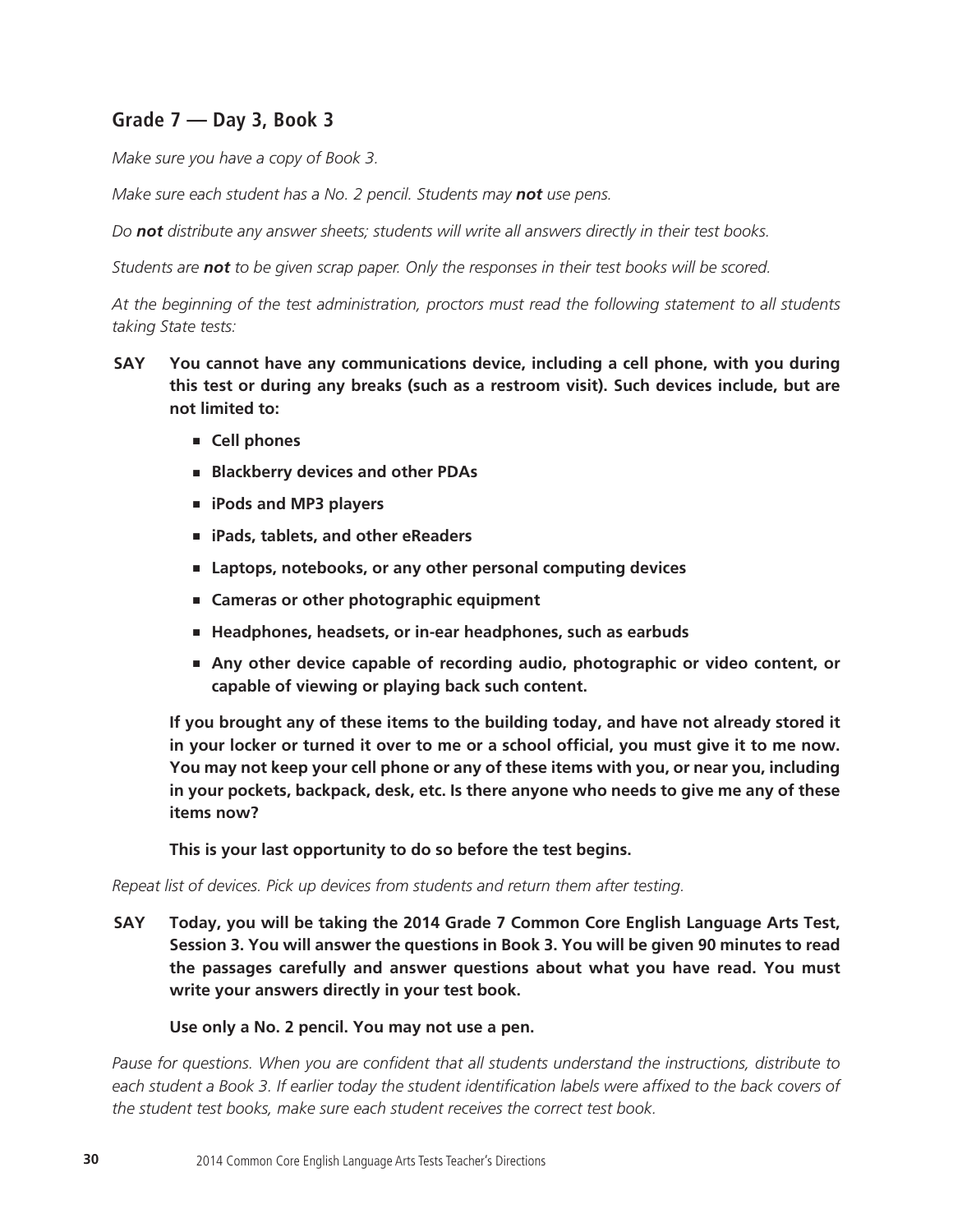**SAY This is your Book 3. Do not open your test book until I tell you to do so.**

**Look at the cover of your test book. Make sure it says "2014 Common Core English Language Arts Test Book 3" and "Grade 7." If you do not have the correct book, please raise your hand and I will give you the correct one.** 

**Find the word "Name" at the bottom of the cover. Write your first and last name on the blank line.**

*Check to make sure each student has written his or her name on the front cover of the test book.* 

#### **SAY Now, open your test book and look at Page 1. You will see Tips for Taking the Test.**

*Check that all students are looking at the correct page.* 

#### **SAY Please read along silently as I read the Tips for Taking the Test aloud to you.**

*Read the Tips for Taking the Test aloud as the students follow along.*

**SAY Here are some suggestions to help you do your best:**

- **Be sure to read all the directions carefully.**
- **Most questions will make sense only when you read the whole passage. You may read the passage more than once to answer a question. When a question includes a quotation from a passage, be sure to keep in mind what you learned from reading the whole passage. You may need to review both the quotation and the passage in order to answer the question correctly.**
- **Read each question carefully and think about the answer before writing your response.**
- **In writing your responses, be sure to**
	- clearly organize your writing and express what you have learned;
	- accurately and completely answer the questions being asked;
	- support your responses with examples or details from the text; and
	- write in complete sentences using correct spelling, grammar, capitalization, **and punctuation.**
- **Plan your time.**

#### **Are there any questions?**

Pause for questions. When you are confident that all students understand the Tips for Taking *the Test,*

**SAY Read the passages and answer the questions. All of your answers must be written in Book 3.**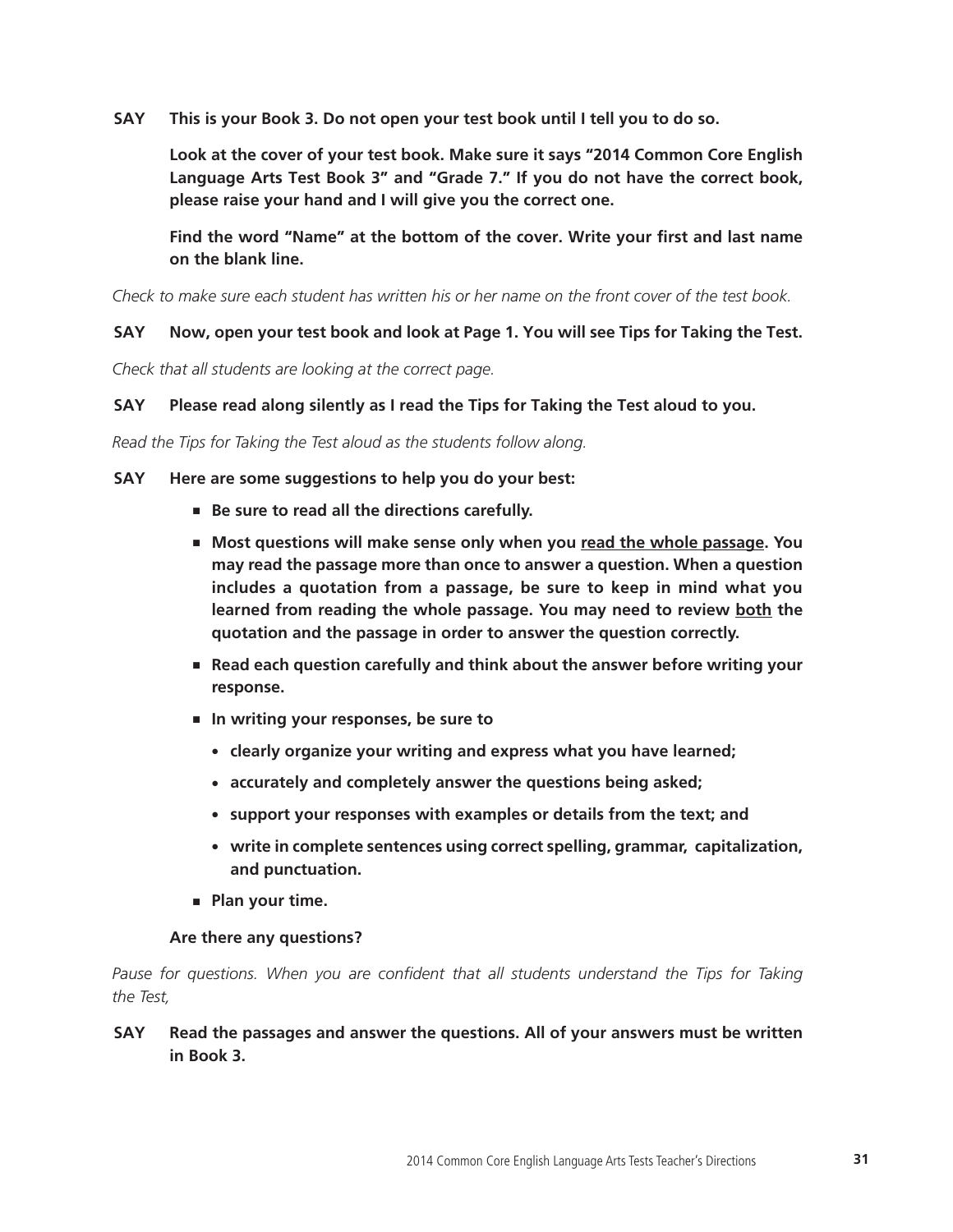**If you need more space to continue or complete an answer, you may use any available blank space in Book 3. Please make sure to clearly note and label the continuation of your answer. Also make sure that you are not using space that has been provided for another question. Remember to write complete and thorough answers and include details and examples from each passage.**

**You will have 90 minutes to read the passages and answer the questions about what you have read. I will write the starting and ending times on the board. When you see the words GO ON at the bottom of a test book page, go on to the next page. When you come to the word STOP, you have reached the end of this test. You may go back and check your work.**

**Are there any questions?**

*Pause for questions. When you are confident that all students understand how to take the test,*

#### **SAY You must work independently, and you may not speak with each other while the test is being administered.**

#### **Now, please turn to Page 2 and begin.**

*Record the starting and ending times.*

*Students who finish their test before the allocated time expires should be encouraged to go back and check their work. Once the student checks his or her work, or chooses not to, test materials may be collected by the proctor. After a student's test materials are collected, that student may be permitted to read silently. This privilege is granted at the discretion of each school. No talking and no other schoolwork is permitted. If all students complete the test earlier than the allotted time, you may end the session.* 

After 80 minutes have passed, if all students have clearly completed the test, you may skip this next **SAY** *and end the session. If any students are still working on the test,*

#### **SAY You have 10 more minutes to complete the test.**

*After 90 minutes have passed,*

#### **SAY This is the end of Session 3. Please close your test book. Now, I will collect the test books.**

*Collect all test books. Follow security procedures established by your principal or school administrator for returning secure test materials.*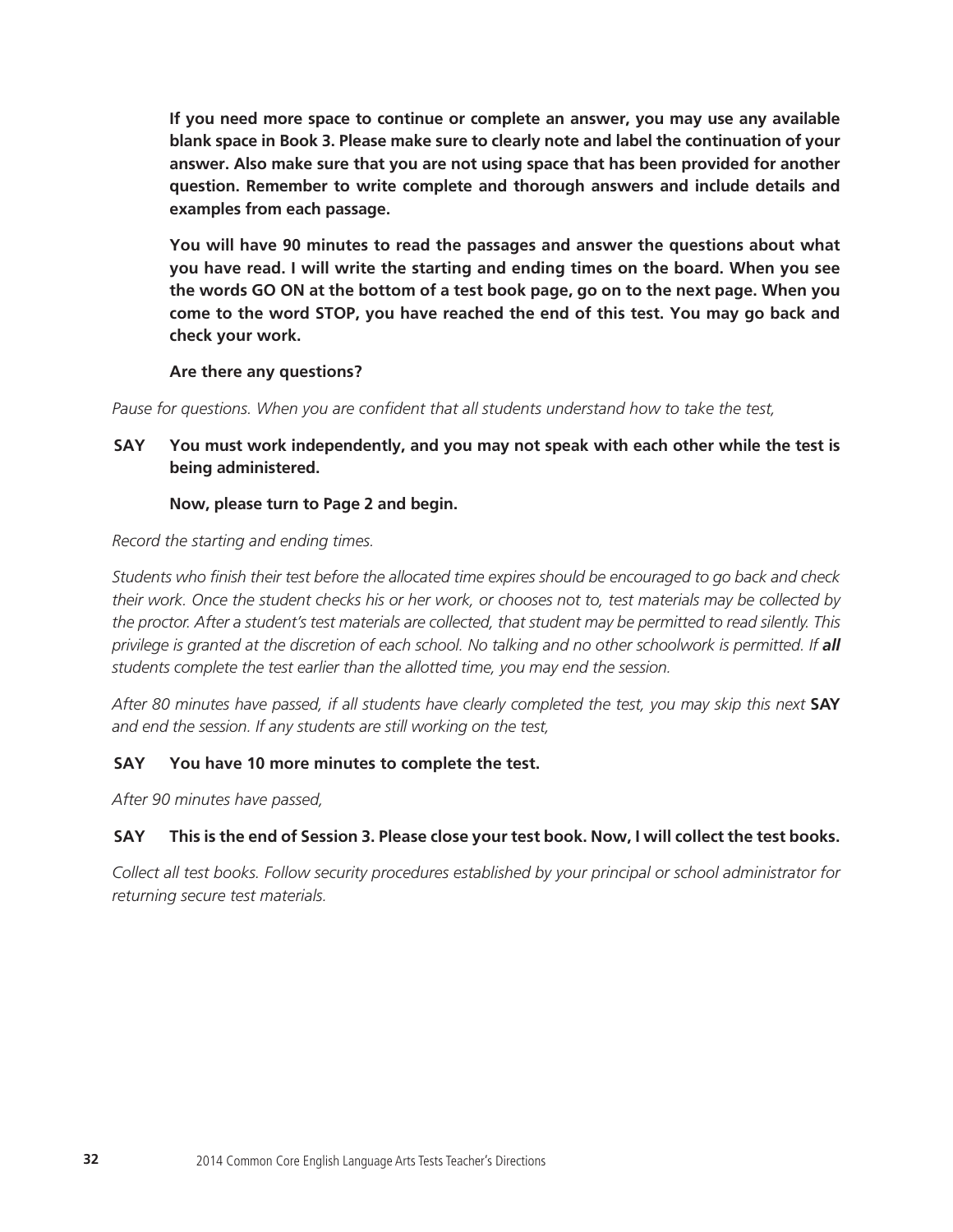# **STEP SIX Administer the 2014 Grade 8 Common Core English Language Arts Test**

*Please read these directions carefully before administering the test. When you administer the test, the directions you are to read aloud are preceded by* **SAY***. The italicized instructions to teachers should not be read aloud.*

## **Grade 8 — Day 1, Book 1**

*Make sure you have a copy of Book 1.* 

*At the beginning of the test administration, proctors must read the following statement to all students taking State tests:*

- **SAY You cannot have any communications device, including a cell phone, with you during this test or during any breaks (such as a restroom visit). Such devices include, but are not limited to:**
	- **Cell phones**
	- **Blackberry devices and other PDAs**
	- **iPods and MP3 players**
	- **iPads, tablets, and other eReaders**
	- Laptops, notebooks, or any other personal computing devices
	- **Cameras or other photographic equipment**
	- **Headphones, headsets, or in-ear headphones, such as earbuds**
	- Any other device capable of recording audio, photographic or video content, **or capable of viewing or playing back such content.**

**If you brought any of these items to the building today, and have not already stored it in your locker or turned it over to me or a school official, you must give it to me now. You may not keep your cell phone or any of these items with you, or near you, including in your pockets, backpack, desk, etc. Is there anyone who needs to give me any of these items now?**

#### **This is your last opportunity to do so before the test begins.**

*Repeat list of devices. Pick up devices from students and return them after testing.*

*Make sure each student has a No. 2 pencil. Students may not use pens. Students may be permitted to use highlighters when taking this test. You must, however, monitor student use of highlighters to ensure that they are not being used by students to record their responses to questions or in a way that obscures their responses to questions.*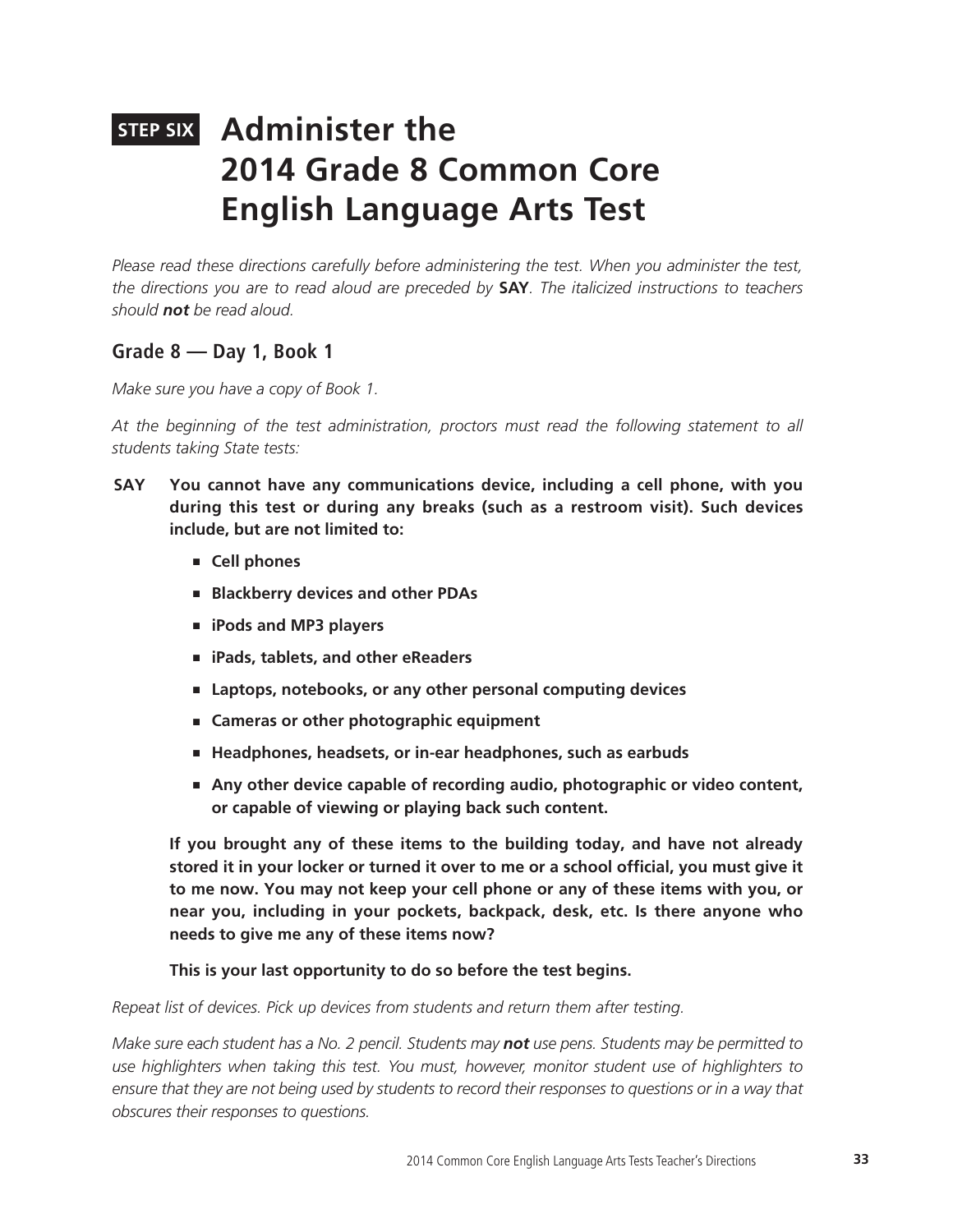*Students are not to be given scrap paper.* 

*Students will be recording the answers to the multiple-choice questions in Book 1 on the front side of their Answer Sheet 1. Only the responses on the students' answer sheets will be scored.*

**SAY You will be taking the 2014 Grade 8 Common Core English Language Arts Test. There are three books for this test. Today, you will answer the questions in Book 1. You will answer the questions in Book 2 tomorrow and the questions in Book 3 the following day.**

**Today, you will read some passages and answer questions about what you have read. You must mark your answers on your answer sheet by darkening the circle for the letter that matches your answer for each question.**

*Distribute to each student an Answer Sheet 1. If answer sheets are precoded, make sure each student receives the correct answer sheet.*

**SAY This is the answer sheet you will use during today's test session. Look at your answer sheet and make sure you are on Page 1. The page number is indicated in the upper right-hand corner of the answer sheet.**

**When marking answers on your answer sheet, you must darken the circle for the letter that matches your answer for each question.**

**Be sure to use only a No. 2 pencil. You may not use a pen or highlighter on your answer sheet. When you darken the circles, make heavy black marks.**

**If you make a mistake, erase it completely.**

**Make no stray marks on the answer sheet.**

**Do not make any marks on the back of your answer sheet.**

**Are there any questions about how to darken the circles on your answer sheet?**

*Pause for questions. When you are confident that all students understand how to use the answer sheet, distribute a Book 1 to each student.* 

#### **SAY This is your Book 1. Do not open your test book until I tell you to do so.**

**Look at the cover of your test book. Make sure it says "2014 Common Core English Language Arts Test Book 1" followed by Form "A," "B," "C," or "D" and "Grade 8." If you do not have the correct book, please raise your hand and I will give you the correct one.** 

**Find the word "Name" at the bottom of the cover. Write your first and last name on the blank line.** 

*Check to make sure each student has written his or her name on the front cover of the test book.*

**SAY All of your answers must be marked on your answer sheet. You may, however, make notes, underline, or highlight in your test book as you read.**

#### **Are there any questions?**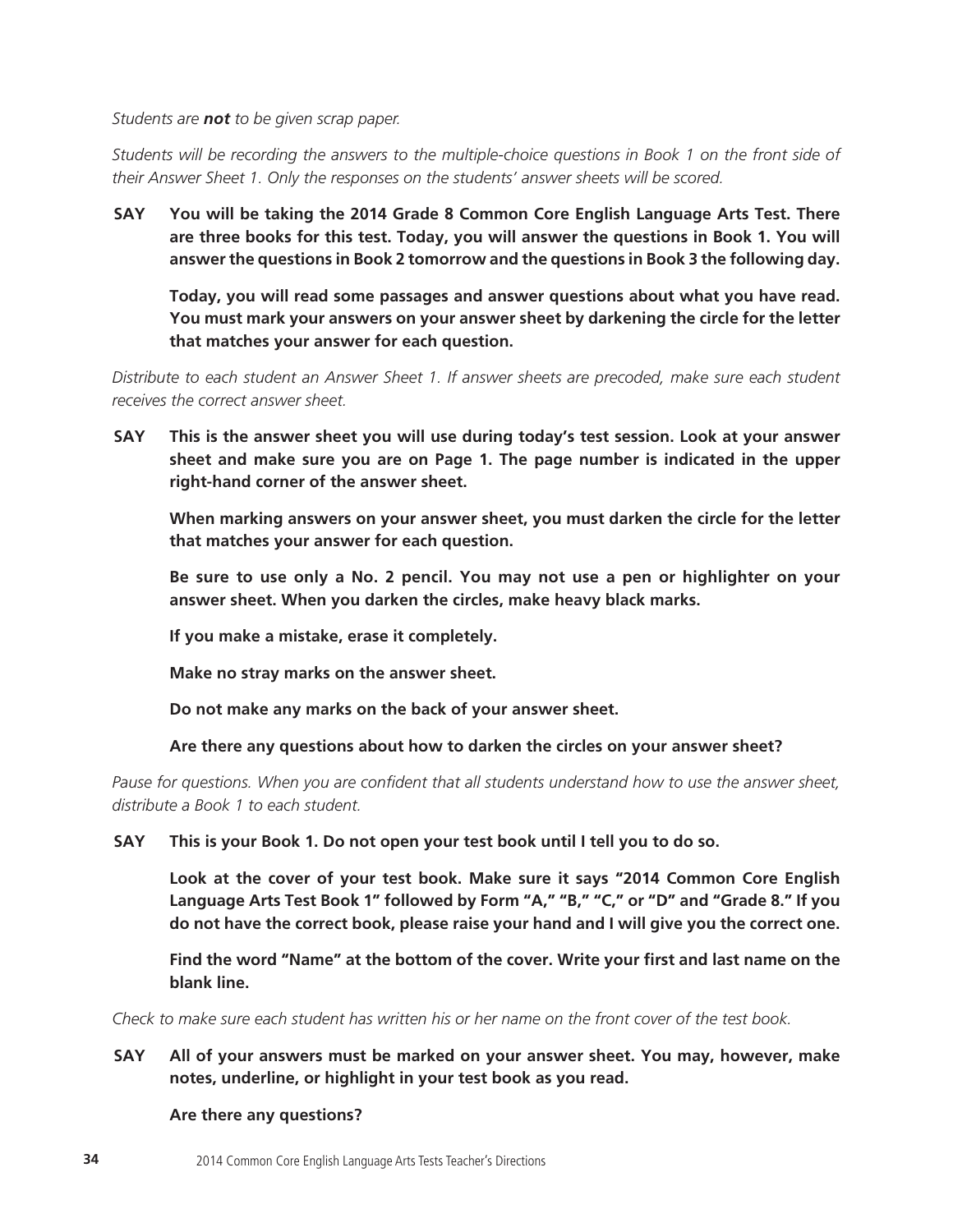*Pause for questions. When you are confident that all students understand the directions,*

#### **SAY Now, open your test book and look at the page opposite Page 1.**

*Check that all students are looking at the correct page.*

**SAY Look at the shaded box. Please follow along while I read what is in the box. Your answer sheet has a section labeled "Book 1 Form" located above the area in which you will place your responses to the test questions. Find this area on your answer sheet now.**

Pause as students find the area on their answer sheet. When you are certain that all students have *located the correct area,*

**SAY Darken the circle to indicate the letter of the form you are using. Your test book will show you which form letter to fill in on your answer sheet. Please darken the circle on your answer sheet as shown below.** 

#### **Are there any questions?**

*Pause for questions, then circulate around the room and verify that each student has filled in the correct form.*

**SAY Now, look at Page 1 in your test book. Please read along silently as I read the Tips for Taking the Test aloud to you.**

*Read the Tips for Taking the Test aloud as the students follow along.*

#### **SAY Here are some suggestions to help you do your best:**

- **Be sure to read all the directions carefully.**
- **Most questions will make sense only when you read the whole passage. You may read the passage more than once to answer a question. When a question includes a quotation from a passage, be sure to keep in mind what you learned from reading the whole passage. You may need to review both the quotation and the passage in order to answer the question correctly.**
- **Read each question carefully and think about the answer before choosing your response.**
- **Plan your time.**

#### **Are there any questions?**

Pause for questions. When you are confident that all students understand the Tips for Taking *the Test,*

**SAY You will have 90 minutes to complete today's session of the test. I will write the starting and ending times on the board. When you see the words GO ON at the bottom of a test book page, go on to the next page. When you come to the word STOP, you have reached the end of Book 1. You may go back and check your work.**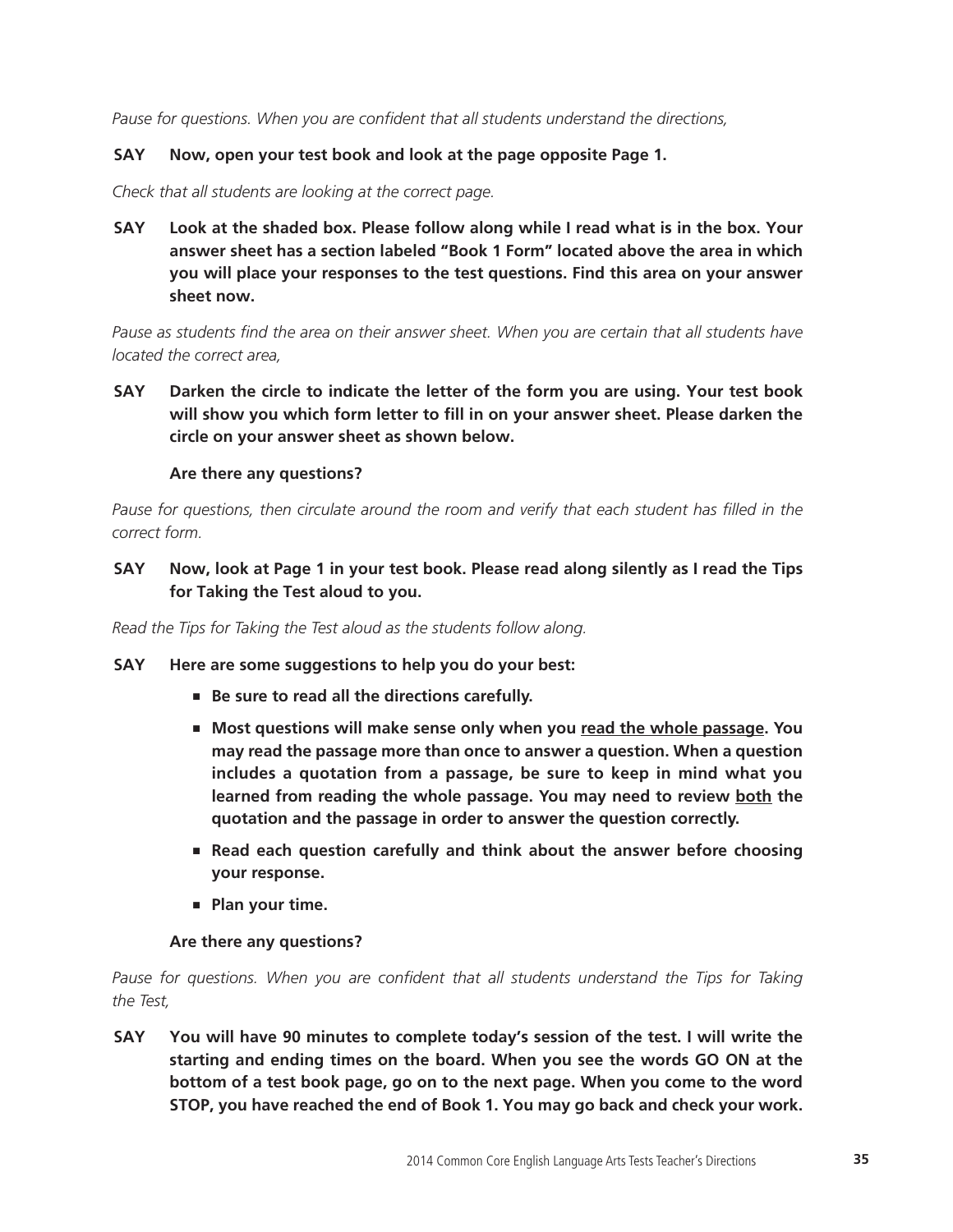#### **Are there any questions?**

*Pause for questions. When you are confident that all students understand how to take the test,*

#### **SAY You must work independently, and you may not speak with each other while the test is being administered.**

#### **Now, please turn to Page 2 and begin.**

*Record the starting and ending times.* 

*Make sure that students are on the correct page and are darkening the circles on the answer sheet appropriately by making their marks heavy and dark with a No. 2 pencil.*

*Students who finish their test before the allocated time expires should be encouraged to go back and check their work. Once the student checks his or her work, or chooses not to, test materials may be collected by the proctor. After a student's test materials are collected, that student may be permitted to read silently. This privilege is granted at the discretion of each school. No talking and no other schoolwork is permitted. If all students complete the test earlier than the allotted time, you may end the session.*

After 80 minutes have passed, if all students have clearly completed the test, you may skip this next **SAY** *and end the session. If any students are still working on the test,*

#### **SAY You have 10 more minutes to complete this session of the test.**

*After 90 minutes have passed,*

#### **SAY This is the end of Session 1. Please place your answer sheet inside the front cover of your test book and close your test book. Now, I will collect the test books and answer sheets.**

*Collect all test books and answer sheets, making sure each student's answer sheet has been inserted into the test book. Follow security procedures established by your principal or school administrator for returning secure test materials.*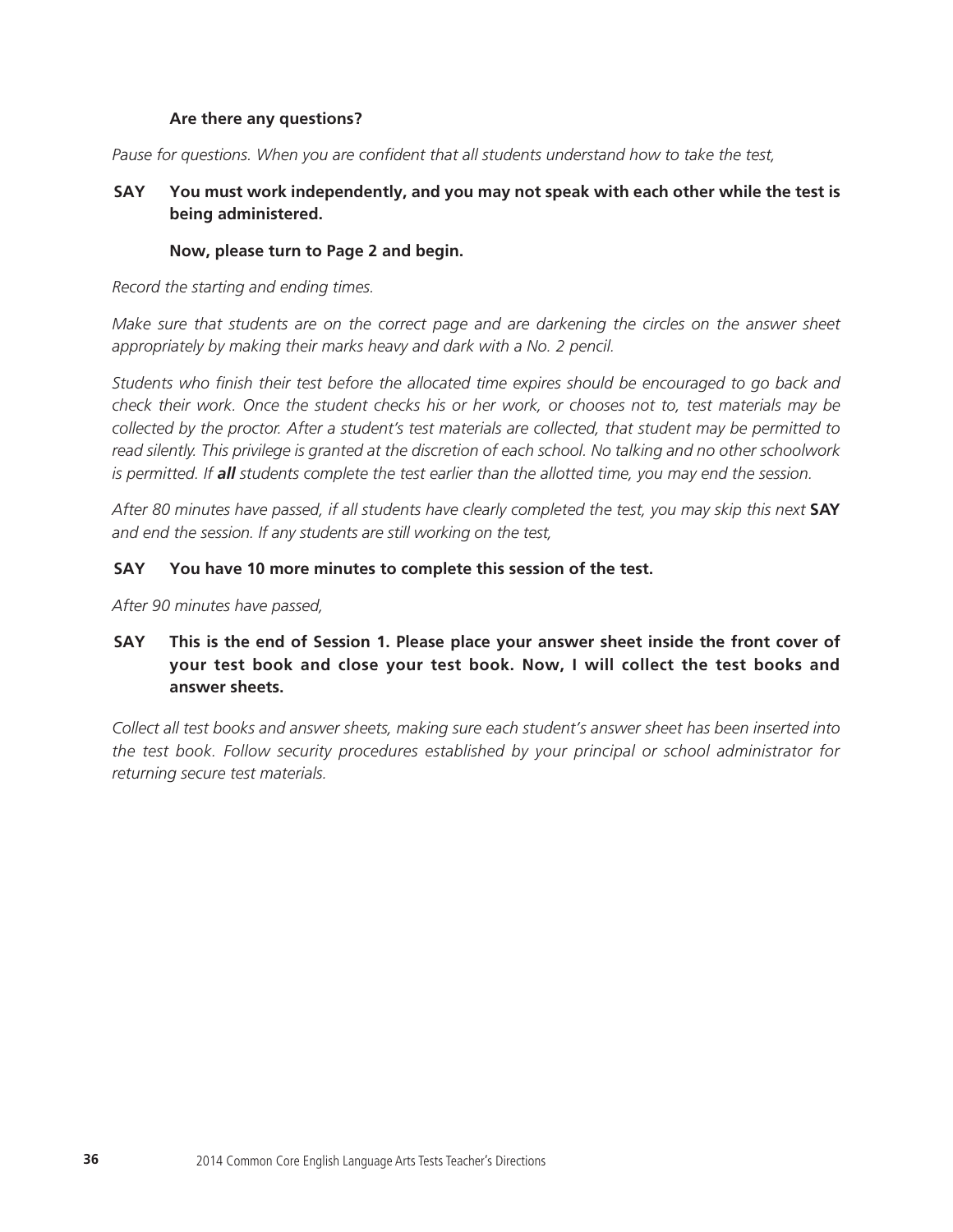# **Grade 8 — Day 2, Book 2**

*Make sure you have a copy of Book 2.* 

*Make sure each student has a No. 2 pencil. Students may not use pens.* 

*Students are not to be given scrap paper. Only the responses to multiple-choice questions marked on their Answer Sheet 2 and the answers to the constructed-response questions written in their test books will be scored.*

*At the beginning of the test administration, proctors must read the following statement to all students taking State tests:*

- **SAY You cannot have any communications device, including a cell phone, with you during this test or during any breaks (such as a restroom visit). Such devices include, but are not limited to:**
	- **Cell phones**
	- **Blackberry devices and other PDAs**
	- **iPods and MP3 players**
	- **iPads, tablets, and other eReaders**
	- Laptops, notebooks, or any other personal computing devices
	- **Cameras or other photographic equipment**
	- **Headphones, headsets, or in-ear headphones, such as earbuds**
	- Any other device capable of recording audio, photographic or video content, **or capable of viewing or playing back such content.**

**If you brought any of these items to the building today, and have not already stored it in your locker or turned it over to me or a school official, you must give it to me now. You may not keep your cell phone or any of these items with you, or near you, including in your pockets, backpack, desk, etc. Is there anyone who needs to give me any of these items now?**

**This is your last opportunity to do so before the test begins.**

*Repeat list of devices. Pick up devices from students and return them after testing.*

**SAY Today, you will be taking the 2014 Grade 8 Common Core English Language Arts Test, Session 2. You will record your responses to multiple-choice questions on your Answer Sheet 2 and the answers to the written-response questions in your test book.**

*Distribute to each student an Answer Sheet 2. If answer sheets are precoded, make sure each student receives the correct answer sheet.*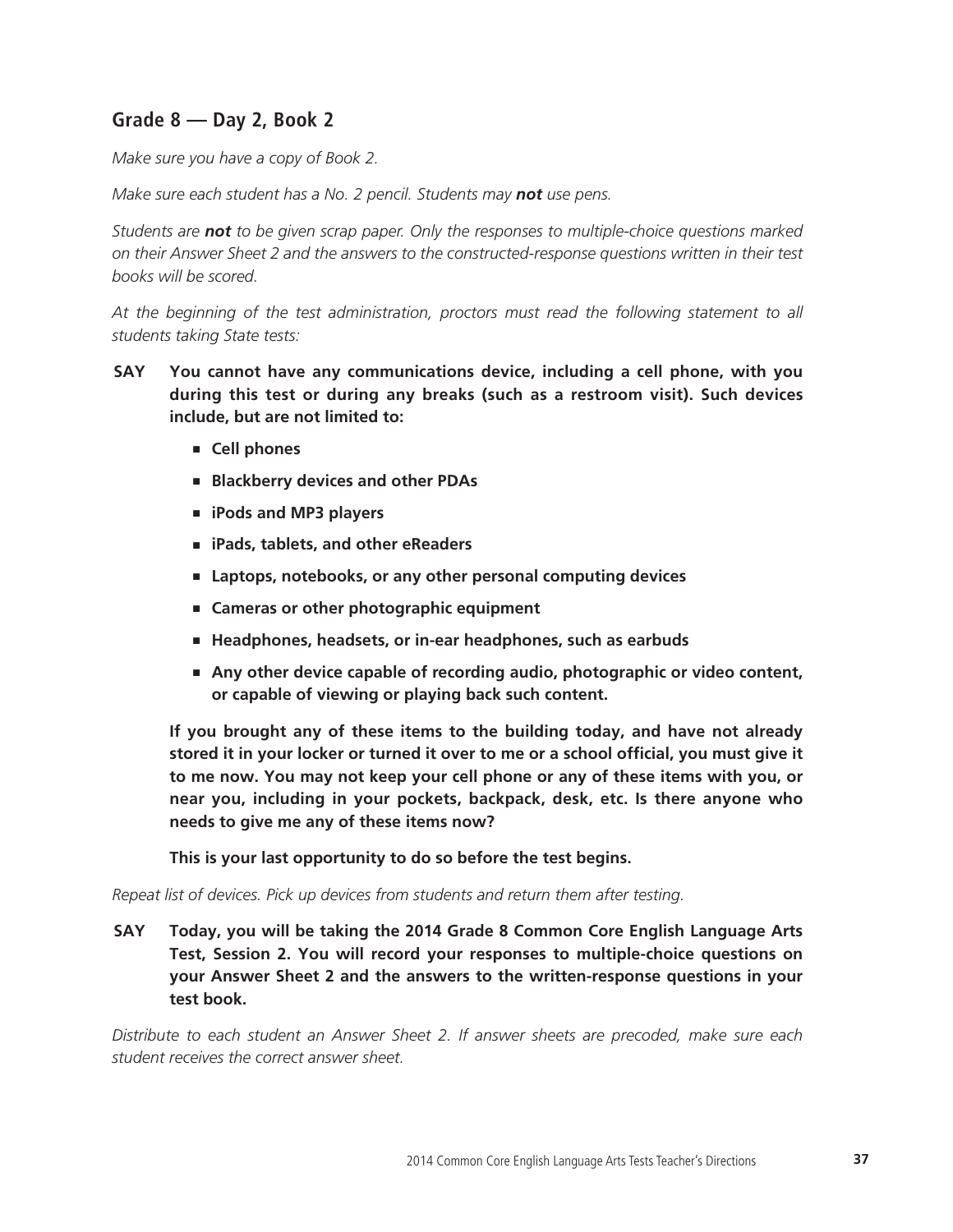**SAY This is the answer sheet you will use during today's test session. Look at your answer sheet and make sure you are on Page 3. The page number is indicated in the upper right-hand corner of the answer sheet. Use your answer sheet to record your answers to the multiple-choice questions in Book 2.** 

**When marking answers on your answer sheet, you must darken the circle for the letter that matches your answer for each question.**

**Be sure to use only a No. 2 pencil. You may not use a pen or highlighter on your answer sheet. When you darken the circles, make heavy black marks.**

**If you make a mistake, erase it completely.**

**Make no stray marks on the answer sheet.**

**Do not make any marks on the back of your answer sheet.**

**Are there any questions about how to darken the circles on your answer sheet?**

*Pause for questions. When you are confident that all students understand how to use the answer sheet,*

#### **SAY Now I am going to give each of you a Book 2.**

*Distribute to each student a Book 2. If earlier today the student identification labels were affixed to the back covers of the student test books, make sure each student receives the correct test book.* 

#### **SAY This is your Book 2. Do not open your test book until I tell you to do so.**

**Look at the cover of your test book. Make sure it says "2014 Common Core English Language Arts Test Book 2" and "Grade 8." If you do not have the correct book, please raise your hand and I will give you the correct one.** 

**Find the word "Name" at the bottom of the cover. Write your first and last name on the blank line.**

*Check to make sure each student has written his or her name on the front cover of the test book.*

#### **SAY Now, open your Book 2 and look at Page 1.**

*Check that all students are looking at the correct page in Book 2.*

#### **SAY Please read along silently as I read the Tips for Taking the Test aloud to you.**

*Read the Tips for Taking the Test aloud as the students follow along.*

#### **SAY Here are some suggestions to help you do your best on the multiple-choice and writtenresponse questions in this test book:**

■ **Be sure to read all the directions carefully.**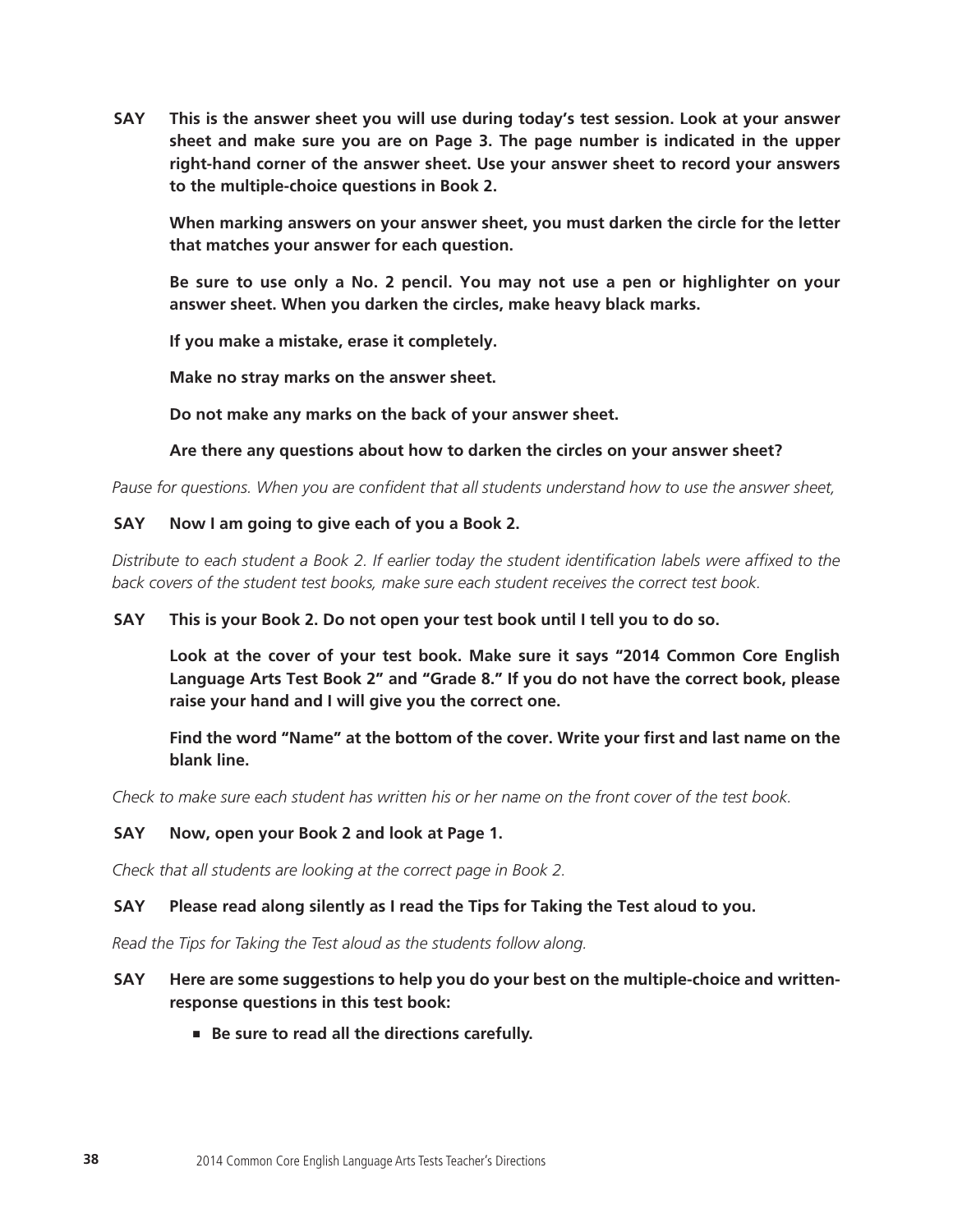- **Most questions will make sense only when you read the whole passage. You may read the passage more than once to answer a question. When a question includes a quotation from a passage, be sure to keep in mind what you learned from reading the whole passage. You may need to review both the quotation and the passage in order to answer the question correctly.**
- **Read each question carefully and think about the answer before choosing your answer or writing your response.**
- **For written-response questions, be sure to**
	- **clearly organize your writing and express what you have learned;**
	- **accurately and completely answer the questions being asked;**
	- support your responses with examples or details from the text; and
	- write in complete sentences using correct spelling, grammar, capitalization, **and punctuation.**
- **Plan your time.**

#### **Are there any questions?**

Pause for questions. When you are confident that all students understand the Tips for Taking *the Test,*

#### **SAY Use only a No. 2 pencil. You may not use a pen or highlighter to record your answers.**

**Write your answers clearly and legibly.**

**If you make a mistake, erase it completely or draw a line through it.**

#### **Are there any questions?**

*Pause for questions. When you are confident that all students understand the directions,*

**SAY For Book 2, you will be doing some reading and writing. Read the passages and answer the questions. You must mark your answers for the multiple-choice questions on your answer sheet by darkening the circle for the letter that matches your answer. For the written-response questions you will be writing your answers directly in your Book 2. If you need more space to continue or complete an answer, you may use any available blank space in Book 2. Please make sure to clearly note and label the continuation of your answer. Also make sure that you are not using space that has been provided for another question. Remember to write complete and thorough answers and include details and examples from each passage.**

**You will have 90 minutes to complete today's session of the test. I will write the starting and ending times on the board. When you see the words GO ON at the bottom of a test book page, go on to the next page. When you come to the word STOP, you have reached the end of Book 2. You may go back and check your work.**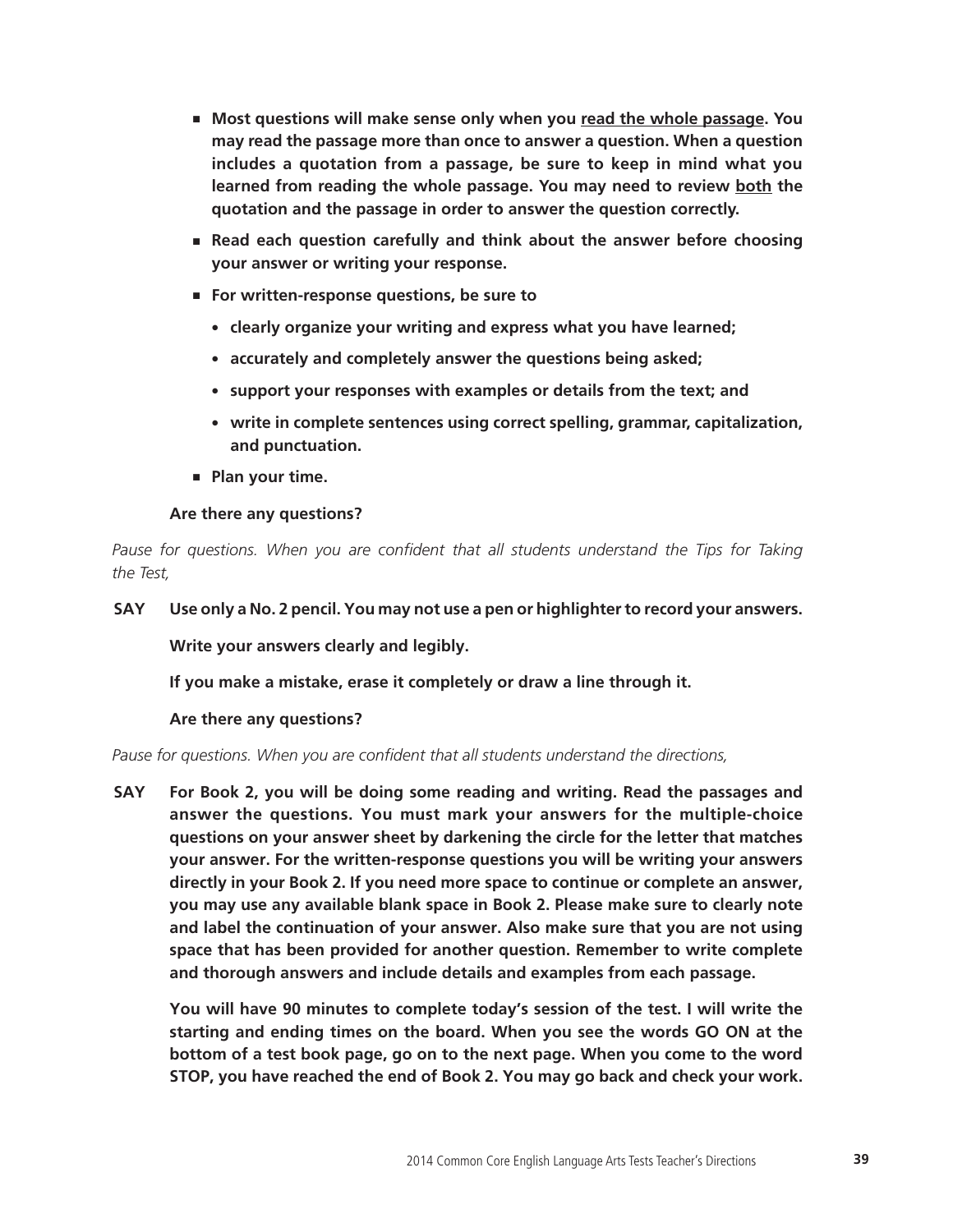#### **Are there any questions?**

*Pause for questions. When you are confident that all students understand how to take the test,* 

#### **SAY You must work independently, and you may not speak with each other while the test is being administered.**

#### **Now, please turn to Page 2 and begin.**

*Record the starting and ending times.*

*Make sure students are on the correct page and are making their marks heavy and dark on their answer sheets for the multiple-choice questions and are recording their answers to the constructed-response questions in their test book.*

*Students who finish their test before the allocated time expires should be encouraged to go back and check their work. Once the student checks his or her work, or chooses not to, test materials may be collected by the proctor. After a student's test materials are collected, that student may be permitted to read silently. This privilege is granted at the discretion of each school. No talking and no other schoolwork is permitted. If all students complete the test earlier than the allotted time, you may end the session.*

After 80 minutes have passed, if all students have clearly completed the test, you may skip this next **SAY** *and end the session. If any students are still working on the test,* 

#### **SAY You have 10 more minutes to complete this session of the test.**

*After 90 minutes have passed,*

#### **SAY This is the end of Session 2. Please place your answer sheet inside the front cover of your Book 2. Now, I will collect the test books and answer sheets.**

*Collect all test books and answer sheets, making sure each student's answer sheet has been inserted into the test book. Follow security procedures established by your principal or school administrator for returning secure test materials.*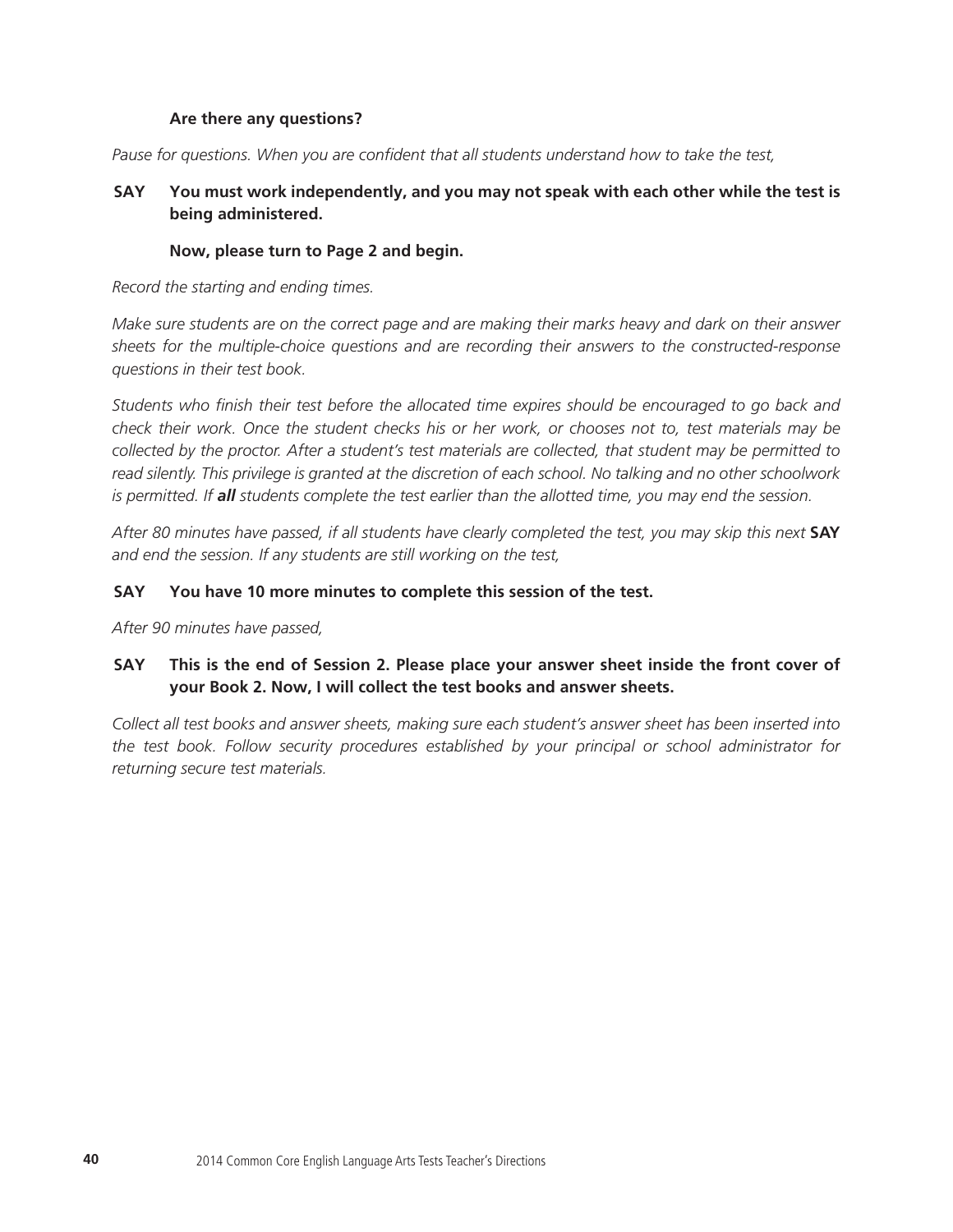# **Grade 8 — Day 3, Book 3**

*Make sure you have a copy of Book 3.* 

*Make sure each student has a No. 2 pencil. Students may not use pens.* 

*Do not distribute any answer sheets; students will write all answers directly in their test books.* 

*Students are not to be given scrap paper. Only the responses in their test books will be scored.*

*At the beginning of the test administration, proctors must read the following statement to all students taking State tests:*

- **SAY You cannot have any communications device, including a cell phone, with you during this test or during any breaks (such as a restroom visit). Such devices include, but are not limited to:**
	- **Cell phones**
	- **Blackberry devices and other PDAs**
	- **iPods and MP3 players**
	- **iPads, tablets, and other eReaders**
	- Laptops, notebooks, or any other personal computing devices
	- **Cameras or other photographic equipment**
	- **Headphones, headsets, or in-ear headphones, such as earbuds**
	- Any other device capable of recording audio, photographic or video content, **or capable of viewing or playing back such content.**

**If you brought any of these items to the building today, and have not already stored it in your locker or turned it over to me or a school official, you must give it to me now. You may not keep your cell phone or any of these items with you, or near you, including in your pockets, backpack, desk, etc. Is there anyone who needs to give me any of these items now?**

**This is your last opportunity to do so before the test begins.**

*Repeat list of devices. Pick up devices from students and return them after testing.*

**SAY Today, you will be taking the 2014 Grade 8 Common Core English Language Arts Test, Session 3. You will answer the questions in Book 3. You will be given 90 minutes to read the passages carefully and answer questions about what you have read. You must write your answers directly in your test book.** 

#### **Use only a No. 2 pencil. You may not use a pen.**

*Pause for questions. When you are confident that all students understand the instructions, distribute to each student a Book 3. If earlier today the student identification labels were affixed to the back covers of the student test books, make sure each student receives the correct test book.*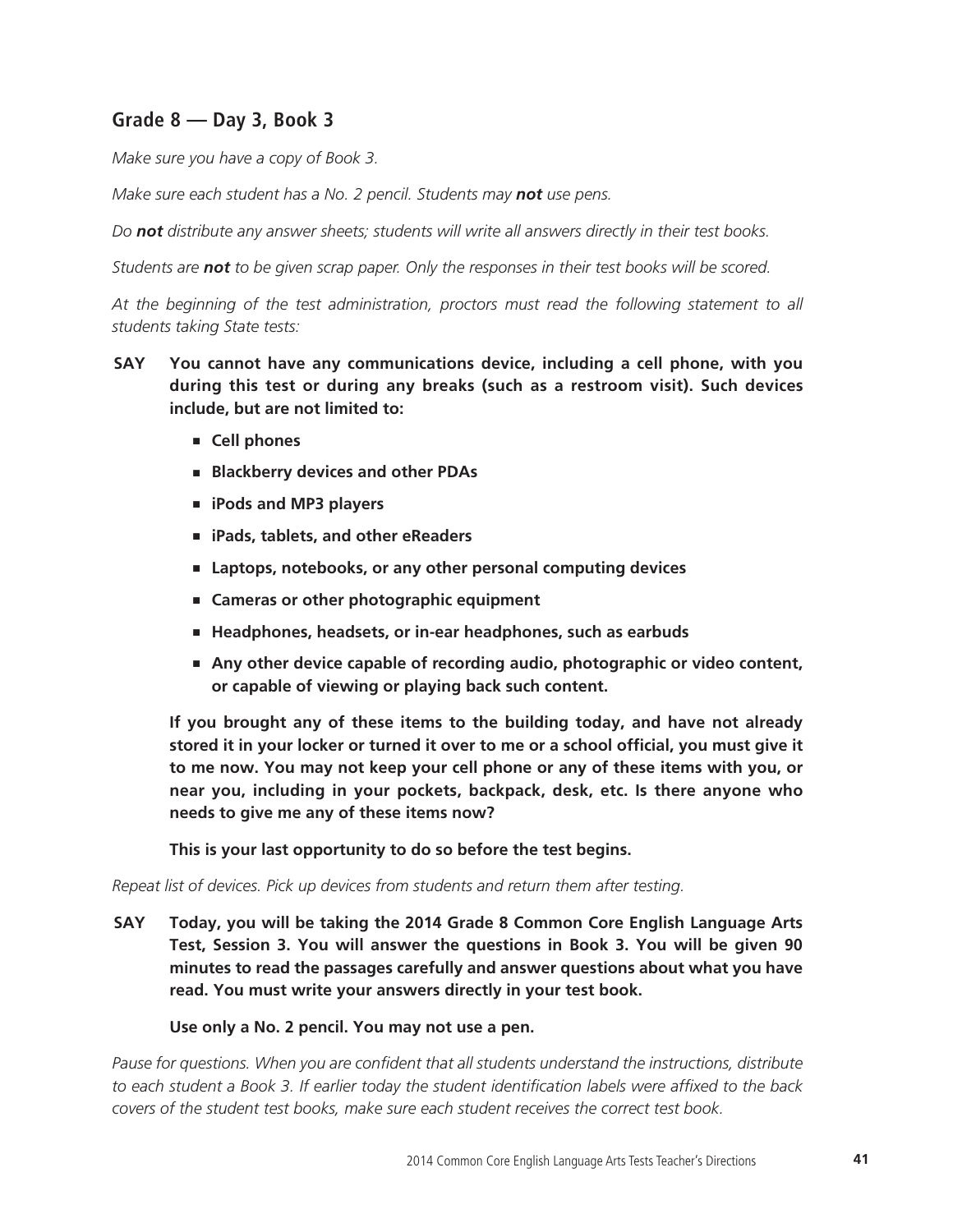**SAY This is your Book 3. Do not open your test book until I tell you to do so.**

**Look at the cover of your test book. Make sure it says "2014 Common Core English Language Arts Test Book 3" and "Grade 8." If you do not have the correct book, please raise your hand and I will give you the correct one.** 

**Find the word "Name" at the bottom of the cover. Write your first and last name on the blank line.**

*Check to make sure each student has written his or her name on the front cover of the test book.* 

#### **SAY Now, open your test book and look at Page 1. You will see Tips for Taking the Test.**

*Check that all students are looking at the correct page.* 

#### **SAY Please read along silently as I read the Tips for Taking the Test aloud to you.**

*Read the Tips for Taking the Test aloud as the students follow along.*

**SAY Here are some suggestions to help you do your best:**

- **Be sure to read all the directions carefully.**
- **Most questions will make sense only when you read the whole passage. You may read the passage more than once to answer a question. When a question includes a quotation from a passage, be sure to keep in mind what you learned from reading the whole passage. You may need to review both the quotation and the passage in order to answer the question correctly.**
- **Read each question carefully and think about the answer before writing your response.**
- **In writing your responses, be sure to**
	- **clearly organize your writing and express what you have learned;**
	- **accurately and completely answer the questions being asked;**
	- support your responses with examples or details from the text; and
	- write in complete sentences using correct spelling, grammar, capitalization, **and punctuation.**
- **Plan your time.**

#### **Are there any questions?**

*Pause for questions. When you are confident that all students understand the Tips for Taking the Test,*

#### **SAY Read the passages and answer the questions. All of your answers must be written in Book 3.**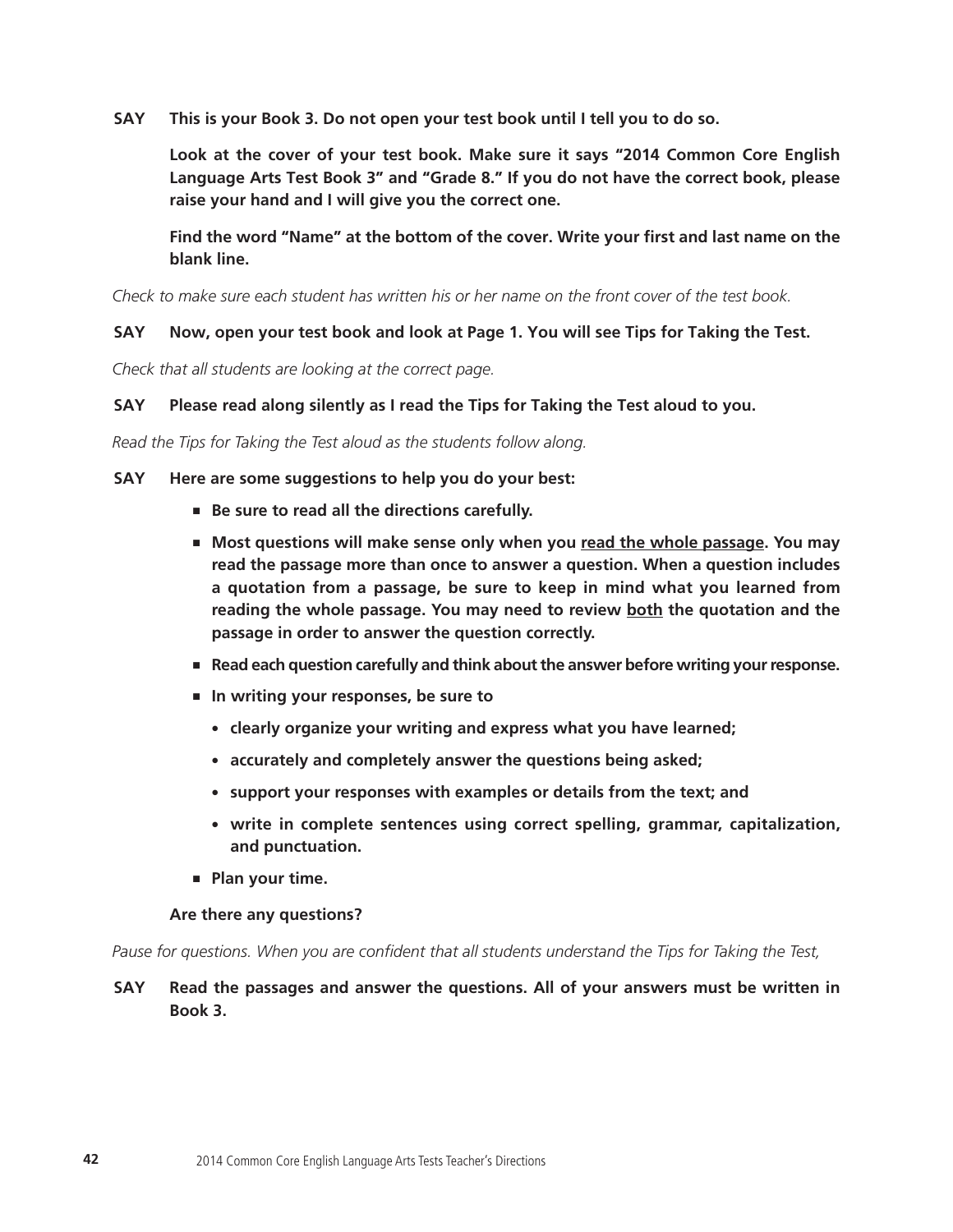**If you need more space to continue or complete an answer, you may use any available blank space in Book 3. Please make sure to clearly note and label the continuation of your answer. Also make sure that you are not using space that has been provided for another question. Remember to write complete and thorough answers and include details and examples from each passage.**

**You will have 90 minutes to read the passages and answer the questions about what you have read. I will write the starting and ending times on the board. When you see the words GO ON at the bottom of a test book page, go on to the next page. When you come to the word STOP, you have reached the end of this test. You may go back and check your work.**

**Are there any questions?**

*Pause for questions. When you are confident that all students understand how to take the test,*

#### **SAY You must work independently, and you may not speak with each other while the test is being administered.**

#### **Now, please turn to Page 2 and begin.**

*Record the starting and ending times.*

*Students who finish their test before the allocated time expires should be encouraged to go back and check their work. Once the student checks his or her work, or chooses not to, test materials may be collected by the proctor. After a student's test materials are collected, that student may be permitted to read silently. This privilege is granted at the discretion of each school. No talking and no other schoolwork is permitted. If all students complete the test earlier than the allotted time, you may end the session.*

*After 80 minutes have passed, if all students have clearly completed the test, you may skip this next*  **SAY** *and end the session. If any students are still working on the test,*

#### **SAY You have 10 more minutes to complete the test.**

*After 90 minutes have passed,*

#### **SAY This is the end of Session 3. Please close your test book. Now, I will collect the test books.**

*Collect all test books. Follow security procedures established by your principal or school administrator for returning secure test materials.*